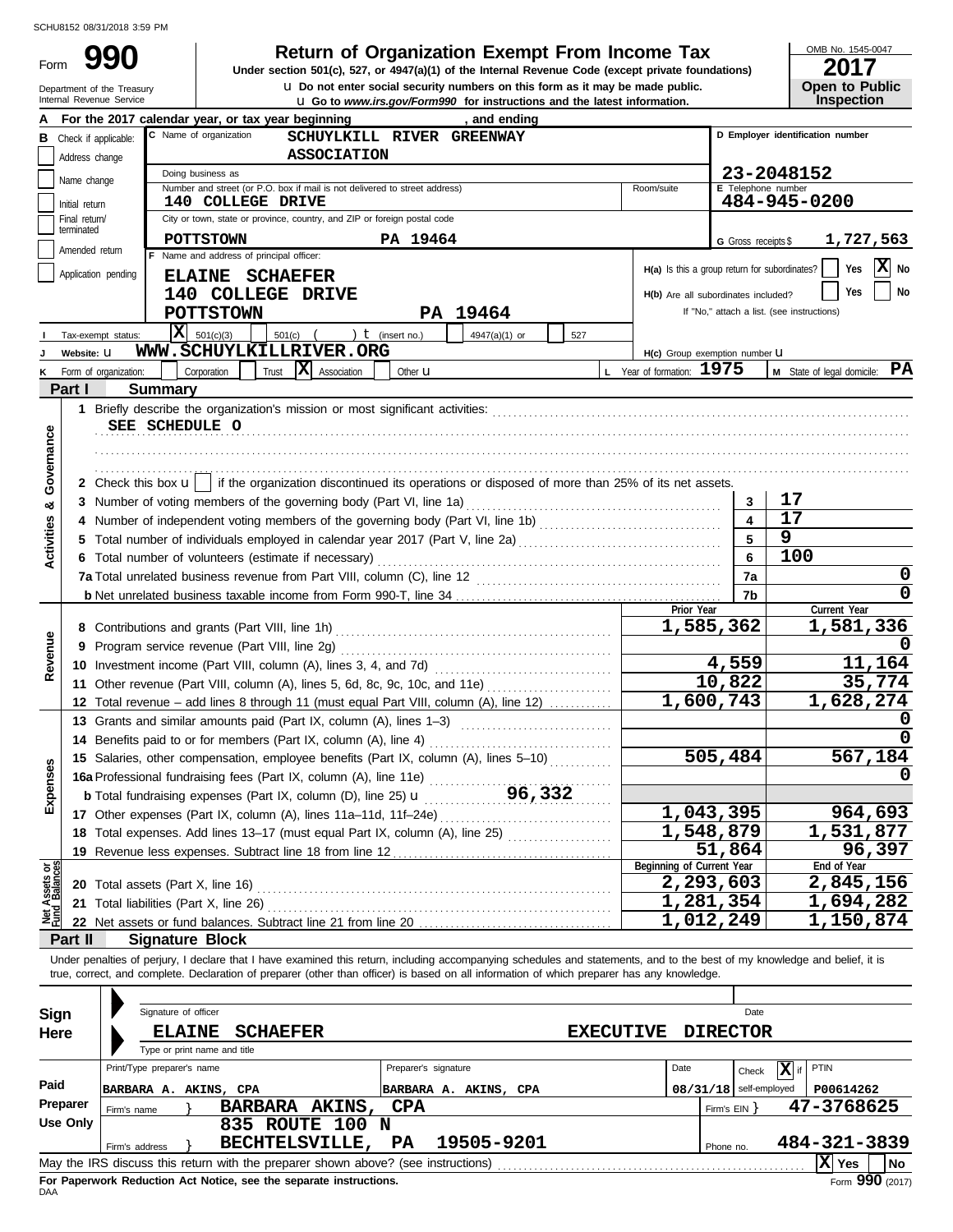|                        |                                                      | Form 990 (2017) SCHUYLKILL RIVER GREENWAY                                                                    | 23-2048152                                                                                                                                                                                                                                                                                                                                                                                            | Page 2                     |
|------------------------|------------------------------------------------------|--------------------------------------------------------------------------------------------------------------|-------------------------------------------------------------------------------------------------------------------------------------------------------------------------------------------------------------------------------------------------------------------------------------------------------------------------------------------------------------------------------------------------------|----------------------------|
| Part III               |                                                      | <b>Statement of Program Service Accomplishments</b>                                                          |                                                                                                                                                                                                                                                                                                                                                                                                       | $\overline{\mathbf{x}}$    |
|                        | 1 Briefly describe the organization's mission:       |                                                                                                              |                                                                                                                                                                                                                                                                                                                                                                                                       |                            |
|                        | SEE SCHEDULE O                                       |                                                                                                              |                                                                                                                                                                                                                                                                                                                                                                                                       |                            |
|                        |                                                      |                                                                                                              |                                                                                                                                                                                                                                                                                                                                                                                                       |                            |
|                        |                                                      |                                                                                                              |                                                                                                                                                                                                                                                                                                                                                                                                       |                            |
| $\mathbf{2}$           |                                                      | Did the organization undertake any significant program services during the year which were not listed on the |                                                                                                                                                                                                                                                                                                                                                                                                       |                            |
|                        | prior Form 990 or 990-EZ?                            |                                                                                                              |                                                                                                                                                                                                                                                                                                                                                                                                       | Yes $ \overline{X} $<br>No |
|                        | If "Yes," describe these new services on Schedule O. |                                                                                                              |                                                                                                                                                                                                                                                                                                                                                                                                       |                            |
| 3                      |                                                      | Did the organization cease conducting, or make significant changes in how it conducts, any program           |                                                                                                                                                                                                                                                                                                                                                                                                       |                            |
| services?              |                                                      |                                                                                                              |                                                                                                                                                                                                                                                                                                                                                                                                       | ΙX<br>Yes<br>No            |
| 4                      | If "Yes," describe these changes on Schedule O.      |                                                                                                              | Describe the organization's program service accomplishments for each of its three largest program services, as measured by                                                                                                                                                                                                                                                                            |                            |
|                        |                                                      |                                                                                                              | expenses. Section $501(c)(3)$ and $501(c)(4)$ organizations are required to report the amount of grants and allocations to others,                                                                                                                                                                                                                                                                    |                            |
|                        |                                                      | the total expenses, and revenue, if any, for each program service reported.                                  |                                                                                                                                                                                                                                                                                                                                                                                                       |                            |
|                        |                                                      |                                                                                                              |                                                                                                                                                                                                                                                                                                                                                                                                       |                            |
| <b>THROUGHOUT</b>      | ) (Expenses \$                                       | $1,180,586$ including grants of \$<br>THE SCHUYLKILL RIVER HERITAGE AREA.                                    | ) (Revenue \$<br>THE ORGANIZATION ADMINISTERS MUNICIPAL, COUNTY AND STATE FUNDED GRANT<br>PROGRAMS TO ENHANCE ECONOMIC DEVELOPMENT, PARTNERSHIPS, CULTURAL<br>CONSERVATION, RECREATION AND OPEN SPACE, AND EDUCATION AND INTERPRETATION<br>IT ALSO ADMINISTERS FEDERAL<br>FUNDS FOR RESOURCE CONSERVATION AND ENHANCEMENT; EDUCATION AND<br>INTERPRETATION; RECREATION; AND COMMUNITY REVITALIZATION. |                            |
| THE<br><b>AREA.</b>    |                                                      |                                                                                                              | ORGANIZATION IS RESPONSIBLE FOR THE CONSTRUCTION, SIGNAGE AND<br>MAINTENANCE OF LAND AND WATER TRAILS WITHIN THE SCHUYLKILL RIVER HERITAGE<br>PROGRAMS ALSO INCLUDE THE DEVELOPMENT, PRODUCTION AND PROMOTIOON OF<br>MULTI-MEDIA TOURIST INFORMATION RESOURCES AND GUIDES FOR SITES THROUGHOUT                                                                                                        |                            |
| 4a (Code:              |                                                      | SCHUYLKILL RIVER HERITAGE AREA.                                                                              |                                                                                                                                                                                                                                                                                                                                                                                                       |                            |
|                        | ) (Expenses \$                                       | including grants of \$                                                                                       | ) (Revenue \$                                                                                                                                                                                                                                                                                                                                                                                         |                            |
|                        |                                                      |                                                                                                              |                                                                                                                                                                                                                                                                                                                                                                                                       |                            |
|                        |                                                      |                                                                                                              |                                                                                                                                                                                                                                                                                                                                                                                                       |                            |
|                        |                                                      |                                                                                                              |                                                                                                                                                                                                                                                                                                                                                                                                       |                            |
|                        |                                                      |                                                                                                              |                                                                                                                                                                                                                                                                                                                                                                                                       |                            |
|                        |                                                      |                                                                                                              |                                                                                                                                                                                                                                                                                                                                                                                                       |                            |
|                        |                                                      |                                                                                                              |                                                                                                                                                                                                                                                                                                                                                                                                       |                            |
|                        |                                                      |                                                                                                              |                                                                                                                                                                                                                                                                                                                                                                                                       |                            |
|                        |                                                      |                                                                                                              |                                                                                                                                                                                                                                                                                                                                                                                                       |                            |
|                        |                                                      |                                                                                                              |                                                                                                                                                                                                                                                                                                                                                                                                       |                            |
|                        |                                                      |                                                                                                              |                                                                                                                                                                                                                                                                                                                                                                                                       |                            |
|                        |                                                      |                                                                                                              |                                                                                                                                                                                                                                                                                                                                                                                                       |                            |
| 4b (Code:<br>4c (Code: |                                                      |                                                                                                              |                                                                                                                                                                                                                                                                                                                                                                                                       |                            |

(Expenses \$

4d Other program services (Describe in Schedule O.)

4e Total program service expenses u

including grants of \$<br>1,180,586

) (Revenue \$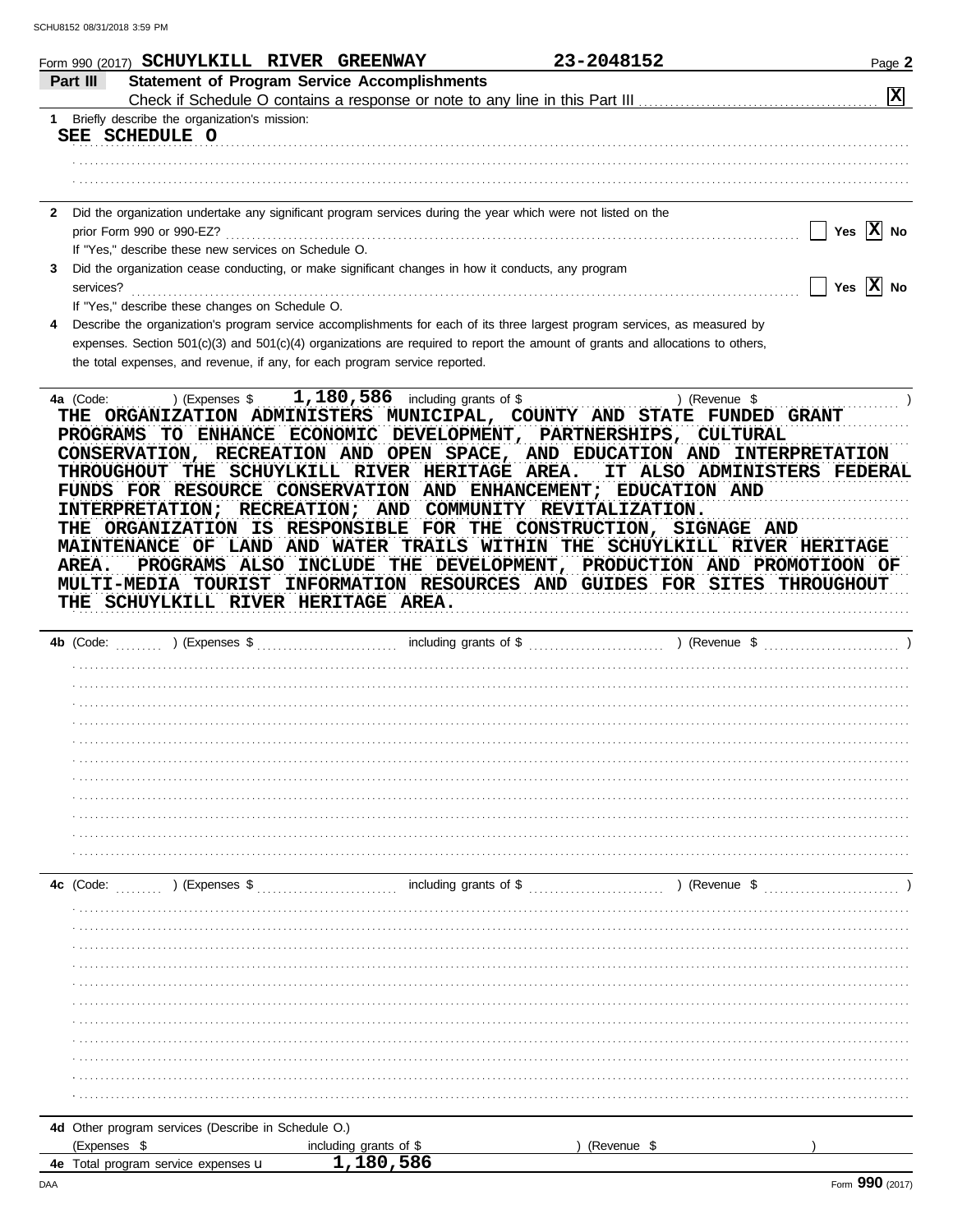|                | Form 990 (2017) SCHUYLKILL RIVER       | <b>GREENWAY</b> | 2048152 | $P$ aqe $\ddot{\phantom{2}}$ |
|----------------|----------------------------------------|-----------------|---------|------------------------------|
| <b>Part IV</b> | <b>Checklist of Required Schedules</b> |                 |         |                              |

|     |                                                                                                                                                                                                                                |                 | Yes         | No          |
|-----|--------------------------------------------------------------------------------------------------------------------------------------------------------------------------------------------------------------------------------|-----------------|-------------|-------------|
| 1   | Is the organization described in section $501(c)(3)$ or $4947(a)(1)$ (other than a private foundation)? If "Yes,"                                                                                                              |                 |             |             |
|     | complete Schedule A example of the state of the state of the state of the state of the state of the state of the state of the state of the state of the state of the state of the state of the state of the state of the state | 1               | X           |             |
| 2   |                                                                                                                                                                                                                                | $\mathbf{2}$    | $\mathbf x$ |             |
| 3   | Did the organization engage in direct or indirect political campaign activities on behalf of or in opposition to                                                                                                               |                 |             |             |
|     |                                                                                                                                                                                                                                | 3               |             | X           |
| 4   | Section 501(c)(3) organizations. Did the organization engage in lobbying activities, or have a section 501(h)                                                                                                                  |                 |             |             |
|     |                                                                                                                                                                                                                                | 4               |             | X           |
| 5   | Is the organization a section $501(c)(4)$ , $501(c)(5)$ , or $501(c)(6)$ organization that receives membership dues,                                                                                                           |                 |             |             |
|     | assessments, or similar amounts as defined in Revenue Procedure 98-19? If "Yes," complete Schedule C,                                                                                                                          |                 |             |             |
|     | Part III                                                                                                                                                                                                                       | 5               |             | x           |
| 6   | Did the organization maintain any donor advised funds or any similar funds or accounts for which donors                                                                                                                        |                 |             |             |
|     | have the right to provide advice on the distribution or investment of amounts in such funds or accounts? If                                                                                                                    |                 |             |             |
|     |                                                                                                                                                                                                                                | 6               |             | X           |
| 7   | Did the organization receive or hold a conservation easement, including easements to preserve open space,                                                                                                                      |                 |             |             |
|     | the environment, historic land areas, or historic structures? If "Yes," complete Schedule D, Part II                                                                                                                           | 7               |             | X           |
| 8   | Did the organization maintain collections of works of art, historical treasures, or other similar assets? If "Yes,"                                                                                                            |                 |             |             |
|     |                                                                                                                                                                                                                                | 8               |             | X           |
| 9   | Did the organization report an amount in Part X, line 21, for escrow or custodial account liability, serve as a                                                                                                                |                 |             |             |
|     | custodian for amounts not listed in Part X; or provide credit counseling, debt management, credit repair, or                                                                                                                   |                 |             |             |
|     | debt negotiation services? If "Yes," complete Schedule D, Part IV                                                                                                                                                              | 9               |             | x           |
| 10  | Did the organization, directly or through a related organization, hold assets in temporarily restricted                                                                                                                        |                 |             |             |
|     | endowments, permanent endowments, or quasi-endowments? If "Yes," complete Schedule D, Part V                                                                                                                                   | 10              | X           |             |
| 11  | If the organization's answer to any of the following questions is "Yes," then complete Schedule D, Parts VI,                                                                                                                   |                 |             |             |
|     | VII, VIII, IX, or X as applicable.                                                                                                                                                                                             |                 |             |             |
| a   | Did the organization report an amount for land, buildings, and equipment in Part X, line 10? If "Yes,"                                                                                                                         |                 |             |             |
|     | complete Schedule D, Part VI                                                                                                                                                                                                   | 11a             | X           |             |
|     | <b>b</b> Did the organization report an amount for investments—other securities in Part X, line 12 that is 5% or more                                                                                                          |                 |             |             |
|     | of its total assets reported in Part X, line 16? If "Yes," complete Schedule D, Part VII                                                                                                                                       | 11b             | X           |             |
|     | c Did the organization report an amount for investments—program related in Part X, line 13 that is 5% or more                                                                                                                  |                 |             | X           |
|     | of its total assets reported in Part X, line 16? If "Yes," complete Schedule D, Part VIII [[[[[[[[[[[[[[[[[[[[                                                                                                                 | 11c             |             |             |
|     | d Did the organization report an amount for other assets in Part X, line 15 that is 5% or more of its total assets                                                                                                             |                 |             | х           |
|     | reported in Part X, line 16? If "Yes," complete Schedule D, Part IX<br>e Did the organization report an amount for other liabilities in Part X, line 25? If "Yes," complete Schedule D, Part X                                 | 11d<br>11e      |             | $\mathbf x$ |
| f   | Did the organization's separate or consolidated financial statements for the tax year include a footnote that addresses                                                                                                        |                 |             |             |
|     | the organization's liability for uncertain tax positions under FIN 48 (ASC 740)? If "Yes," complete Schedule D, Part X                                                                                                         | 11f             | X           |             |
|     | 12a Did the organization obtain separate, independent audited financial statements for the tax year? If "Yes," complete                                                                                                        |                 |             |             |
|     |                                                                                                                                                                                                                                | 12a             | X.          |             |
|     | <b>b</b> Was the organization included in consolidated, independent audited financial statements for the tax year? If                                                                                                          |                 |             |             |
|     | "Yes," and if the organization answered "No" to line 12a, then completing Schedule D, Parts XI and XII is optional                                                                                                             | 12 <sub>b</sub> |             | х           |
| 13  |                                                                                                                                                                                                                                | 13              |             | $\mathbf x$ |
| 14a |                                                                                                                                                                                                                                | 14a             |             | X           |
| b   | Did the organization have aggregate revenues or expenses of more than \$10,000 from grantmaking,                                                                                                                               |                 |             |             |
|     | fundraising, business, investment, and program service activities outside the United States, or aggregate                                                                                                                      |                 |             |             |
|     |                                                                                                                                                                                                                                | 14b             |             | х           |
| 15  | Did the organization report on Part IX, column (A), line 3, more than \$5,000 of grants or other assistance to or                                                                                                              |                 |             |             |
|     | for any foreign organization? If "Yes," complete Schedule F, Parts II and IV                                                                                                                                                   | 15              |             | х           |
| 16  | Did the organization report on Part IX, column (A), line 3, more than \$5,000 of aggregate grants or other                                                                                                                     |                 |             |             |
|     |                                                                                                                                                                                                                                | 16              |             | х           |
| 17  | Did the organization report a total of more than \$15,000 of expenses for professional fundraising services on                                                                                                                 |                 |             |             |
|     |                                                                                                                                                                                                                                | 17              |             | x           |
| 18  | Did the organization report more than \$15,000 total of fundraising event gross income and contributions on                                                                                                                    |                 |             |             |
|     |                                                                                                                                                                                                                                | 18              | X           |             |
| 19  | Did the organization report more than \$15,000 of gross income from gaming activities on Part VIII, line 9a?                                                                                                                   |                 |             |             |
|     |                                                                                                                                                                                                                                | 19              |             | X           |

Form **990** (2017)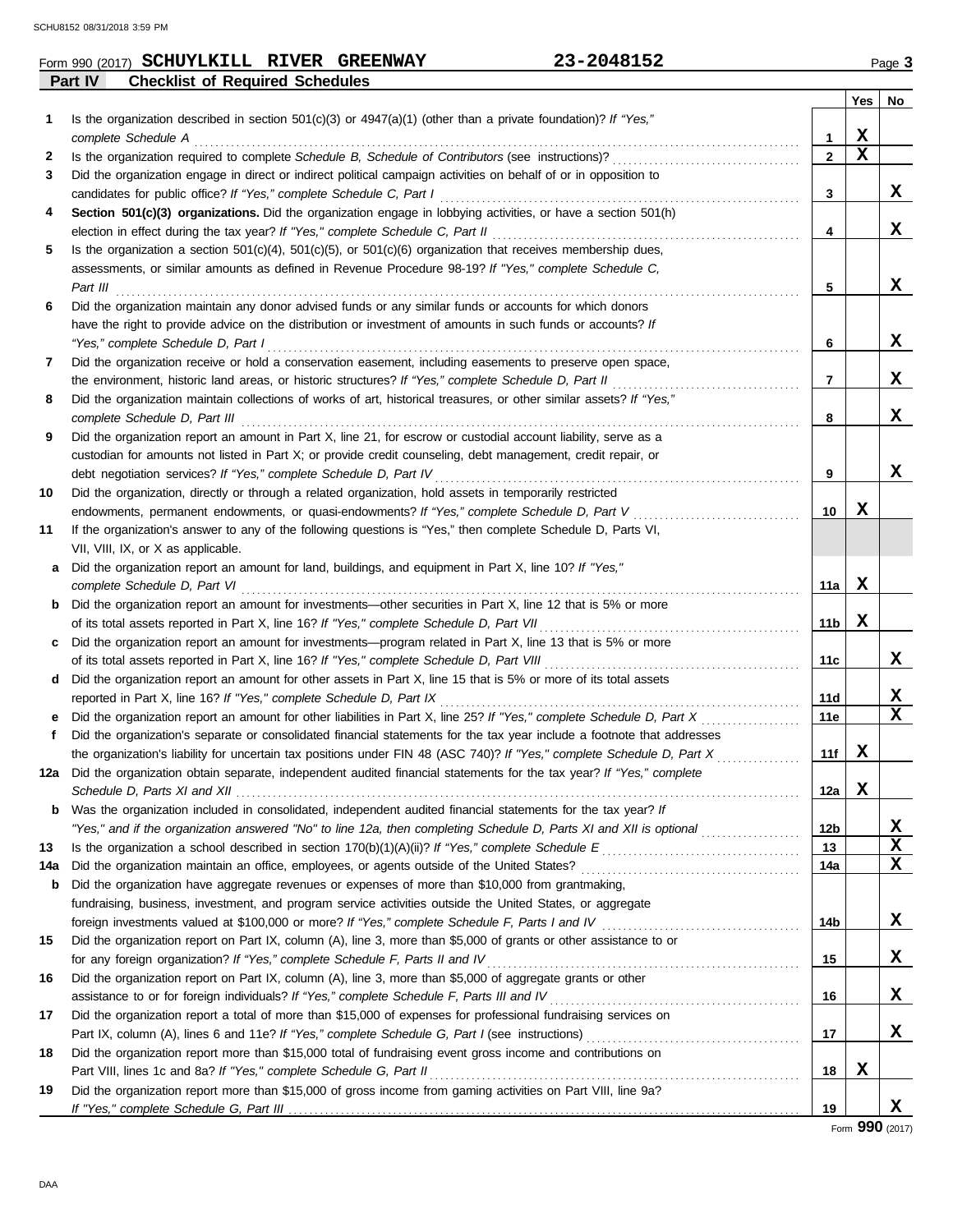|     | 23-2048152<br>Form 990 (2017) SCHUYLKILL RIVER GREENWAY                                                                                                                                                         |                 |     | Page 4                  |
|-----|-----------------------------------------------------------------------------------------------------------------------------------------------------------------------------------------------------------------|-----------------|-----|-------------------------|
|     | <b>Checklist of Required Schedules (continued)</b><br>Part IV                                                                                                                                                   |                 |     |                         |
|     |                                                                                                                                                                                                                 |                 | Yes | No                      |
| 20a | Did the organization operate one or more hospital facilities? If "Yes," complete Schedule H                                                                                                                     | 20a             |     | X                       |
| b   |                                                                                                                                                                                                                 | 20b             |     |                         |
| 21  | Did the organization report more than \$5,000 of grants or other assistance to any domestic organization or                                                                                                     |                 |     |                         |
|     | domestic government on Part IX, column (A), line 1? If "Yes," complete Schedule I, Parts I and II                                                                                                               | 21              |     | X                       |
| 22  | Did the organization report more than \$5,000 of grants or other assistance to or for domestic individuals on                                                                                                   |                 |     |                         |
|     | Part IX, column (A), line 2? If "Yes," complete Schedule I, Parts I and III                                                                                                                                     | 22              |     | X                       |
| 23  | Did the organization answer "Yes" to Part VII, Section A, line 3, 4, or 5 about compensation of the                                                                                                             |                 |     |                         |
|     | organization's current and former officers, directors, trustees, key employees, and highest compensated                                                                                                         |                 |     |                         |
|     | employees? If "Yes," complete Schedule J                                                                                                                                                                        | 23              |     | X                       |
|     | 24a Did the organization have a tax-exempt bond issue with an outstanding principal amount of more than                                                                                                         |                 |     |                         |
|     | \$100,000 as of the last day of the year, that was issued after December 31, 2002? If "Yes," answer lines 24b                                                                                                   |                 |     |                         |
|     | through 24d and complete Schedule K. If "No," go to line 25a                                                                                                                                                    | 24a             |     | X                       |
| b   | Did the organization invest any proceeds of tax-exempt bonds beyond a temporary period exception?                                                                                                               | 24b             |     |                         |
| С   | Did the organization maintain an escrow account other than a refunding escrow at any time during the year                                                                                                       |                 |     |                         |
|     | to defease any tax-exempt bonds?                                                                                                                                                                                | 24c             |     |                         |
|     | d Did the organization act as an "on behalf of" issuer for bonds outstanding at any time during the year?                                                                                                       | 24d             |     |                         |
|     | 25a Section 501(c)(3), 501(c)(4), and 501(c)(29) organizations. Did the organization engage in an excess benefit                                                                                                |                 |     |                         |
|     | transaction with a disqualified person during the year? If "Yes," complete Schedule L, Part I                                                                                                                   | 25a             |     | X                       |
| b   | Is the organization aware that it engaged in an excess benefit transaction with a disqualified person in a prior                                                                                                |                 |     |                         |
|     | year, and that the transaction has not been reported on any of the organization's prior Forms 990 or 990-EZ?                                                                                                    |                 |     | X                       |
|     | If "Yes," complete Schedule L, Part I                                                                                                                                                                           | 25b             |     |                         |
| 26  | Did the organization report any amount on Part X, line 5, 6, or 22 for receivables from or payables to any<br>current or former officers, directors, trustees, key employees, highest compensated employees, or |                 |     |                         |
|     | disqualified persons? If "Yes," complete Schedule L, Part II                                                                                                                                                    | 26              |     | X                       |
| 27  | Did the organization provide a grant or other assistance to an officer, director, trustee, key employee,                                                                                                        |                 |     |                         |
|     | substantial contributor or employee thereof, a grant selection committee member, or to a 35% controlled                                                                                                         |                 |     |                         |
|     | entity or family member of any of these persons? If "Yes," complete Schedule L, Part III                                                                                                                        | 27              |     | X                       |
| 28  | Was the organization a party to a business transaction with one of the following parties (see Schedule L,                                                                                                       |                 |     |                         |
|     | Part IV instructions for applicable filing thresholds, conditions, and exceptions):                                                                                                                             |                 |     |                         |
| а   | A current or former officer, director, trustee, or key employee? If "Yes," complete Schedule L, Part IV                                                                                                         | 28a             |     | X                       |
| b   | A family member of a current or former officer, director, trustee, or key employee? If "Yes," complete                                                                                                          |                 |     |                         |
|     | Schedule L, Part IV                                                                                                                                                                                             | 28b             |     | x                       |
| c   | An entity of which a current or former officer, director, trustee, or key employee (or a family member thereof)                                                                                                 |                 |     |                         |
|     | was an officer, director, trustee, or direct or indirect owner? If "Yes," complete Schedule L, Part IV                                                                                                          | 28c             |     | X                       |
| 29  |                                                                                                                                                                                                                 | 29              |     | $\overline{\textbf{x}}$ |
| 30  | Did the organization receive contributions of art, historical treasures, or other similar assets, or qualified                                                                                                  |                 |     |                         |
|     | conservation contributions? If "Yes," complete Schedule M                                                                                                                                                       | 30              |     | X                       |
| 31  | Did the organization liquidate, terminate, or dissolve and cease operations? If "Yes," complete Schedule N,                                                                                                     |                 |     |                         |
|     | Part I                                                                                                                                                                                                          | 31              |     | X                       |
| 32  | Did the organization sell, exchange, dispose of, or transfer more than 25% of its net assets? If "Yes,"                                                                                                         |                 |     |                         |
|     | complete Schedule N, Part II                                                                                                                                                                                    | 32              |     | X                       |
| 33  | Did the organization own 100% of an entity disregarded as separate from the organization under Regulations                                                                                                      |                 |     |                         |
|     | sections 301.7701-2 and 301.7701-3? If "Yes," complete Schedule R, Part I                                                                                                                                       | 33              |     | X                       |
| 34  | Was the organization related to any tax-exempt or taxable entity? If "Yes," complete Schedule R, Part II, III,                                                                                                  |                 |     |                         |
|     | or IV, and Part V, line 1                                                                                                                                                                                       | 34              |     | X                       |
| 35a | Did the organization have a controlled entity within the meaning of section 512(b)(13)?                                                                                                                         | 35a             |     | X                       |
| b   | If "Yes" to line 35a, did the organization receive any payment from or engage in any transaction with a                                                                                                         |                 |     |                         |
|     |                                                                                                                                                                                                                 | 35 <sub>b</sub> |     |                         |
| 36  | Section 501(c)(3) organizations. Did the organization make any transfers to an exempt non-charitable                                                                                                            |                 |     |                         |
|     | related organization? If "Yes," complete Schedule R, Part V, line 2                                                                                                                                             | 36              |     | X                       |
| 37  | Did the organization conduct more than 5% of its activities through an entity that is not a related organization                                                                                                |                 |     |                         |
|     | and that is treated as a partnership for federal income tax purposes? If "Yes," complete Schedule R,                                                                                                            |                 |     |                         |
|     | Part VI                                                                                                                                                                                                         | 37              |     | X                       |
| 38  | Did the organization complete Schedule O and provide explanations in Schedule O for Part VI, lines 11b and                                                                                                      |                 |     |                         |
|     | 19? Note. All Form 990 filers are required to complete Schedule O.                                                                                                                                              | 38              | X   |                         |

| GHU8152 08/31/2018 3:59 PM |  |
|----------------------------|--|
|                            |  |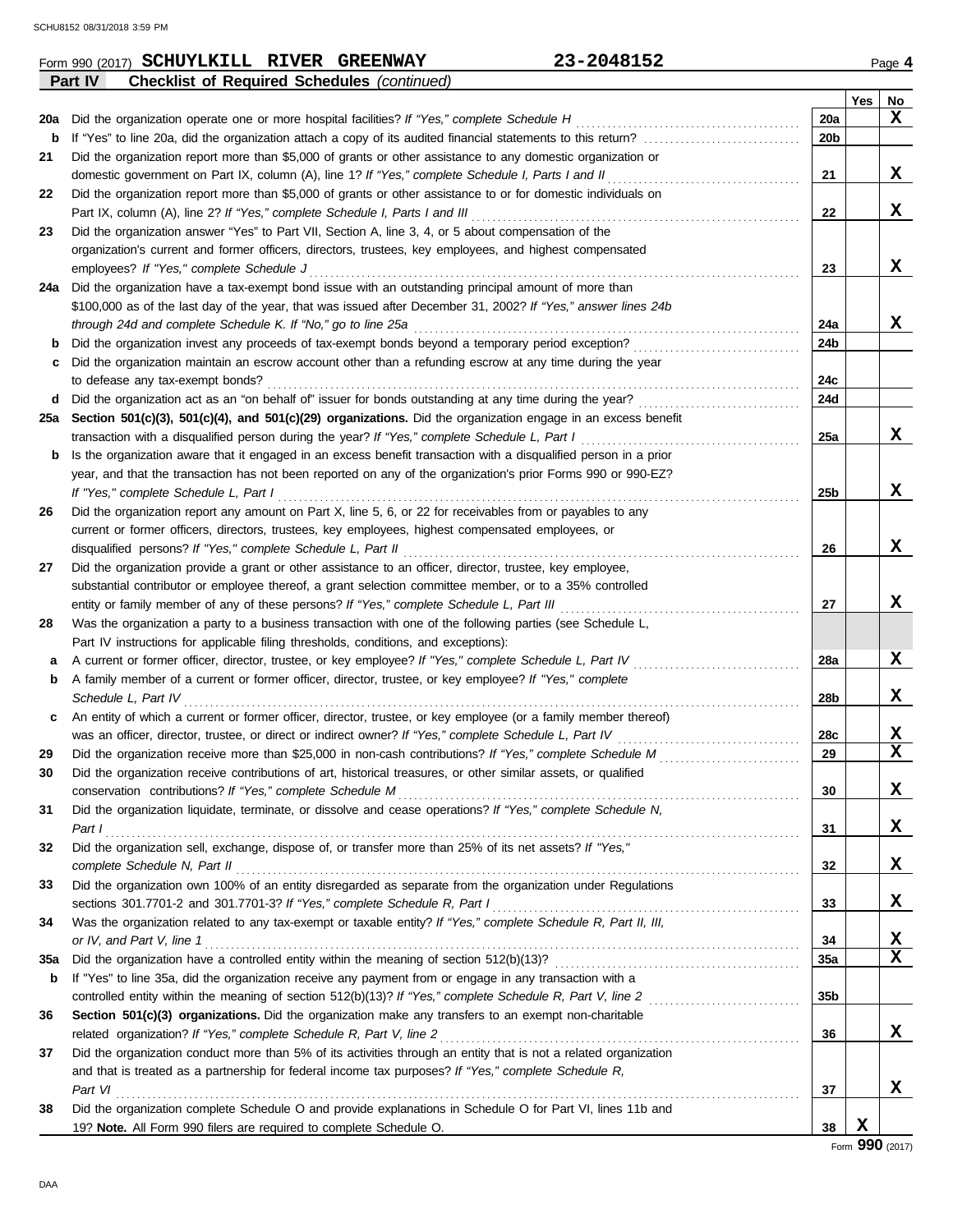|             | <b>Statements Regarding Other IRS Filings and Tax Compliance</b><br>Part V                                                                                                                                                       |                 |             |                 |                 |             |
|-------------|----------------------------------------------------------------------------------------------------------------------------------------------------------------------------------------------------------------------------------|-----------------|-------------|-----------------|-----------------|-------------|
|             | Check if Schedule O contains a response or note to any line in this Part V                                                                                                                                                       |                 |             |                 | <b>Yes</b>      | No          |
| 1а          | Enter the number reported in Box 3 of Form 1096. Enter -0- if not applicable                                                                                                                                                     | 1a              | 18          |                 |                 |             |
| b           | Enter the number of Forms W-2G included in line 1a. Enter -0- if not applicable <i>minimum</i>                                                                                                                                   | 1 <sub>b</sub>  | $\mathbf 0$ |                 |                 |             |
| c           | Did the organization comply with backup withholding rules for reportable payments to vendors and                                                                                                                                 |                 |             |                 |                 |             |
|             | reportable gaming (gambling) winnings to prize winners?<br>.                                                                                                                                                                     |                 |             | 1c              | X               |             |
| 2a          | Enter the number of employees reported on Form W-3, Transmittal of Wage and Tax                                                                                                                                                  |                 |             |                 |                 |             |
|             | Statements, filed for the calendar year ending with or within the year covered by this return                                                                                                                                    | 2a              | 9           |                 |                 |             |
| b           | If at least one is reported on line 2a, did the organization file all required federal employment tax returns?                                                                                                                   |                 |             | 2b              | X               |             |
|             | Note. If the sum of lines 1a and 2a is greater than 250, you may be required to e-file (see instructions)                                                                                                                        |                 |             |                 |                 |             |
| За          | Did the organization have unrelated business gross income of \$1,000 or more during the year?                                                                                                                                    |                 |             | 3a              |                 | X           |
| b           | If "Yes," has it filed a Form 990-T for this year? If "No" to line 3b, provide an explanation in Schedule O<br>At any time during the calendar year, did the organization have an interest in, or a signature or other authority |                 |             | 3b              |                 |             |
| 4a          | over, a financial account in a foreign country (such as a bank account, securities account, or other financial                                                                                                                   |                 |             |                 |                 |             |
|             | account)?                                                                                                                                                                                                                        |                 |             | 4a              |                 | x           |
| b           | If "Yes," enter the name of the foreign country: <b>u</b>                                                                                                                                                                        |                 |             |                 |                 |             |
|             | See instructions for filing requirements for FinCEN Form 114, Report of Foreign Bank and Financial Accounts                                                                                                                      |                 |             |                 |                 |             |
|             | (FBAR).                                                                                                                                                                                                                          |                 |             |                 |                 |             |
| 5a          | Was the organization a party to a prohibited tax shelter transaction at any time during the tax year?                                                                                                                            |                 |             | 5a              |                 | X           |
| b           | Did any taxable party notify the organization that it was or is a party to a prohibited tax shelter transaction?                                                                                                                 |                 |             | 5 <sub>b</sub>  |                 | $\mathbf x$ |
| C           | If "Yes" to line 5a or 5b, did the organization file Form 8886-T?                                                                                                                                                                |                 |             | 5c              |                 |             |
| 6а          | Does the organization have annual gross receipts that are normally greater than \$100,000, and did the                                                                                                                           |                 |             |                 |                 |             |
|             | organization solicit any contributions that were not tax deductible as charitable contributions?                                                                                                                                 |                 |             | 6a              |                 | x           |
| b           | If "Yes," did the organization include with every solicitation an express statement that such contributions or                                                                                                                   |                 |             |                 |                 |             |
|             | gifts were not tax deductible?                                                                                                                                                                                                   |                 |             | 6b              |                 |             |
| 7           | Organizations that may receive deductible contributions under section 170(c).                                                                                                                                                    |                 |             |                 |                 |             |
| а           | Did the organization receive a payment in excess of \$75 made partly as a contribution and partly for goods<br>and services provided to the payor?                                                                               |                 |             | 7a              |                 |             |
| b           | If "Yes," did the organization notify the donor of the value of the goods or services provided?                                                                                                                                  |                 |             | 7b              |                 |             |
| c           | Did the organization sell, exchange, or otherwise dispose of tangible personal property for which it was                                                                                                                         |                 |             |                 |                 |             |
|             | required to file Form 8282?                                                                                                                                                                                                      |                 |             | 7c              |                 |             |
| d           |                                                                                                                                                                                                                                  | 7d              |             |                 |                 |             |
| е           | Did the organization receive any funds, directly or indirectly, to pay premiums on a personal benefit contract?                                                                                                                  |                 |             | 7e              |                 |             |
| f           | Did the organization, during the year, pay premiums, directly or indirectly, on a personal benefit contract?                                                                                                                     |                 |             | 7f              |                 |             |
| g           | If the organization received a contribution of qualified intellectual property, did the organization file Form 8899 as required?                                                                                                 |                 |             | 7g              |                 |             |
| h           | If the organization received a contribution of cars, boats, airplanes, or other vehicles, did the organization file a Form 1098-C?                                                                                               |                 |             | 7h              |                 |             |
|             | Sponsoring organizations maintaining donor advised funds. Did a donor advised fund maintained by the                                                                                                                             |                 |             |                 |                 |             |
|             |                                                                                                                                                                                                                                  |                 |             | 8               |                 |             |
| 9           | Sponsoring organizations maintaining donor advised funds.                                                                                                                                                                        |                 |             |                 |                 |             |
| a           |                                                                                                                                                                                                                                  |                 |             | 9a              |                 |             |
| b           | Did the sponsoring organization make a distribution to a donor, donor advisor, or related person?<br>Section 501(c)(7) organizations. Enter:                                                                                     |                 |             | 9b              |                 |             |
| 10<br>а     |                                                                                                                                                                                                                                  | 10a             |             |                 |                 |             |
| $\mathbf b$ | Gross receipts, included on Form 990, Part VIII, line 12, for public use of club facilities                                                                                                                                      | 10 <sub>b</sub> |             |                 |                 |             |
| 11          | Section 501(c)(12) organizations. Enter:                                                                                                                                                                                         |                 |             |                 |                 |             |
| а           | Gross income from members or shareholders                                                                                                                                                                                        | 11a             |             |                 |                 |             |
| b           | Gross income from other sources (Do not net amounts due or paid to other sources                                                                                                                                                 |                 |             |                 |                 |             |
|             | against amounts due or received from them.)                                                                                                                                                                                      | 11 <sub>b</sub> |             |                 |                 |             |
| 12a         | Section 4947(a)(1) non-exempt charitable trusts. Is the organization filing Form 990 in lieu of Form 1041?                                                                                                                       |                 |             | 12a             |                 |             |
| b           | If "Yes," enter the amount of tax-exempt interest received or accrued during the year manu-                                                                                                                                      | 12b             |             |                 |                 |             |
| 13          | Section 501(c)(29) qualified nonprofit health insurance issuers.                                                                                                                                                                 |                 |             |                 |                 |             |
| а           | Is the organization licensed to issue qualified health plans in more than one state?                                                                                                                                             |                 |             | 13а             |                 |             |
|             | Note. See the instructions for additional information the organization must report on Schedule O.                                                                                                                                |                 |             |                 |                 |             |
| b           | Enter the amount of reserves the organization is required to maintain by the states in which                                                                                                                                     |                 |             |                 |                 |             |
|             |                                                                                                                                                                                                                                  | 13 <sub>b</sub> |             |                 |                 |             |
| c           | Enter the amount of reserves on hand<br>Did the organization receive any payments for indoor tanning services during the tax year?                                                                                               | 13 <sub>c</sub> |             | 14a             |                 | х           |
| 14a<br>b    | If "Yes," has it filed a Form 720 to report these payments? If "No," provide an explanation in Schedule 0                                                                                                                        |                 |             | 14 <sub>b</sub> |                 |             |
| DAA         |                                                                                                                                                                                                                                  |                 |             |                 | Form 990 (2017) |             |

Form 990 (2017) Page **5 SCHUYLKILL RIVER GREENWAY 23-2048152**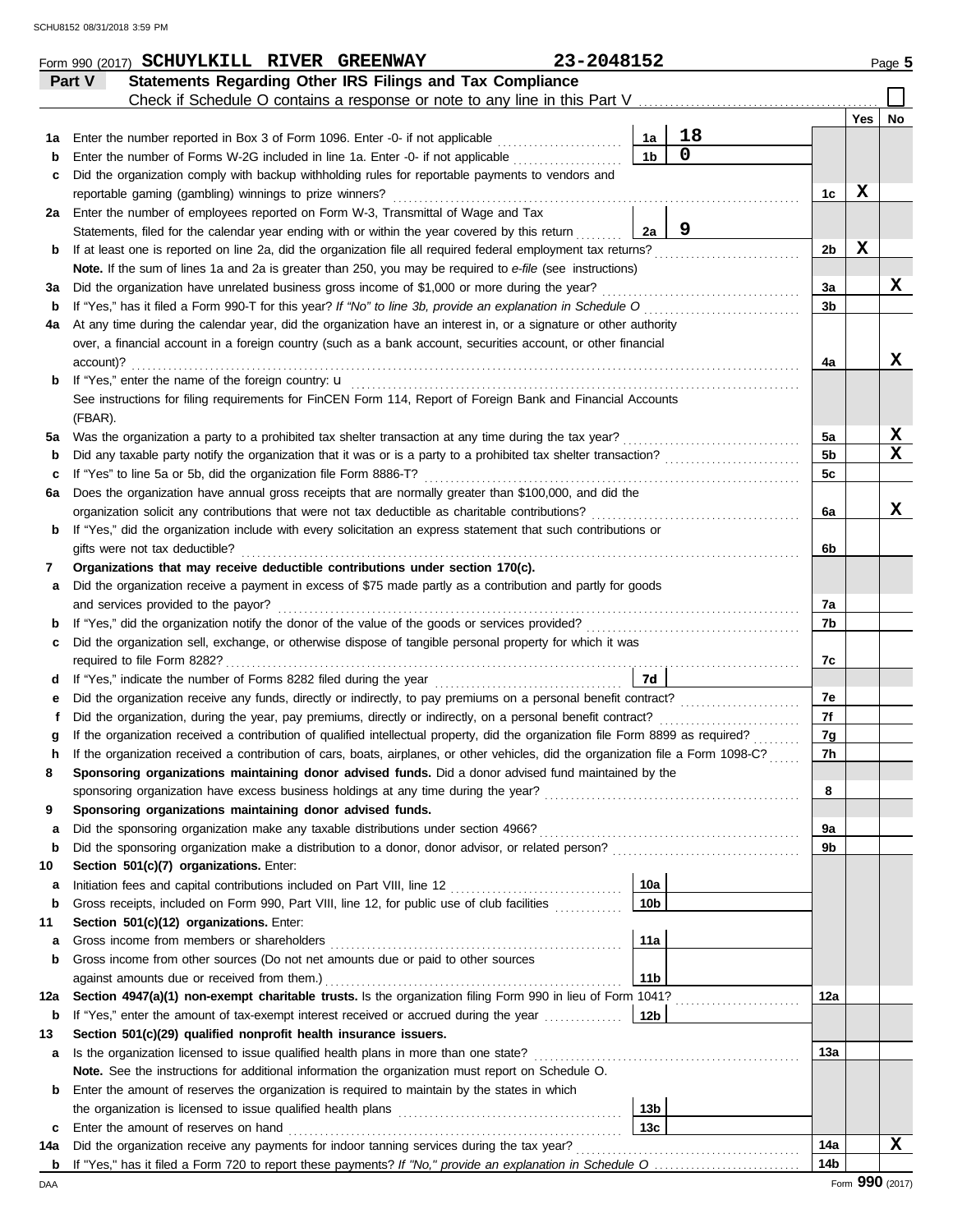|     | Part VI<br>Governance, Management, and Disclosure For each "Yes" response to lines 2 through 7b below, and for a "No"                                               |              |       |                 |
|-----|---------------------------------------------------------------------------------------------------------------------------------------------------------------------|--------------|-------|-----------------|
|     | response to line 8a, 8b, or 10b below, describe the circumstances, processes, or changes in Schedule O. See instructions.                                           |              |       |                 |
|     |                                                                                                                                                                     |              |       | X               |
|     | Section A. Governing Body and Management                                                                                                                            |              |       |                 |
|     | 17                                                                                                                                                                  |              | Yes l | No              |
| 1a  | Enter the number of voting members of the governing body at the end of the tax year<br>1a                                                                           |              |       |                 |
|     | If there are material differences in voting rights among members of the governing body, or                                                                          |              |       |                 |
|     | if the governing body delegated broad authority to an executive committee or similar                                                                                |              |       |                 |
|     | committee, explain in Schedule O.                                                                                                                                   |              |       |                 |
| b   | 17<br>1b<br>Enter the number of voting members included in line 1a, above, who are independent                                                                      |              |       |                 |
| 2   | Did any officer, director, trustee, or key employee have a family relationship or a business relationship with                                                      |              |       |                 |
|     | any other officer, director, trustee, or key employee?                                                                                                              | 2            |       | x               |
| 3   | Did the organization delegate control over management duties customarily performed by or under the direct                                                           |              |       |                 |
|     | supervision of officers, directors, or trustees, or key employees to a management company or other person?<br><u> 1966 - Johann Stoff, amerikansk fotograf er s</u> | 3            |       | x               |
| 4   | Did the organization make any significant changes to its governing documents since the prior Form 990 was filed?                                                    | 4            |       | $\mathbf x$     |
| 5   | Did the organization become aware during the year of a significant diversion of the organization's assets?                                                          | 5            |       | X               |
| 6   | Did the organization have members or stockholders?                                                                                                                  | 6            |       | X               |
| 7a  | Did the organization have members, stockholders, or other persons who had the power to elect or appoint                                                             |              |       |                 |
|     | one or more members of the governing body?                                                                                                                          | 7a           |       | x               |
| b   | Are any governance decisions of the organization reserved to (or subject to approval by) members,                                                                   |              |       |                 |
|     | stockholders, or persons other than the governing body?                                                                                                             | 7b           |       | x               |
| 8   | Did the organization contemporaneously document the meetings held or written actions undertaken during the year by the following:                                   |              |       |                 |
| а   | The governing body?                                                                                                                                                 | 8а           | X     |                 |
| b   | Each committee with authority to act on behalf of the governing body?                                                                                               | 8b           | х     |                 |
| 9   | Is there any officer, director, trustee, or key employee listed in Part VII, Section A, who cannot be reached at                                                    |              |       |                 |
|     |                                                                                                                                                                     | 9            |       | x               |
|     | Section B. Policies (This Section B requests information about policies not required by the Internal Revenue Code.                                                  |              |       |                 |
|     |                                                                                                                                                                     |              | Yes   | No              |
| 10a | Did the organization have local chapters, branches, or affiliates?                                                                                                  | 10a          |       | х               |
| b   | If "Yes," did the organization have written policies and procedures governing the activities of such chapters,                                                      |              |       |                 |
|     |                                                                                                                                                                     | 10b          |       |                 |
| 11a | Has the organization provided a complete copy of this Form 990 to all members of its governing body before filing the form?                                         | 11a          | х     |                 |
| b   | Describe in Schedule O the process, if any, used by the organization to review this Form 990.                                                                       |              |       |                 |
| 12a | Did the organization have a written conflict of interest policy? If "No," go to line 13                                                                             | 12a          | X     |                 |
| b   | Were officers, directors, or trustees, and key employees required to disclose annually interests that could give rise to conflicts?                                 | 12b          | х     |                 |
| c   | Did the organization regularly and consistently monitor and enforce compliance with the policy? If "Yes,"                                                           |              |       |                 |
|     | describe in Schedule O how this was done                                                                                                                            | 12c          | X     |                 |
| 13  | Did the organization have a written whistleblower policy?                                                                                                           | 13           |       | X               |
| 14  | Did the organization have a written document retention and destruction policy?                                                                                      | 14           |       | $\mathbf x$     |
| 15  | Did the process for determining compensation of the following persons include a review and approval by                                                              |              |       |                 |
|     | independent persons, comparability data, and contemporaneous substantiation of the deliberation and decision?                                                       |              |       |                 |
| а   |                                                                                                                                                                     | 15a          |       | x               |
| b   | Other officers or key employees of the organization                                                                                                                 | 15b          |       | X               |
|     | If "Yes" to line 15a or 15b, describe the process in Schedule O (see instructions).                                                                                 |              |       |                 |
| 16a | Did the organization invest in, contribute assets to, or participate in a joint venture or similar arrangement                                                      |              |       |                 |
|     | with a taxable entity during the year?                                                                                                                              | 16a          |       | x               |
| b   | If "Yes," did the organization follow a written policy or procedure requiring the organization to evaluate its                                                      |              |       |                 |
|     | participation in joint venture arrangements under applicable federal tax law, and take steps to safeguard the                                                       |              |       |                 |
|     |                                                                                                                                                                     | 16b          |       |                 |
|     | <b>Section C. Disclosure</b>                                                                                                                                        |              |       |                 |
| 17  | List the states with which a copy of this Form 990 is required to be filed $\mathbf{u}$ PA                                                                          |              |       |                 |
| 18  | Section 6104 requires an organization to make its Forms 1023 (or 1024 if applicable), 990, and 990-T (Section 501(c)(3)s only)                                      |              |       |                 |
|     | available for public inspection. Indicate how you made these available. Check all that apply.                                                                       |              |       |                 |
|     | Own website $ \mathbf{X} $ Another's website $ \mathbf{X} $ Upon request<br>$ \mathbf{X} $ Other (explain in Schedule O)                                            |              |       |                 |
| 19  | Describe in Schedule O whether (and if so, how) the organization made its governing documents, conflict of interest policy, and                                     |              |       |                 |
|     | financial statements available to the public during the tax year.                                                                                                   |              |       |                 |
| 20  | State the name, address, and telephone number of the person who possesses the organization's books and records: u                                                   |              |       |                 |
|     | 140 COLLEGE DRIVE<br><b>ORGANIZATION</b>                                                                                                                            |              |       |                 |
|     | PA 19464<br><b>POTTSTOWN</b>                                                                                                                                        | 484-945-0200 |       |                 |
| DAA |                                                                                                                                                                     |              |       | Form 990 (2017) |

Form 990 (2017) **SCHUYLKILL RIVER GREENWAY** 23-2048152 Page 6

**SCHUYLKILL RIVER GREENWAY 23-2048152**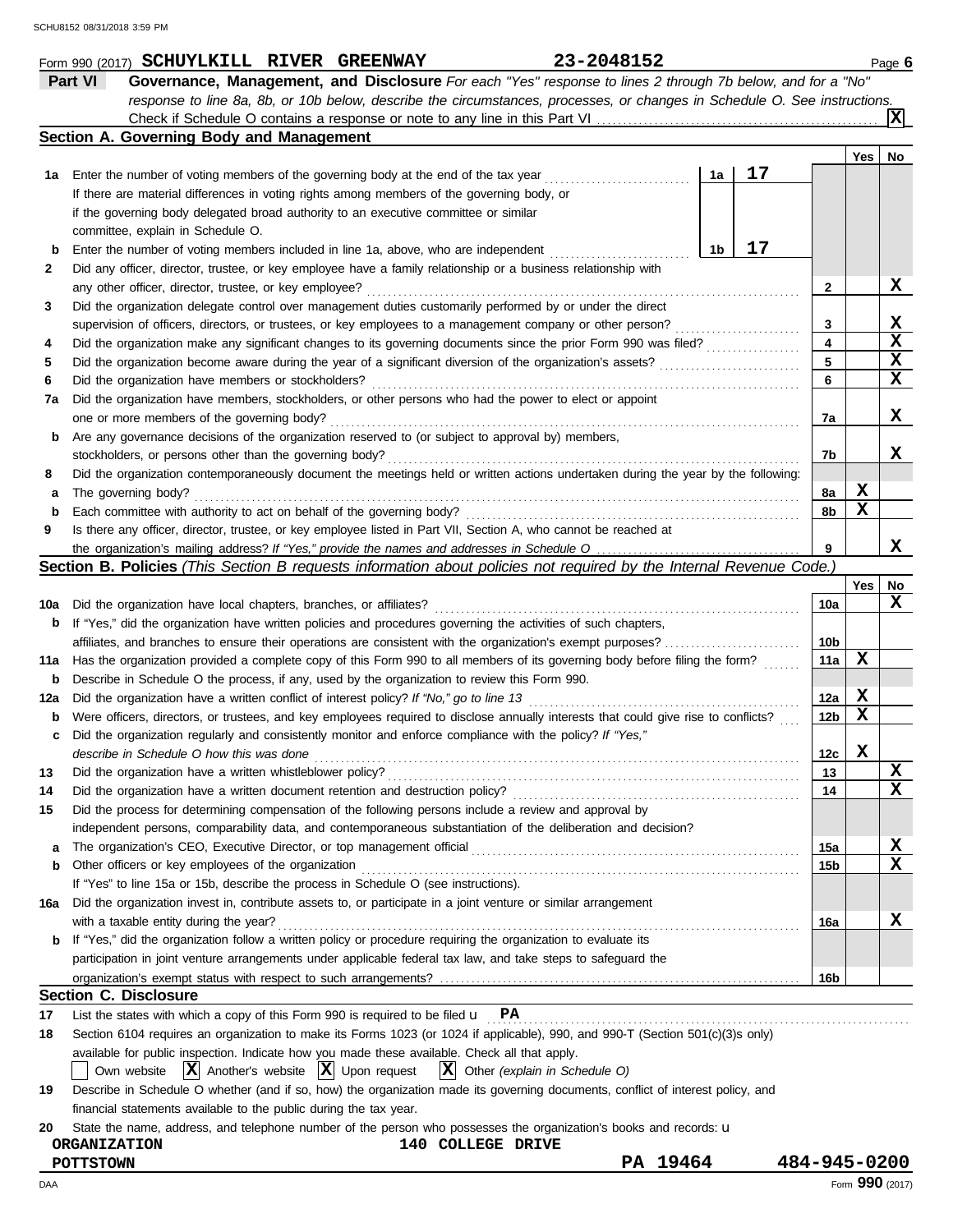| Form 990 (2017)                                                                                                                                                                                                                     | SCHUYLKILL RIVER<br><b>GREENWAY</b>                                                                                               | 23-2048152                                                                                       | Page 7 |  |  |  |  |  |  |
|-------------------------------------------------------------------------------------------------------------------------------------------------------------------------------------------------------------------------------------|-----------------------------------------------------------------------------------------------------------------------------------|--------------------------------------------------------------------------------------------------|--------|--|--|--|--|--|--|
| Part VII                                                                                                                                                                                                                            |                                                                                                                                   | Compensation of Officers, Directors, Trustees, Key Employees, Highest Compensated Employees, and |        |  |  |  |  |  |  |
|                                                                                                                                                                                                                                     | <b>Independent Contractors</b>                                                                                                    |                                                                                                  |        |  |  |  |  |  |  |
|                                                                                                                                                                                                                                     |                                                                                                                                   |                                                                                                  |        |  |  |  |  |  |  |
| Section A.                                                                                                                                                                                                                          | Officers, Directors, Trustees, Key Employees, and Highest Compensated Employees                                                   |                                                                                                  |        |  |  |  |  |  |  |
| organization's tax year.                                                                                                                                                                                                            | 1a Complete this table for all persons required to be listed. Report compensation for the calendar year ending with or within the |                                                                                                  |        |  |  |  |  |  |  |
| • List all of the organization's current officers, directors, trustees (whether individuals or organizations), regardless of amount of<br>compensation. Enter -0- in columns $(D)$ , $(E)$ , and $(F)$ if no compensation was paid. |                                                                                                                                   |                                                                                                  |        |  |  |  |  |  |  |
|                                                                                                                                                                                                                                     | • List all of the organization's current key employees, if any. See instructions for definition of "key employee."                |                                                                                                  |        |  |  |  |  |  |  |
|                                                                                                                                                                                                                                     | • List the organization's five current highest compensated employees (other than an officer, director, trustee, or key employee)  |                                                                                                  |        |  |  |  |  |  |  |

who received reportable compensation (Box 5 of Form W-2 and/or Box 7 of Form 1099-MISC) of more than \$100,000 from the organization and any related organizations. **•**

■ List all of the organization's **former** officers, key employees, and highest compensated employees who received more than<br> **•** 00,000 of reportable compensation from the ergonization and any related ergonizations \$100,000 of reportable compensation from the organization and any related organizations.

■ List all of the organization's **former directors or trustees** that received, in the capacity as a former director or trustee of the<br>paization, more than \$10,000 of reportable compensation from the organization and any r organization, more than \$10,000 of reportable compensation from the organization and any related organizations. List persons in the following order: individual trustees or directors; institutional trustees; officers; key employees; highest

compensated employees; and former such persons.

 $\overline{X}$  Check this box if neither the organization nor any related organization compensated any current officer, director, or trustee.

| (A)<br>Name and Title              | (B)<br>Average<br>hours per<br>week<br>(list any<br>hours for |                                      |                          | Position    | (C)             | (do not check more than one<br>box, unless person is both an<br>officer and a director/trustee) |        | (D)<br>Reportable<br>compensation<br>from<br>the<br>organization | (E)<br>Reportable<br>compensation from<br>related<br>organizations<br>(W-2/1099-MISC) | (F)<br>Estimated<br>amount of<br>other<br>compensation<br>from the |
|------------------------------------|---------------------------------------------------------------|--------------------------------------|--------------------------|-------------|-----------------|-------------------------------------------------------------------------------------------------|--------|------------------------------------------------------------------|---------------------------------------------------------------------------------------|--------------------------------------------------------------------|
|                                    | related<br>organizations<br>below dotted<br>line)             | Individual<br>or director<br>trustee | Institutional<br>trustee | Officer     | Key<br>employee | Highest compensated<br>employee                                                                 | Former | (W-2/1099-MISC)                                                  |                                                                                       | organization<br>and related<br>organizations                       |
| $(1)$ HELEN WENDI WHEELER          |                                                               |                                      |                          |             |                 |                                                                                                 |        |                                                                  |                                                                                       |                                                                    |
| <b>PRESIDENT</b>                   | 5.00<br>0.00                                                  | X                                    |                          | $\mathbf x$ |                 |                                                                                                 |        | 0                                                                | 0                                                                                     | 0                                                                  |
| (2) ROB KUHLMAN                    |                                                               |                                      |                          |             |                 |                                                                                                 |        |                                                                  |                                                                                       |                                                                    |
|                                    | 1.00                                                          |                                      |                          |             |                 |                                                                                                 |        |                                                                  |                                                                                       |                                                                    |
| <b>VICE PRESIDENT</b>              | 0.00                                                          | $\mathbf x$                          |                          | $\mathbf x$ |                 |                                                                                                 |        | 0                                                                | 0                                                                                     | 0                                                                  |
| (3) KELLY ANDERSON                 |                                                               |                                      |                          |             |                 |                                                                                                 |        |                                                                  |                                                                                       |                                                                    |
|                                    | 1.00                                                          |                                      |                          |             |                 |                                                                                                 |        |                                                                  |                                                                                       |                                                                    |
| <b>SECRETARY</b>                   | 0.00                                                          | $\mathbf x$                          |                          | $\mathbf x$ |                 |                                                                                                 |        | 0                                                                | 0                                                                                     | 0                                                                  |
| (4) EDIE SHEAN-HAMMOND             |                                                               |                                      |                          |             |                 |                                                                                                 |        |                                                                  |                                                                                       |                                                                    |
| <b>TREASURER</b>                   | 1.00<br>0.00                                                  | $\mathbf x$                          |                          | $\mathbf x$ |                 |                                                                                                 |        | 0                                                                | 0                                                                                     | 0                                                                  |
| (5) DAVID COYNE                    |                                                               |                                      |                          |             |                 |                                                                                                 |        |                                                                  |                                                                                       |                                                                    |
|                                    | 1.00                                                          |                                      |                          |             |                 |                                                                                                 |        |                                                                  |                                                                                       |                                                                    |
| <b>MEMBER/</b><br>EXEC COMM        | 0.00                                                          | $\mathbf x$                          |                          |             |                 |                                                                                                 |        | 0                                                                | 0                                                                                     | 0                                                                  |
| <b>STOKES</b><br>(6) <b>MIKE</b>   |                                                               |                                      |                          |             |                 |                                                                                                 |        |                                                                  |                                                                                       |                                                                    |
|                                    | 1.00                                                          |                                      |                          |             |                 |                                                                                                 |        |                                                                  |                                                                                       |                                                                    |
| MEMBER/ EXEC COMM                  | 0.00                                                          | $\mathbf x$                          |                          |             |                 |                                                                                                 |        | 0                                                                | 0                                                                                     | 0                                                                  |
| (7) JOHN KOURY, JR.                |                                                               |                                      |                          |             |                 |                                                                                                 |        |                                                                  |                                                                                       |                                                                    |
|                                    | 0.50                                                          |                                      |                          |             |                 |                                                                                                 |        |                                                                  |                                                                                       |                                                                    |
| <b>MEMBER</b><br>(8) RODGER KRAUSE | 0.00                                                          | $\mathbf x$                          |                          |             |                 |                                                                                                 |        | 0                                                                | 0                                                                                     | $\mathbf 0$                                                        |
|                                    | 0.50                                                          |                                      |                          |             |                 |                                                                                                 |        |                                                                  |                                                                                       |                                                                    |
| <b>MEMBER</b>                      | 0.00                                                          | $\mathbf x$                          |                          |             |                 |                                                                                                 |        | 0                                                                | 0                                                                                     | 0                                                                  |
| (9) CHRISTOPHER LINN               |                                                               |                                      |                          |             |                 |                                                                                                 |        |                                                                  |                                                                                       |                                                                    |
|                                    | 0.50                                                          |                                      |                          |             |                 |                                                                                                 |        |                                                                  |                                                                                       |                                                                    |
| <b>MEMBER</b>                      | 0.00                                                          | X                                    |                          |             |                 |                                                                                                 |        | 0                                                                | 0                                                                                     | 0                                                                  |
| (10) DONALD MOLL                   |                                                               |                                      |                          |             |                 |                                                                                                 |        |                                                                  |                                                                                       |                                                                    |
|                                    | 0.50                                                          |                                      |                          |             |                 |                                                                                                 |        |                                                                  |                                                                                       |                                                                    |
| <b>MEMBER</b>                      | 0.00                                                          | $\mathbf x$                          |                          |             |                 |                                                                                                 |        | 0                                                                | 0                                                                                     | 0                                                                  |
| (11) JOSHUA NIMS                   | 0.50                                                          |                                      |                          |             |                 |                                                                                                 |        |                                                                  |                                                                                       |                                                                    |
| <b>MEMBER</b>                      | 0.00                                                          | $\mathbf x$                          |                          |             |                 |                                                                                                 |        | 0                                                                | 0                                                                                     | 0                                                                  |
|                                    |                                                               |                                      |                          |             |                 |                                                                                                 |        |                                                                  |                                                                                       |                                                                    |

DAA Form **990** (2017)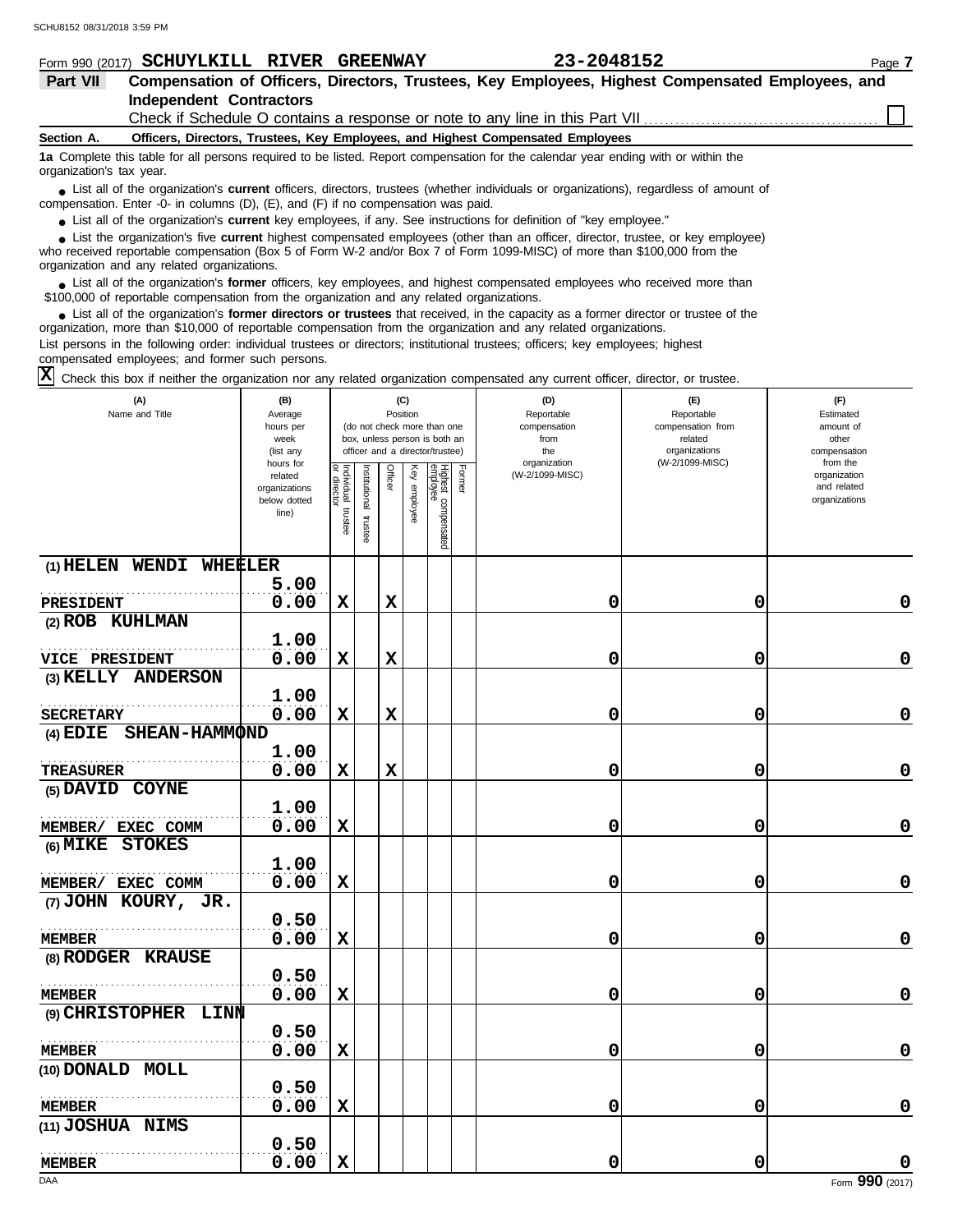| SCHU8152 08/31/2018 3:59 PM<br>Form 990 (2017) SCHUYLKILL RIVER GREENWAY<br>Part VII                                                                                                                                      |                                                                |                                   |                         |                 |              |                                                                                                 |              | 23-2048152<br>Section A. Officers, Directors, Trustees, Key Employees, and Highest Compensated Employees (continued) |                                                                    | Page 8                                                   |
|---------------------------------------------------------------------------------------------------------------------------------------------------------------------------------------------------------------------------|----------------------------------------------------------------|-----------------------------------|-------------------------|-----------------|--------------|-------------------------------------------------------------------------------------------------|--------------|----------------------------------------------------------------------------------------------------------------------|--------------------------------------------------------------------|----------------------------------------------------------|
| (A)<br>Name and title                                                                                                                                                                                                     | (B)<br>Average<br>hours per<br>week<br>(list any               |                                   |                         | (C)<br>Position |              | (do not check more than one<br>box, unless person is both an<br>officer and a director/trustee) |              | (D)<br>Reportable<br>compensation<br>from<br>the                                                                     | (E)<br>Reportable<br>compensation from<br>related<br>organizations | (F)<br>Estimated<br>amount of<br>other<br>compensation   |
|                                                                                                                                                                                                                           | hours for<br>related<br>organizations<br>below dotted<br>line) | Individual trustee<br>or director | nstitutional<br>trustee | Officer         | Key employee | Highest compensated<br>employee                                                                 | Former       | organization<br>(W-2/1099-MISC)                                                                                      | (W-2/1099-MISC)                                                    | from the<br>organization<br>and related<br>organizations |
| FRANK STURNIQLO<br>(12)                                                                                                                                                                                                   | 0.50                                                           |                                   |                         |                 |              |                                                                                                 |              |                                                                                                                      |                                                                    |                                                          |
| MEMBER                                                                                                                                                                                                                    | 0.00                                                           | X                                 |                         |                 |              |                                                                                                 |              | 0                                                                                                                    | 0                                                                  | 0                                                        |
| WILLIAM REICHERT<br>(13)                                                                                                                                                                                                  |                                                                |                                   |                         |                 |              |                                                                                                 |              |                                                                                                                      |                                                                    |                                                          |
| <b>MEMBER</b>                                                                                                                                                                                                             | 0.50<br>0.00                                                   | X                                 |                         |                 |              |                                                                                                 |              | 0                                                                                                                    | 0                                                                  | $\mathbf 0$                                              |
| <b>ALICIA SPROW</b><br>(14)                                                                                                                                                                                               |                                                                |                                   |                         |                 |              |                                                                                                 |              |                                                                                                                      |                                                                    |                                                          |
| <b>MEMBER</b>                                                                                                                                                                                                             | 0.50<br>0.00                                                   | X                                 |                         |                 |              |                                                                                                 |              | 0                                                                                                                    | 0                                                                  | $\mathbf 0$                                              |
| <b>ALLEN</b><br><b>SACHSE</b><br>(15)                                                                                                                                                                                     |                                                                |                                   |                         |                 |              |                                                                                                 |              |                                                                                                                      |                                                                    |                                                          |
| MEMBER                                                                                                                                                                                                                    | 0.50<br>0.00                                                   | X                                 |                         |                 |              |                                                                                                 |              | 0                                                                                                                    | 0                                                                  | $\mathbf 0$                                              |
| CARL RARING<br>(16)                                                                                                                                                                                                       |                                                                |                                   |                         |                 |              |                                                                                                 |              |                                                                                                                      |                                                                    |                                                          |
| <b>MEMBER</b>                                                                                                                                                                                                             | 0.50<br>0.00                                                   | X                                 |                         |                 |              |                                                                                                 |              | 0                                                                                                                    | 0                                                                  | $\mathbf 0$                                              |
| DAVE DIMATTIO<br>(17)                                                                                                                                                                                                     |                                                                |                                   |                         |                 |              |                                                                                                 |              |                                                                                                                      |                                                                    |                                                          |
| <b>MEMBER</b>                                                                                                                                                                                                             | 0.50<br>0.00                                                   | X                                 |                         |                 |              |                                                                                                 |              | 0                                                                                                                    | 0                                                                  | $\mathbf 0$                                              |
|                                                                                                                                                                                                                           |                                                                |                                   |                         |                 |              |                                                                                                 |              |                                                                                                                      |                                                                    |                                                          |
|                                                                                                                                                                                                                           |                                                                |                                   |                         |                 |              |                                                                                                 |              |                                                                                                                      |                                                                    |                                                          |
|                                                                                                                                                                                                                           |                                                                |                                   |                         |                 |              |                                                                                                 | u            |                                                                                                                      |                                                                    |                                                          |
| c Total from continuation sheets to Part VII, Section A                                                                                                                                                                   |                                                                |                                   |                         |                 |              |                                                                                                 | u            |                                                                                                                      |                                                                    |                                                          |
| d<br>Total number of individuals (including but not limited to those listed above) who received more than \$100,000 of<br>$\mathbf{2}$                                                                                    |                                                                |                                   |                         |                 |              |                                                                                                 | $\mathbf{u}$ |                                                                                                                      |                                                                    |                                                          |
| reportable compensation from the organization $\bf{u}$ 0                                                                                                                                                                  |                                                                |                                   |                         |                 |              |                                                                                                 |              |                                                                                                                      |                                                                    | Yes<br>No                                                |
| Did the organization list any former officer, director, or trustee, key employee, or highest compensated<br>3                                                                                                             |                                                                |                                   |                         |                 |              |                                                                                                 |              |                                                                                                                      |                                                                    | X<br>3                                                   |
| For any individual listed on line 1a, is the sum of reportable compensation and other compensation from the<br>4<br>organization and related organizations greater than \$150,000? If "Yes," complete Schedule J for such |                                                                |                                   |                         |                 |              |                                                                                                 |              |                                                                                                                      |                                                                    |                                                          |
| Did any person listed on line 1a receive or accrue compensation from any unrelated organization or individual<br>5                                                                                                        |                                                                |                                   |                         |                 |              |                                                                                                 |              |                                                                                                                      |                                                                    | X<br>4                                                   |
|                                                                                                                                                                                                                           |                                                                |                                   |                         |                 |              |                                                                                                 |              |                                                                                                                      |                                                                    | X<br>5                                                   |
| Section B. Independent Contractors<br>Complete this table for your five highest compensated independent contractors that received more than \$100,000 of<br>1                                                             |                                                                |                                   |                         |                 |              |                                                                                                 |              |                                                                                                                      |                                                                    |                                                          |
| compensation from the organization. Report compensation for the calendar year ending with or within the organization's tax year.                                                                                          |                                                                |                                   |                         |                 |              |                                                                                                 |              |                                                                                                                      |                                                                    |                                                          |
|                                                                                                                                                                                                                           | (A)<br>Name and business address                               |                                   |                         |                 |              |                                                                                                 |              |                                                                                                                      | (B)<br>Description of services                                     | (C)<br>Compensation                                      |
|                                                                                                                                                                                                                           |                                                                |                                   |                         |                 |              |                                                                                                 |              |                                                                                                                      |                                                                    |                                                          |
|                                                                                                                                                                                                                           |                                                                |                                   |                         |                 |              |                                                                                                 |              |                                                                                                                      |                                                                    |                                                          |
|                                                                                                                                                                                                                           |                                                                |                                   |                         |                 |              |                                                                                                 |              |                                                                                                                      |                                                                    |                                                          |
|                                                                                                                                                                                                                           |                                                                |                                   |                         |                 |              |                                                                                                 |              |                                                                                                                      |                                                                    |                                                          |
|                                                                                                                                                                                                                           |                                                                |                                   |                         |                 |              |                                                                                                 |              |                                                                                                                      |                                                                    |                                                          |
| Total number of independent contractors (including but not limited to those listed above) who<br>$\mathbf{2}$                                                                                                             |                                                                |                                   |                         |                 |              |                                                                                                 |              |                                                                                                                      |                                                                    |                                                          |
| received more than \$100,000 of compensation from the organization u                                                                                                                                                      |                                                                |                                   |                         |                 |              |                                                                                                 |              |                                                                                                                      | 0                                                                  |                                                          |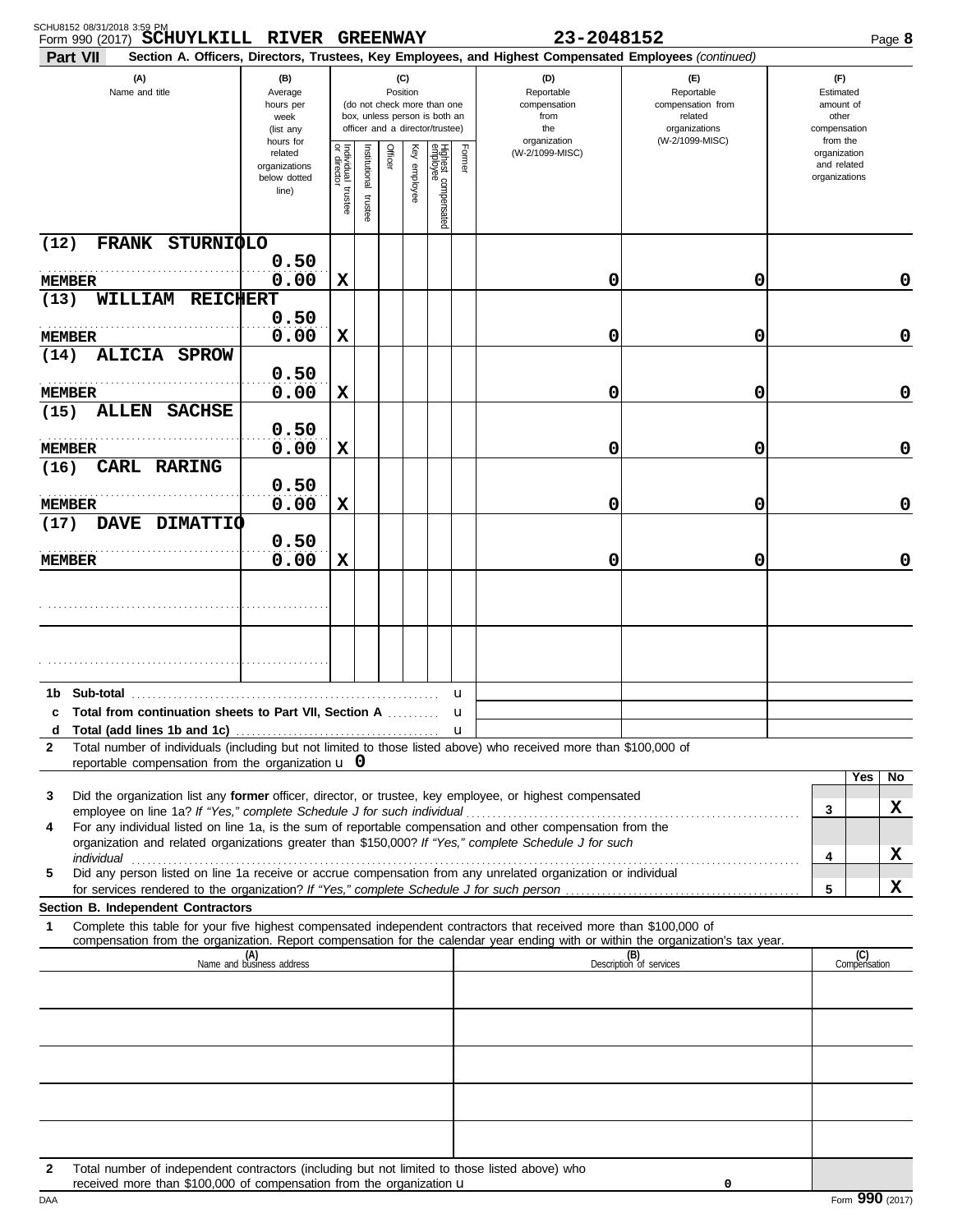#### Form 990 (2017) **SCHUYLKILL RIVER GREENWAY** 23-2048152 Page 9 **SCHUYLKILL RIVER GREENWAY 23-2048152**

|                                              | Part VIII | <b>Statement of Revenue</b>                                             |                |               |                      |                                                    |                                         |                                                                  |
|----------------------------------------------|-----------|-------------------------------------------------------------------------|----------------|---------------|----------------------|----------------------------------------------------|-----------------------------------------|------------------------------------------------------------------|
|                                              |           |                                                                         |                |               | (A)<br>Total revenue | (B)<br>Related or<br>exempt<br>function<br>revenue | (C)<br>Unrelated<br>business<br>revenue | (D)<br>Revenue<br>excluded from tax<br>under sections<br>512-514 |
|                                              |           | 1a Federated campaigns                                                  | 1a             |               |                      |                                                    |                                         |                                                                  |
|                                              |           | <b>b</b> Membership dues                                                | 1b             | 40,917        |                      |                                                    |                                         |                                                                  |
|                                              |           | c Fundraising events                                                    | 1 <sub>c</sub> | 24,923        |                      |                                                    |                                         |                                                                  |
|                                              |           | d Related organizations                                                 | 1 <sub>d</sub> |               |                      |                                                    |                                         |                                                                  |
|                                              |           | <b>e</b> Government grants (contributions)                              | 1e             | 992,215       |                      |                                                    |                                         |                                                                  |
|                                              |           | f All other contributions, gifts, grants,                               |                |               |                      |                                                    |                                         |                                                                  |
|                                              |           | and similar amounts not included above                                  | 1f             | 523,281       |                      |                                                    |                                         |                                                                  |
|                                              |           | g Noncash contributions included in lines 1a-1f:                        |                |               |                      |                                                    |                                         |                                                                  |
|                                              |           |                                                                         |                |               | 1,581,336            |                                                    |                                         |                                                                  |
| Service Revenue Contributions, Gifts, Grants |           |                                                                         |                | Busn. Code    |                      |                                                    |                                         |                                                                  |
|                                              | 2a        |                                                                         |                |               |                      |                                                    |                                         |                                                                  |
|                                              | b         |                                                                         |                |               |                      |                                                    |                                         |                                                                  |
|                                              |           |                                                                         |                |               |                      |                                                    |                                         |                                                                  |
|                                              | d         |                                                                         |                |               |                      |                                                    |                                         |                                                                  |
|                                              |           |                                                                         |                |               |                      |                                                    |                                         |                                                                  |
|                                              |           |                                                                         |                |               |                      |                                                    |                                         |                                                                  |
| Program                                      |           | f All other program service revenue $\ldots$                            |                |               |                      |                                                    |                                         |                                                                  |
|                                              |           |                                                                         |                |               |                      |                                                    |                                         |                                                                  |
|                                              | 3         | Investment income (including dividends, interest,                       |                |               | 6,164                |                                                    |                                         | 6,164                                                            |
|                                              |           |                                                                         |                | u             |                      |                                                    |                                         |                                                                  |
|                                              | 4         | Income from investment of tax-exempt bond proceeds u                    |                |               |                      |                                                    |                                         |                                                                  |
|                                              | 5         |                                                                         |                |               |                      |                                                    |                                         |                                                                  |
|                                              |           | (i) Real                                                                |                | (ii) Personal |                      |                                                    |                                         |                                                                  |
|                                              |           | 6a Gross rents                                                          | 1,000          |               |                      |                                                    |                                         |                                                                  |
|                                              | b         | Less: rental exps.                                                      |                |               |                      |                                                    |                                         |                                                                  |
|                                              |           | Rental inc. or (loss)                                                   | 1,000          |               |                      |                                                    |                                         |                                                                  |
|                                              | d         | <b>7a</b> Gross amount from                                             |                | u             | 1,000                | 1,000                                              |                                         |                                                                  |
|                                              |           | (i) Securities<br>sales of assets                                       |                | (ii) Other    |                      |                                                    |                                         |                                                                  |
|                                              |           | other than inventory                                                    | 5,000          |               |                      |                                                    |                                         |                                                                  |
|                                              |           | <b>b</b> Less: cost or other                                            |                |               |                      |                                                    |                                         |                                                                  |
|                                              |           | basis & sales exps.                                                     |                |               |                      |                                                    |                                         |                                                                  |
|                                              |           | c Gain or (loss)                                                        | 5,000          |               |                      |                                                    |                                         |                                                                  |
|                                              |           |                                                                         |                | u             | 5,000                | 5,000                                              |                                         |                                                                  |
|                                              |           | 8a Gross income from fundraising events                                 |                |               |                      |                                                    |                                         |                                                                  |
|                                              |           | 24,923<br>(not including \$                                             |                |               |                      |                                                    |                                         |                                                                  |
|                                              |           | of contributions reported on line 1c).                                  |                |               |                      |                                                    |                                         |                                                                  |
|                                              |           | See Part IV, line 18                                                    | a              | 132,113       |                      |                                                    |                                         |                                                                  |
| <b>Other Revenue</b>                         |           | <b>b</b> Less: direct expenses                                          | b              | 98,003        |                      |                                                    |                                         |                                                                  |
|                                              |           | c Net income or (loss) from fundraising events  u                       |                |               | 34,110               |                                                    |                                         | 34,110                                                           |
|                                              |           | 9a Gross income from gaming activities.                                 |                |               |                      |                                                    |                                         |                                                                  |
|                                              |           | See Part IV, line 19                                                    | a              |               |                      |                                                    |                                         |                                                                  |
|                                              |           | <b>b</b> Less: direct expenses                                          |                |               |                      |                                                    |                                         |                                                                  |
|                                              |           | c Net income or (loss) from gaming activities  u                        |                |               |                      |                                                    |                                         |                                                                  |
|                                              |           | 10a Gross sales of inventory, less                                      |                |               |                      |                                                    |                                         |                                                                  |
|                                              |           | returns and allowances                                                  | a              | 1,950         |                      |                                                    |                                         |                                                                  |
|                                              |           | <b>b</b> Less: cost of goods sold                                       | $\mathbf b$    | 1,286         |                      |                                                    |                                         |                                                                  |
|                                              |           | <b>c</b> Net income or (loss) from sales of inventory $\mathbf{u}$      |                |               | 664                  | 664                                                |                                         |                                                                  |
|                                              |           | Miscellaneous Revenue                                                   |                | Busn. Code    |                      |                                                    |                                         |                                                                  |
|                                              | 11a       |                                                                         |                |               |                      |                                                    |                                         |                                                                  |
|                                              | b         |                                                                         |                |               |                      |                                                    |                                         |                                                                  |
|                                              |           |                                                                         |                |               |                      |                                                    |                                         |                                                                  |
|                                              |           | <b>d</b> All other revenue $\ldots$ $\ldots$ $\ldots$ $\ldots$ $\ldots$ |                |               |                      |                                                    |                                         |                                                                  |
|                                              |           |                                                                         |                | $\mathbf{u}$  |                      |                                                    |                                         |                                                                  |
|                                              |           |                                                                         |                |               | 1,628,274            | 6,664                                              | 0                                       | 40,274                                                           |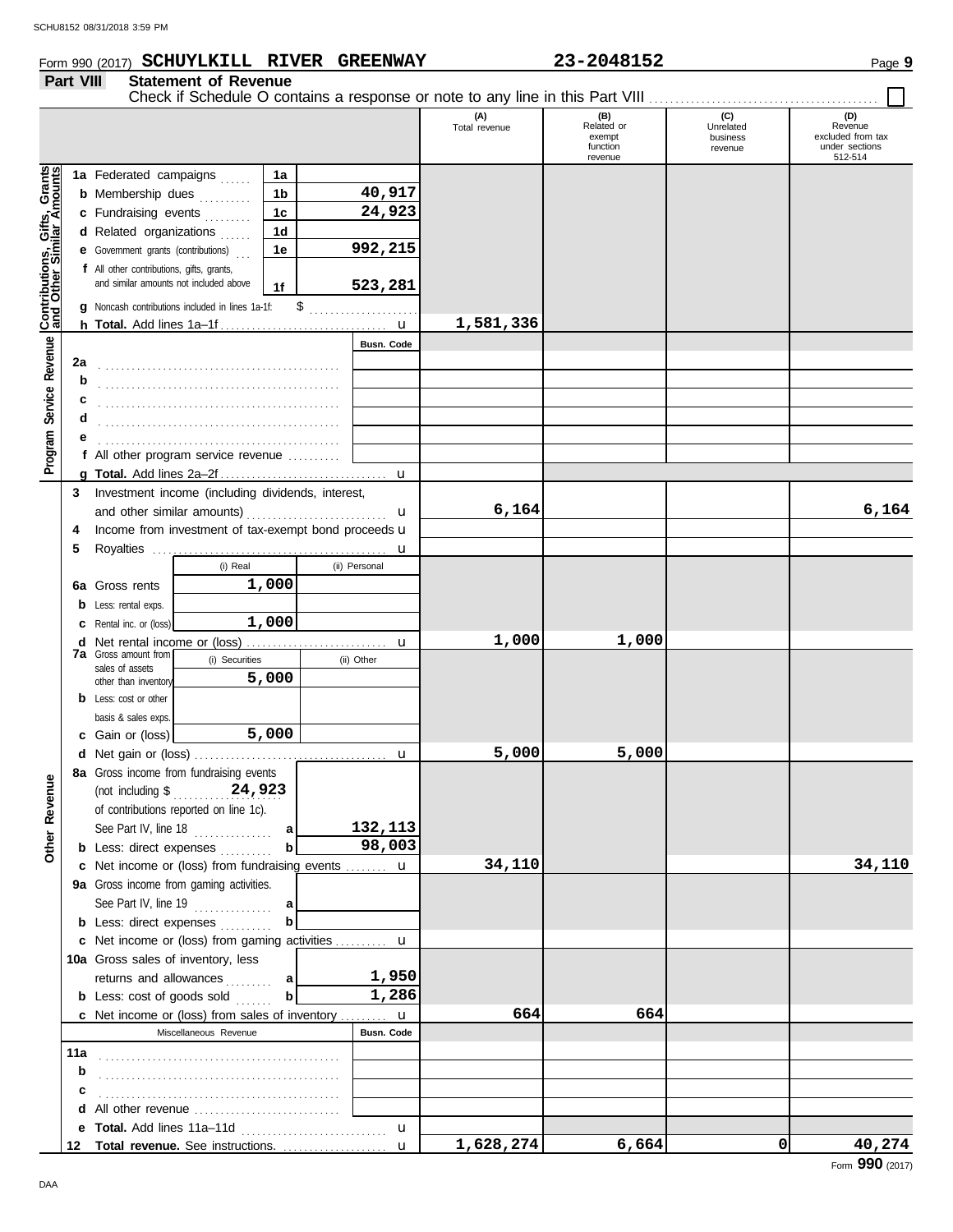### **Part IX Statement of Functional Expenses Form 990 (2017) SCHUYLKILL RIVER GREENWAY 23-2048152** Page 10

|              | Section 501(c)(3) and 501(c)(4) organizations must complete all columns. All other organizations must complete column (A).<br>Check if Schedule O contains a response or note to any line in this Part IX |                |                             |                                    |                         |
|--------------|-----------------------------------------------------------------------------------------------------------------------------------------------------------------------------------------------------------|----------------|-----------------------------|------------------------------------|-------------------------|
|              | Do not include amounts reported on lines 6b,                                                                                                                                                              | (A)            | (B)                         | (C)                                | (D)                     |
|              | 7b, 8b, 9b, and 10b of Part VIII.                                                                                                                                                                         | Total expenses | Program service<br>expenses | Management and<br>general expenses | Fundraising<br>expenses |
| $\mathbf 1$  | Grants and other assistance to domestic organizations                                                                                                                                                     |                |                             |                                    |                         |
|              |                                                                                                                                                                                                           |                |                             |                                    |                         |
| $\mathbf{2}$ | and domestic governments. See Part IV, line 21<br>Grants and other assistance to domestic                                                                                                                 |                |                             |                                    |                         |
|              | individuals. See Part IV, line 22                                                                                                                                                                         |                |                             |                                    |                         |
| 3            | Grants and other assistance to foreign                                                                                                                                                                    |                |                             |                                    |                         |
|              | organizations, foreign governments, and foreign                                                                                                                                                           |                |                             |                                    |                         |
|              | individuals. See Part IV, lines 15 and 16                                                                                                                                                                 |                |                             |                                    |                         |
| 4            | Benefits paid to or for members                                                                                                                                                                           |                |                             |                                    |                         |
| 5            | Compensation of current officers, directors,                                                                                                                                                              |                |                             |                                    |                         |
|              | trustees, and key employees                                                                                                                                                                               |                |                             |                                    |                         |
| 6            | Compensation not included above, to disqualified                                                                                                                                                          |                |                             |                                    |                         |
|              | persons (as defined under section 4958(f)(1)) and                                                                                                                                                         |                |                             |                                    |                         |
|              | persons described in section 4958(c)(3)(B)                                                                                                                                                                |                |                             |                                    |                         |
| 7            | Other salaries and wages                                                                                                                                                                                  | 465,183        | 250,406                     | 147,109                            | 67,668                  |
| 8            | Pension plan accruals and contributions (include                                                                                                                                                          |                |                             |                                    |                         |
|              | section 401(k) and 403(b) employer contributions)                                                                                                                                                         | 6,785          |                             | 2,052                              |                         |
| 9            | Other employee benefits                                                                                                                                                                                   | 58,383         | $\frac{3,717}{31,942}$      | 19,000                             | $\frac{1,016}{7,441}$   |
| 10           | Payroll taxes                                                                                                                                                                                             | 36,833         | 19,827                      | 11,648                             | 5,358                   |
| 11           | Fees for services (non-employees):                                                                                                                                                                        |                |                             |                                    |                         |
| a            |                                                                                                                                                                                                           |                |                             |                                    |                         |
| b            | Legal                                                                                                                                                                                                     | 4,248          | 792                         | 3,456                              |                         |
| c            |                                                                                                                                                                                                           | 11,736         |                             | 11,736                             |                         |
| d            | Lobbying                                                                                                                                                                                                  |                |                             |                                    |                         |
| е            | Professional fundraising services. See Part IV, line 17                                                                                                                                                   |                |                             |                                    |                         |
| f            | Investment management fees                                                                                                                                                                                |                |                             |                                    |                         |
| q            | Other. (If line 11g amount exceeds 10% of line 25, column                                                                                                                                                 |                |                             |                                    |                         |
|              | (A) amount, list line 11g expenses on Schedule O.)                                                                                                                                                        | 8,589          | 8,339                       |                                    | 250                     |
| 12           | Advertising and promotion                                                                                                                                                                                 | 6,405          | 1,265                       | 4,547                              | $\overline{593}$        |
| 13           |                                                                                                                                                                                                           | 9,954          | 3,172                       | 3,449                              | 3,333                   |
| 14           | Information technology                                                                                                                                                                                    |                |                             |                                    |                         |
| 15           | Royalties                                                                                                                                                                                                 |                |                             |                                    |                         |
| 16           |                                                                                                                                                                                                           | 34,616         | 17,308                      | 11,423                             | 5,885                   |
| 17           | Travel                                                                                                                                                                                                    | 1,100          | 1,100                       |                                    |                         |
|              | Payments of travel or entertainment expenses                                                                                                                                                              |                |                             |                                    |                         |
|              | for any federal, state, or local public officials                                                                                                                                                         | 10,542         | 8,820                       | 1,722                              |                         |
| 19           | Conferences, conventions, and meetings                                                                                                                                                                    |                |                             |                                    |                         |
| 20           | Interest                                                                                                                                                                                                  |                |                             |                                    |                         |
| 21<br>22     | Payments to affiliates<br>Depreciation, depletion, and amortization                                                                                                                                       | 17,543         | 12,139                      | 3,603                              | <u>1,801</u>            |
| 23           | Insurance                                                                                                                                                                                                 | 21,576         | $\overline{4,770}$          | 16,397                             | 409                     |
| 24           | Other expenses. Itemize expenses not covered                                                                                                                                                              |                |                             |                                    |                         |
|              | above (List miscellaneous expenses in line 24e. If                                                                                                                                                        |                |                             |                                    |                         |
|              | line 24e amount exceeds 10% of line 25, column                                                                                                                                                            |                |                             |                                    |                         |
|              | (A) amount, list line 24e expenses on Schedule O.)                                                                                                                                                        |                |                             |                                    |                         |
| a            | PROJECT EXPENSES                                                                                                                                                                                          | 788,728        | 788,728                     |                                    |                         |
| b            | TRAIL MTC/AMBASSADORS                                                                                                                                                                                     | 19,159         | 19,159                      |                                    |                         |
| c            | EQUIPMENT RENTAL & MTC                                                                                                                                                                                    | 11,838         | 4,735                       | 4,735                              | 2,368                   |
| d            | BANK AND CREDIT CARD FEES                                                                                                                                                                                 | 9,044          | 2,989                       | 6,055                              |                         |
| е            | All other expenses                                                                                                                                                                                        | 9,615          | 1,378                       | 8,027                              | $\overline{210}$        |
| 25           | Total functional expenses. Add lines 1 through 24e                                                                                                                                                        | 1,531,877      | 1,180,586                   | 254,959                            | 96,332                  |
| 26           | Joint costs. Complete this line only if the                                                                                                                                                               |                |                             |                                    |                         |
|              | organization reported in column (B) joint costs<br>from a combined educational campaign and                                                                                                               |                |                             |                                    |                         |
|              | fundraising solicitation. Check here $\mathbf{u}$     if                                                                                                                                                  |                |                             |                                    |                         |
|              | following SOP 98-2 (ASC 958-720)                                                                                                                                                                          |                |                             |                                    |                         |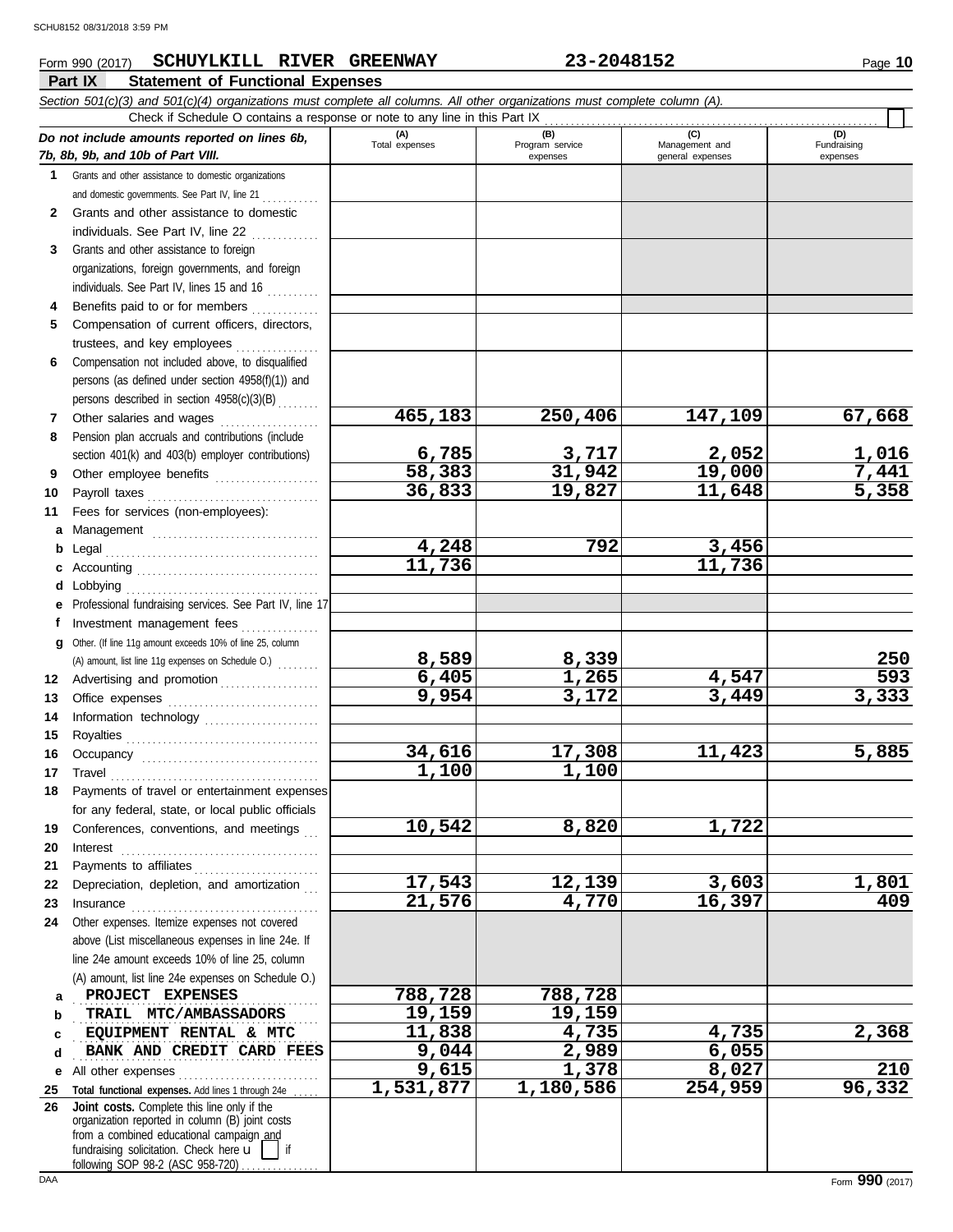**Part X Balance Sheet**

#### **Form 990 (2017) SCHUYLKILL RIVER GREENWAY 23-2048152** Page 11

|                 |    |                                                                                                                                                                                                                                     |                 |                | (A)               |                 | (B)                    |
|-----------------|----|-------------------------------------------------------------------------------------------------------------------------------------------------------------------------------------------------------------------------------------|-----------------|----------------|-------------------|-----------------|------------------------|
|                 |    |                                                                                                                                                                                                                                     |                 |                | Beginning of year |                 | End of year            |
|                 | 1  | Cash-non-interest bearing                                                                                                                                                                                                           |                 |                | 2,815             | $\mathbf{1}$    | 632                    |
|                 | 2  |                                                                                                                                                                                                                                     |                 |                | 1,299,740         | $\mathbf{2}$    | 2,078,457              |
|                 | 3  |                                                                                                                                                                                                                                     |                 |                | 474,838           | 3               | $\overline{217,859}$   |
|                 | 4  | Accounts receivable, net                                                                                                                                                                                                            |                 |                |                   | 4               |                        |
|                 | 5  | Loans and other receivables from current and former officers, directors,                                                                                                                                                            |                 |                |                   |                 |                        |
|                 |    | trustees, key employees, and highest compensated employees.                                                                                                                                                                         |                 |                |                   |                 |                        |
|                 |    | Complete Part II of Schedule L                                                                                                                                                                                                      |                 |                |                   | 5               |                        |
|                 | 6  | Loans and other receivables from other disqualified persons (as defined under section                                                                                                                                               |                 |                |                   |                 |                        |
|                 |    | $4958(f)(1)$ ), persons described in section $4958(c)(3)(B)$ , and contributing employers and                                                                                                                                       |                 |                |                   |                 |                        |
|                 |    | sponsoring organizations of section 501(c)(9) voluntary employees' beneficiary                                                                                                                                                      |                 |                |                   |                 |                        |
|                 |    | organizations (see instructions). Complete Part II of Schedule L                                                                                                                                                                    |                 |                |                   | 6               |                        |
| Assets          | 7  | Notes and loans receivable, net                                                                                                                                                                                                     |                 |                |                   | 7               |                        |
|                 | 8  | Inventories for sale or use <i>communication</i> and the state of the state or use of the state of the state of the state of the state of the state of the state of the state of the state of the state of the state of the state o |                 |                | 6,164             | 8               |                        |
|                 | 9  | Prepaid expenses and deferred charges                                                                                                                                                                                               |                 |                | 4,370             | 9               | $\frac{11,877}{8,415}$ |
|                 |    | 10a Land, buildings, and equipment: cost or                                                                                                                                                                                         |                 |                |                   |                 |                        |
|                 |    | other basis. Complete Part VI of Schedule D  10a                                                                                                                                                                                    |                 | <u>366,531</u> |                   |                 |                        |
|                 |    | <b>b</b> Less: accumulated depreciation                                                                                                                                                                                             | 10 <sub>b</sub> | 173, 123       | 205,435           | 10 <sub>c</sub> | 193,408                |
|                 | 11 | Investments-publicly traded securities                                                                                                                                                                                              |                 |                | 24,326            | 11              | 27,534                 |
|                 | 12 | Investments-other securities. See Part IV, line 11                                                                                                                                                                                  |                 |                | 275,265           | 12              | 306,324                |
|                 | 13 |                                                                                                                                                                                                                                     |                 |                |                   | 13              |                        |
|                 | 14 | Intangible assets                                                                                                                                                                                                                   |                 |                | 14                |                 |                        |
|                 | 15 | Other assets. See Part IV, line 11                                                                                                                                                                                                  | 650             | 15             | 650               |                 |                        |
|                 | 16 |                                                                                                                                                                                                                                     |                 |                | 2,293,603         | 16              | 2,845,156              |
|                 | 17 |                                                                                                                                                                                                                                     | 60,403          | 17             | 22,096            |                 |                        |
|                 | 18 | Grants payable                                                                                                                                                                                                                      |                 |                | 18                |                 |                        |
|                 | 19 | Deferred revenue                                                                                                                                                                                                                    |                 |                | 1,220,951         | 19              | 1,672,186              |
|                 | 20 | Tax-exempt bond liabilities                                                                                                                                                                                                         |                 |                |                   | 20              |                        |
|                 | 21 | Escrow or custodial account liability. Complete Part IV of Schedule D                                                                                                                                                               |                 |                |                   | 21              |                        |
|                 | 22 | Loans and other payables to current and former officers, directors,                                                                                                                                                                 |                 |                |                   |                 |                        |
| Liabilities     |    | trustees, key employees, highest compensated employees, and                                                                                                                                                                         |                 |                |                   |                 |                        |
|                 |    | disqualified persons. Complete Part II of Schedule L                                                                                                                                                                                |                 |                |                   | 22              |                        |
|                 | 23 | Secured mortgages and notes payable to unrelated third parties                                                                                                                                                                      |                 |                |                   | 23              |                        |
|                 | 24 | Unsecured notes and loans payable to unrelated third parties                                                                                                                                                                        |                 |                |                   | 24              |                        |
|                 | 25 | Other liabilities (including federal income tax, payables to related third                                                                                                                                                          |                 |                |                   |                 |                        |
|                 |    | parties, and other liabilities not included on lines 17-24). Complete Part X                                                                                                                                                        |                 |                |                   |                 |                        |
|                 |    | of Schedule D                                                                                                                                                                                                                       |                 |                |                   | 25              |                        |
|                 | 26 |                                                                                                                                                                                                                                     |                 |                | 1,281,354         | 26              | 1,694,282              |
|                 |    | Organizations that follow SFAS 117 (ASC 958), check here $\mathbf{u}$ $\overline{X}$ and                                                                                                                                            |                 |                |                   |                 |                        |
|                 |    | complete lines 27 through 29, and lines 33 and 34.                                                                                                                                                                                  |                 |                |                   |                 |                        |
| <b>Balances</b> | 27 | Unrestricted net assets                                                                                                                                                                                                             |                 |                | 882,824           | 27              | 1,002,156              |
|                 | 28 |                                                                                                                                                                                                                                     |                 |                | 52,639            | 28              | $\overline{71,432}$    |
|                 | 29 | Permanently restricted net assets                                                                                                                                                                                                   |                 |                | 76,786            | 29              | 77,286                 |
|                 |    | Organizations that do not follow SFAS 117 (ASC 958), check here u                                                                                                                                                                   |                 | and            |                   |                 |                        |
| Assets or Fund  |    | complete lines 30 through 34.                                                                                                                                                                                                       |                 |                |                   |                 |                        |
|                 | 30 | Capital stock or trust principal, or current funds                                                                                                                                                                                  |                 |                |                   | 30              |                        |
|                 | 31 |                                                                                                                                                                                                                                     |                 |                |                   | 31              |                        |
| ğ               | 32 | Retained earnings, endowment, accumulated income, or other funds                                                                                                                                                                    |                 |                | 1,012,249         | 32              |                        |
|                 | 33 | Total net assets or fund balances                                                                                                                                                                                                   |                 |                |                   | 33              | 1,150,874              |
|                 | 34 |                                                                                                                                                                                                                                     |                 |                | 2,293,603         | 34              | 2,845,156              |

Form **990** (2017)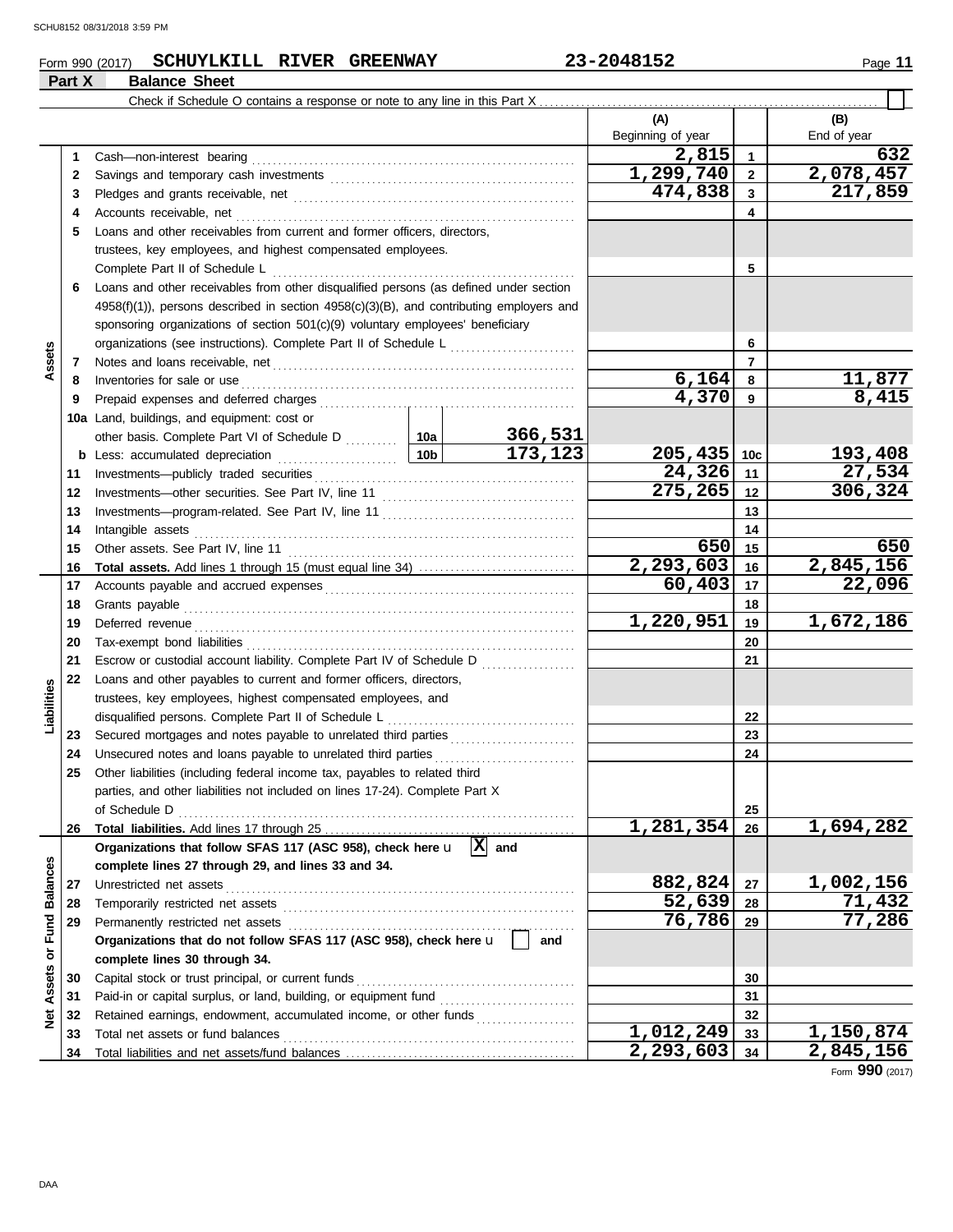|    | 23-2048152<br>Form 990 (2017) SCHUYLKILL RIVER GREENWAY                                                               |                         |    |     | Page 12   |
|----|-----------------------------------------------------------------------------------------------------------------------|-------------------------|----|-----|-----------|
|    | Part XI<br><b>Reconciliation of Net Assets</b>                                                                        |                         |    |     |           |
|    |                                                                                                                       |                         |    |     |           |
| 1  |                                                                                                                       | $\mathbf{1}$            |    |     | 1,628,274 |
| 2  |                                                                                                                       | $\overline{2}$          |    |     | 1,531,877 |
| 3  |                                                                                                                       | $\overline{\mathbf{3}}$ |    |     | 96,397    |
| 4  |                                                                                                                       | $\overline{4}$          |    |     | 1,012,249 |
| 5  |                                                                                                                       | 5                       |    |     | 36,383    |
| 6  |                                                                                                                       | 6                       |    |     | 5,845     |
| 7  | $Investment \textit{ expenses} \textit{________} \longrightarrow \textit{________}$                                   | $\overline{7}$          |    |     |           |
| 8  | Prior period adjustments                                                                                              | 8                       |    |     |           |
| 9  |                                                                                                                       | 9                       |    |     |           |
| 10 | Net assets or fund balances at end of year. Combine lines 3 through 9 (must equal Part X, line                        |                         |    |     |           |
|    |                                                                                                                       | 10                      |    |     | 1,150,874 |
|    | <b>Financial Statements and Reporting</b><br>Part XII                                                                 |                         |    |     |           |
|    |                                                                                                                       |                         |    |     |           |
|    |                                                                                                                       |                         |    | Yes | No        |
| 1  | $ \mathbf{X} $ Accrual<br>Accounting method used to prepare the Form 990:<br>Cash<br>Other                            |                         |    |     |           |
|    | If the organization changed its method of accounting from a prior year or checked "Other," explain in                 |                         |    |     |           |
|    | Schedule O.                                                                                                           |                         |    |     |           |
|    | 2a Were the organization's financial statements compiled or reviewed by an independent accountant?                    |                         | 2a |     | x         |
|    | If "Yes," check a box below to indicate whether the financial statements for the year were compiled or                |                         |    |     |           |
|    | reviewed on a separate basis, consolidated basis, or both:                                                            |                         |    |     |           |
|    | Separate basis<br>  Consolidated basis<br>Both consolidated and separate basis                                        |                         |    |     |           |
|    | <b>b</b> Were the organization's financial statements audited by an independent accountant?                           |                         | 2b | X   |           |
|    | If "Yes," check a box below to indicate whether the financial statements for the year were audited on a               |                         |    |     |           |
|    | separate basis, consolidated basis, or both:                                                                          |                         |    |     |           |
|    | Ixl<br>Separate basis<br>Consolidated basis<br>Both consolidated and separate basis                                   |                         |    |     |           |
|    | c If "Yes" to line 2a or 2b, does the organization have a committee that assumes responsibility for oversight         |                         |    |     |           |
|    | of the audit, review, or compilation of its financial statements and selection of an independent accountant?          |                         | 2c | x   |           |
|    | If the organization changed either its oversight process or selection process during the tax year, explain in         |                         |    |     |           |
|    | Schedule O.                                                                                                           |                         |    |     |           |
|    | 3a As a result of a federal award, was the organization required to undergo an audit or audits as set forth in        |                         |    |     |           |
|    | the Single Audit Act and OMB Circular A-133?                                                                          |                         | 3a |     | X         |
|    | <b>b</b> If "Yes," did the organization undergo the required audit or audits? If the organization did not undergo the |                         |    |     |           |
|    | required audit or audits, explain why in Schedule O and describe any steps taken to undergo such audits.              |                         | 3b |     |           |

Form **990** (2017)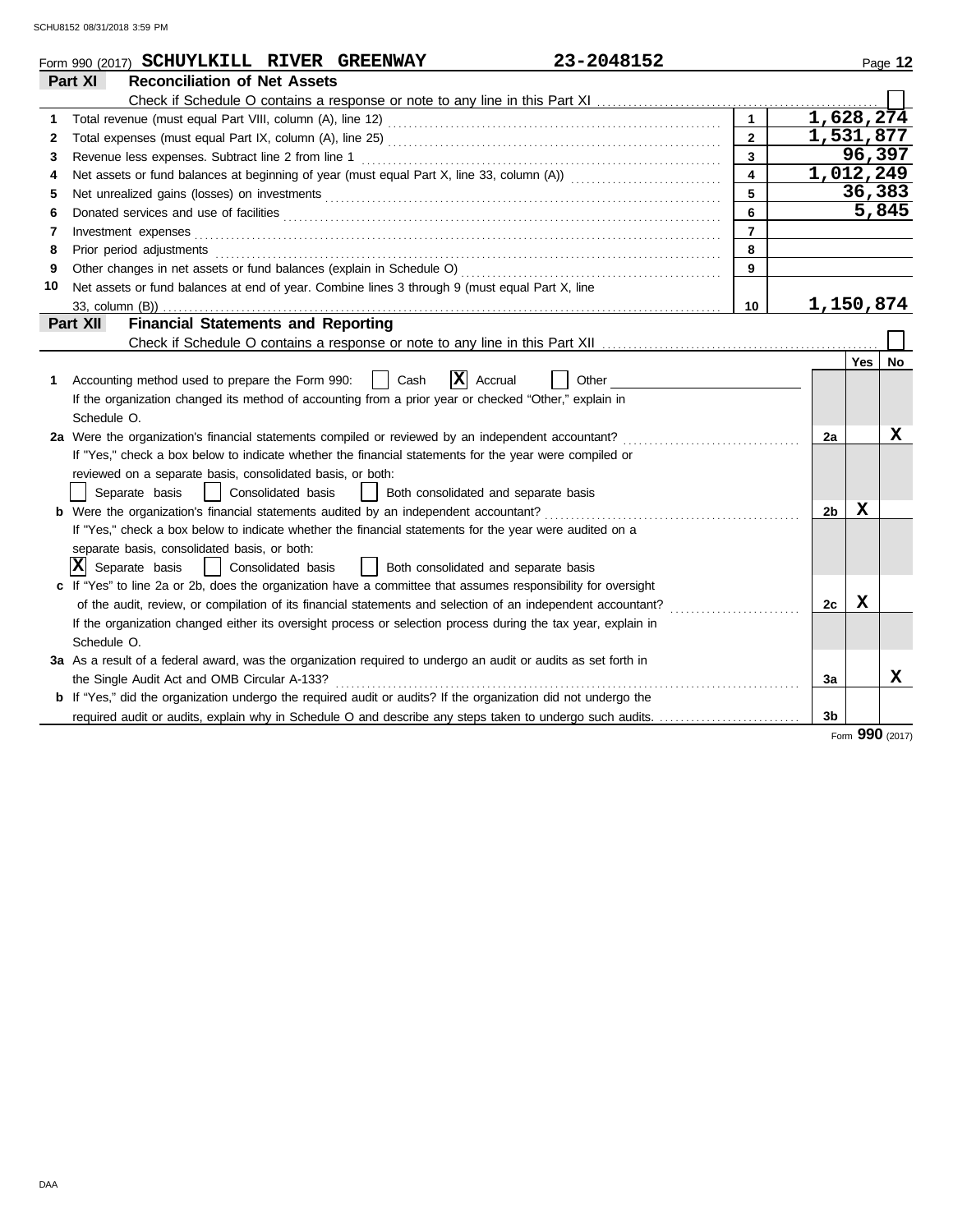|       | <b>SCHEDULE A</b>                                                                                                         |                                                            | <b>Public Charity Status and Public Support</b>                                                                                                                                                                                                                 |     |                          |                        | OMB No. 1545-0047              |  |
|-------|---------------------------------------------------------------------------------------------------------------------------|------------------------------------------------------------|-----------------------------------------------------------------------------------------------------------------------------------------------------------------------------------------------------------------------------------------------------------------|-----|--------------------------|------------------------|--------------------------------|--|
|       | (Form 990 or 990-EZ)                                                                                                      |                                                            | Complete if the organization is a section $501(c)(3)$ organization or a section $4947(a)(1)$ nonexempt charitable trust.                                                                                                                                        |     |                          |                        | 2017                           |  |
|       | Department of the Treasury                                                                                                |                                                            | La Attach to Form 990 or Form 990-EZ.                                                                                                                                                                                                                           |     |                          |                        | Open to Public                 |  |
|       | Internal Revenue Service                                                                                                  |                                                            | <b>u</b> Go to <i>www.irs.gov/Form990</i> for instructions and the latest information.                                                                                                                                                                          |     |                          |                        | <b>Inspection</b>              |  |
|       | Name of the organization                                                                                                  | <b>ASSOCIATION</b>                                         | SCHUYLKILL RIVER GREENWAY                                                                                                                                                                                                                                       |     |                          | 23-2048152             | Employer identification number |  |
|       | Part I                                                                                                                    |                                                            | Reason for Public Charity Status (All organizations must complete this part.) See instructions.                                                                                                                                                                 |     |                          |                        |                                |  |
|       |                                                                                                                           |                                                            | The organization is not a private foundation because it is: (For lines 1 through 12, check only one box.)                                                                                                                                                       |     |                          |                        |                                |  |
| 1     |                                                                                                                           |                                                            | A church, convention of churches, or association of churches described in section 170(b)(1)(A)(i).                                                                                                                                                              |     |                          |                        |                                |  |
| 2     |                                                                                                                           |                                                            | A school described in <b>section 170(b)(1)(A)(ii).</b> (Attach Schedule E (Form 990 or 990-EZ).)                                                                                                                                                                |     |                          |                        |                                |  |
| 3     | A hospital or a cooperative hospital service organization described in section 170(b)(1)(A)(iii).                         |                                                            |                                                                                                                                                                                                                                                                 |     |                          |                        |                                |  |
| 4     | city, and state:                                                                                                          |                                                            | A medical research organization operated in conjunction with a hospital described in section 170(b)(1)(A)(iii). Enter the hospital's name,                                                                                                                      |     |                          |                        |                                |  |
| 5     | An organization operated for the benefit of a college or university owned or operated by a governmental unit described in |                                                            |                                                                                                                                                                                                                                                                 |     |                          |                        |                                |  |
|       |                                                                                                                           | section 170(b)(1)(A)(iv). (Complete Part II.)              |                                                                                                                                                                                                                                                                 |     |                          |                        |                                |  |
| 6     |                                                                                                                           |                                                            | A federal, state, or local government or governmental unit described in section 170(b)(1)(A)(v).                                                                                                                                                                |     |                          |                        |                                |  |
| 7     | x                                                                                                                         | described in section 170(b)(1)(A)(vi). (Complete Part II.) | An organization that normally receives a substantial part of its support from a governmental unit or from the general public                                                                                                                                    |     |                          |                        |                                |  |
| 8     |                                                                                                                           |                                                            | A community trust described in section 170(b)(1)(A)(vi). (Complete Part II.)                                                                                                                                                                                    |     |                          |                        |                                |  |
| 9     | university:                                                                                                               |                                                            | An agricultural research organization described in section 170(b)(1)(A)(ix) operated in conjunction with a land-grant college<br>or university or a non-land grant college of agriculture (see instructions). Enter the name, city, and state of the college or |     |                          |                        |                                |  |
| 10    |                                                                                                                           |                                                            | An organization that normally receives: (1) more than 33 1/3% of its support from contributions, membership fees, and gross                                                                                                                                     |     |                          |                        |                                |  |
|       |                                                                                                                           |                                                            | receipts from activities related to its exempt functions—subject to certain exceptions, and (2) no more than 33 1/3% of its                                                                                                                                     |     |                          |                        |                                |  |
|       |                                                                                                                           |                                                            | support from gross investment income and unrelated business taxable income (less section 511 tax) from businesses<br>acquired by the organization after June 30, 1975. See section 509(a)(2). (Complete Part III.)                                              |     |                          |                        |                                |  |
| 11    |                                                                                                                           |                                                            | An organization organized and operated exclusively to test for public safety. See section 509(a)(4).                                                                                                                                                            |     |                          |                        |                                |  |
| 12    |                                                                                                                           |                                                            | An organization organized and operated exclusively for the benefit of, to perform the functions of, or to carry out the purposes                                                                                                                                |     |                          |                        |                                |  |
|       |                                                                                                                           |                                                            | of one or more publicly supported organizations described in section 509(a)(1) or section 509(a)(2). See section 509(a)(3).                                                                                                                                     |     |                          |                        |                                |  |
|       | a                                                                                                                         |                                                            | Check the box in lines 12a through 12d that describes the type of supporting organization and complete lines 12e, 12f, and 12g.<br>Type I. A supporting organization operated, supervised, or controlled by its supported organization(s), typically by giving  |     |                          |                        |                                |  |
|       |                                                                                                                           |                                                            | the supported organization(s) the power to regularly appoint or elect a majority of the directors or trustees of the<br>supporting organization. You must complete Part IV, Sections A and B.                                                                   |     |                          |                        |                                |  |
|       | b                                                                                                                         |                                                            | Type II. A supporting organization supervised or controlled in connection with its supported organization(s), by having<br>control or management of the supporting organization vested in the same persons that control or manage the supported                 |     |                          |                        |                                |  |
|       |                                                                                                                           |                                                            | organization(s). You must complete Part IV, Sections A and C.                                                                                                                                                                                                   |     |                          |                        |                                |  |
|       | c                                                                                                                         |                                                            | Type III functionally integrated. A supporting organization operated in connection with, and functionally integrated with,<br>its supported organization(s) (see instructions). You must complete Part IV, Sections A, D, and E.                                |     |                          |                        |                                |  |
|       | d                                                                                                                         |                                                            | Type III non-functionally integrated. A supporting organization operated in connection with its supported organization(s)                                                                                                                                       |     |                          |                        |                                |  |
|       |                                                                                                                           |                                                            | that is not functionally integrated. The organization generally must satisfy a distribution requirement and an attentiveness<br>requirement (see instructions). You must complete Part IV, Sections A and D, and Part V.                                        |     |                          |                        |                                |  |
|       | е                                                                                                                         |                                                            | Check this box if the organization received a written determination from the IRS that it is a Type I, Type II, Type III                                                                                                                                         |     |                          |                        |                                |  |
|       |                                                                                                                           |                                                            | functionally integrated, or Type III non-functionally integrated supporting organization.                                                                                                                                                                       |     |                          |                        |                                |  |
|       | f<br>g                                                                                                                    | Enter the number of supported organizations                | Provide the following information about the supported organization(s).                                                                                                                                                                                          |     |                          |                        |                                |  |
|       | (i) Name of supported                                                                                                     | (ii) EIN                                                   | (iii) Type of organization                                                                                                                                                                                                                                      |     | (iv) Is the organization | (v) Amount of monetary | (vi) Amount of                 |  |
|       | organization                                                                                                              |                                                            | (described on lines 1-10                                                                                                                                                                                                                                        |     | listed in your governing | support (see           | other support (see             |  |
|       |                                                                                                                           |                                                            | above (see instructions))                                                                                                                                                                                                                                       | Yes | document?<br>No          | instructions)          | instructions)                  |  |
| (A)   |                                                                                                                           |                                                            |                                                                                                                                                                                                                                                                 |     |                          |                        |                                |  |
| (B)   |                                                                                                                           |                                                            |                                                                                                                                                                                                                                                                 |     |                          |                        |                                |  |
|       |                                                                                                                           |                                                            |                                                                                                                                                                                                                                                                 |     |                          |                        |                                |  |
| (C)   |                                                                                                                           |                                                            |                                                                                                                                                                                                                                                                 |     |                          |                        |                                |  |
| (D)   |                                                                                                                           |                                                            |                                                                                                                                                                                                                                                                 |     |                          |                        |                                |  |
| (E)   |                                                                                                                           |                                                            |                                                                                                                                                                                                                                                                 |     |                          |                        |                                |  |
| Total |                                                                                                                           |                                                            |                                                                                                                                                                                                                                                                 |     |                          |                        |                                |  |

**For Paperwork Reduction Act Notice, see the Instructions for Form 990 or 990-EZ.**

**Schedule A (Form 990 or 990-EZ) 2017**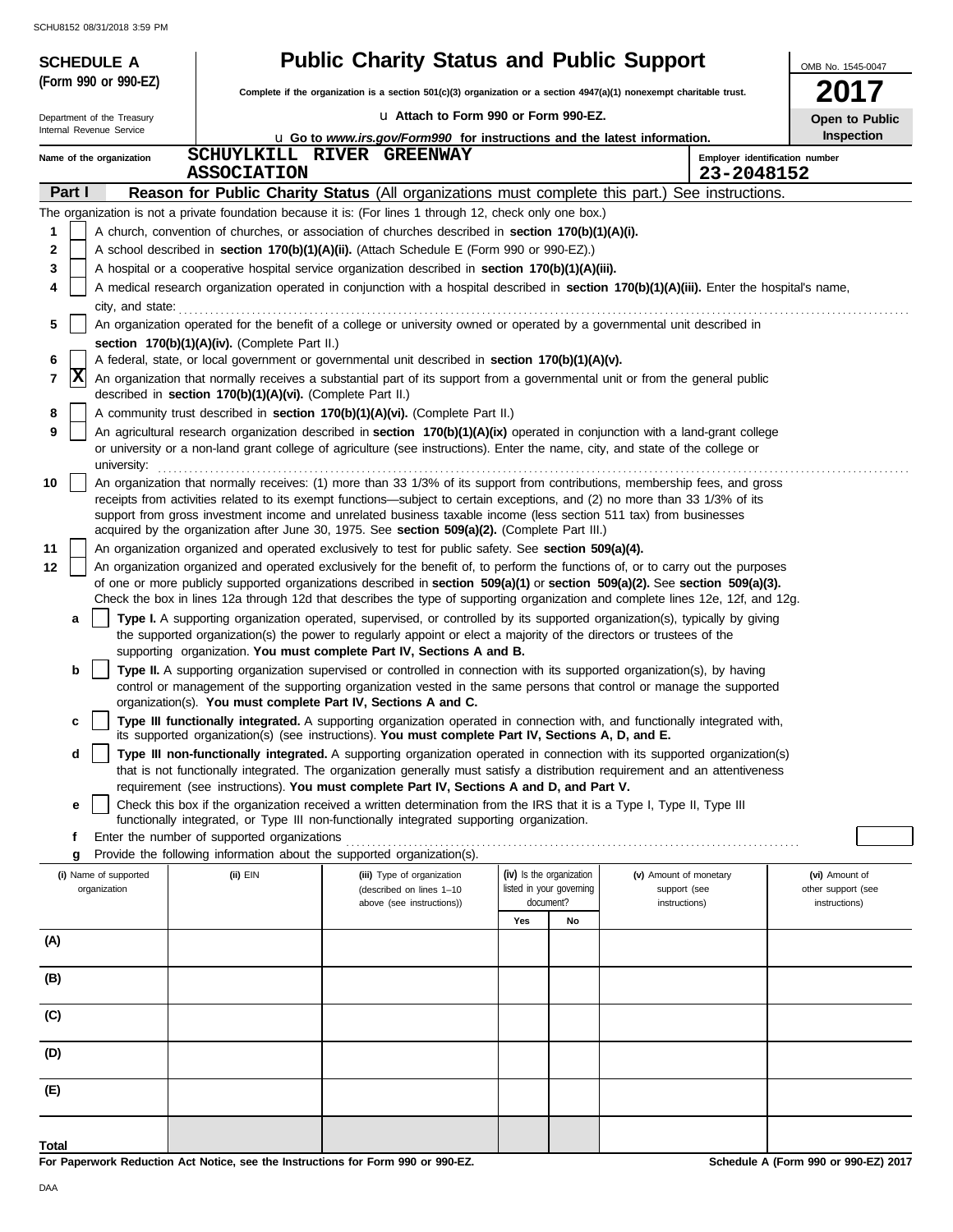|              | Schedule A (Form 990 or 990-EZ) 2017                                                                                                                                                                                                                 |           | SCHUYLKILL RIVER GREENWAY |            |            | 23-2048152      | Page 2                                      |
|--------------|------------------------------------------------------------------------------------------------------------------------------------------------------------------------------------------------------------------------------------------------------|-----------|---------------------------|------------|------------|-----------------|---------------------------------------------|
|              | Support Schedule for Organizations Described in Sections 170(b)(1)(A)(iv) and 170(b)(1)(A)(vi)<br>Part II                                                                                                                                            |           |                           |            |            |                 |                                             |
|              | (Complete only if you checked the box on line 5, 7, or 8 of Part I or if the organization failed to qualify under                                                                                                                                    |           |                           |            |            |                 |                                             |
|              | Part III. If the organization fails to qualify under the tests listed below, please complete Part III.)                                                                                                                                              |           |                           |            |            |                 |                                             |
|              | Section A. Public Support                                                                                                                                                                                                                            |           |                           |            |            |                 |                                             |
|              | Calendar year (or fiscal year beginning in)<br>$\mathbf{u}$                                                                                                                                                                                          | (a) 2013  | (b) 2014                  | $(c)$ 2015 | (d) $2016$ | (e) $2017$      | (f) Total                                   |
| 1            | Gifts, grants, contributions, and                                                                                                                                                                                                                    |           |                           |            |            |                 |                                             |
|              | membership fees received. (Do not                                                                                                                                                                                                                    |           |                           |            |            |                 |                                             |
|              | include any "unusual grants.")                                                                                                                                                                                                                       | 1,401,032 | 1,565,702                 | 1,318,133  | 1,585,362  | 1,581,336       | 7,451,565                                   |
| $\mathbf{2}$ | Tax revenues levied for the                                                                                                                                                                                                                          |           |                           |            |            |                 |                                             |
|              | organization's benefit and either paid                                                                                                                                                                                                               |           |                           |            |            |                 |                                             |
|              | to or expended on its behalf                                                                                                                                                                                                                         |           |                           |            |            |                 |                                             |
| 3            | The value of services or facilities                                                                                                                                                                                                                  |           |                           |            |            |                 |                                             |
|              | furnished by a governmental unit to the                                                                                                                                                                                                              |           |                           |            |            |                 |                                             |
|              | organization without charge                                                                                                                                                                                                                          |           |                           |            |            |                 |                                             |
| 4            | Total. Add lines 1 through 3                                                                                                                                                                                                                         | 1,401,032 | 1,565,702                 | 1,318,133  | 1,585,362  | 1,581,336       | 7,451,565                                   |
| 5            | The portion of total contributions by<br>each person (other than a                                                                                                                                                                                   |           |                           |            |            |                 |                                             |
|              | governmental unit or publicly                                                                                                                                                                                                                        |           |                           |            |            |                 |                                             |
|              | supported organization) included on                                                                                                                                                                                                                  |           |                           |            |            |                 |                                             |
|              | line 1 that exceeds 2% of the amount                                                                                                                                                                                                                 |           |                           |            |            |                 |                                             |
|              | shown on line 11, column (f)                                                                                                                                                                                                                         |           |                           |            |            |                 | 1,744,753                                   |
| 6            | Public support. Subtract line 5 from line 4.<br><b>Section B. Total Support</b>                                                                                                                                                                      |           |                           |            |            |                 | 5,706,812                                   |
|              | Calendar year (or fiscal year beginning in)<br>$\mathbf{u}$                                                                                                                                                                                          | (a) 2013  | (b) 2014                  | $(c)$ 2015 | $(d)$ 2016 | (e) $2017$      | (f) Total                                   |
| 7            | Amounts from line 4                                                                                                                                                                                                                                  | 1,401,032 | 1,565,702                 | 1,318,133  | 1,585,362  | 1,581,336       | 7,451,565                                   |
| 8            | .<br>Gross income from interest, dividends,                                                                                                                                                                                                          |           |                           |            |            |                 |                                             |
|              | payments received on securities loans,                                                                                                                                                                                                               |           |                           |            |            |                 |                                             |
|              | rents, royalties, and income from                                                                                                                                                                                                                    | 6,101     | 5,882                     | 5,519      | 4,559      | 6,164           | 28,225                                      |
|              | similar sources                                                                                                                                                                                                                                      |           |                           |            |            |                 |                                             |
| 9            | Net income from unrelated business                                                                                                                                                                                                                   |           |                           |            |            |                 |                                             |
|              | activities, whether or not the business<br>is regularly carried on                                                                                                                                                                                   |           |                           |            |            |                 |                                             |
|              |                                                                                                                                                                                                                                                      |           |                           |            |            |                 |                                             |
| 10           | Other income. Do not include gain or<br>loss from the sale of capital assets                                                                                                                                                                         |           |                           |            |            |                 |                                             |
|              |                                                                                                                                                                                                                                                      | 67,125    | 64,266                    | 81,265     | 102,773    | 132,113         | 447,542                                     |
| 11           | Total support. Add lines 7 through 10                                                                                                                                                                                                                |           |                           |            |            |                 | 7,927,332                                   |
| 12           | Gross receipts from related activities, etc. (see instructions)                                                                                                                                                                                      |           |                           |            |            | 12 <sup>°</sup> | 2,950                                       |
| 13           | First five years. If the Form 990 is for the organization's first, second, third, fourth, or fifth tax year as a section 501(c)(3)                                                                                                                   |           |                           |            |            |                 |                                             |
|              | organization, check this box and stop here                                                                                                                                                                                                           |           |                           |            |            |                 | $\blacksquare$                              |
|              | Section C. Computation of Public Support Percentage                                                                                                                                                                                                  |           |                           |            |            |                 |                                             |
| 14           | Public support percentage for 2017 (line 6, column (f) divided by line 11, column (f)) [[[[[[[[[[[[[[[[[[[[[[                                                                                                                                        |           |                           |            |            | 14              | 71.99%                                      |
| 15           | Public support percentage from 2016 Schedule A, Part II, line 14                                                                                                                                                                                     |           |                           |            |            | 15              | 77.26%                                      |
| 16a          | 33 1/3% support test-2017. If the organization did not check the box on line 13, and line 14 is 33 1/3% or more, check this                                                                                                                          |           |                           |            |            |                 |                                             |
|              | box and stop here. The organization qualifies as a publicly supported organization                                                                                                                                                                   |           |                           |            |            |                 | $\blacktriangleright \overline{\mathbf{X}}$ |
| b            | 33 1/3% support test-2016. If the organization did not check a box on line 13 or 16a, and line 15 is 33 1/3% or more, check                                                                                                                          |           |                           |            |            |                 |                                             |
|              | this box and stop here. The organization qualifies as a publicly supported organization                                                                                                                                                              |           |                           |            |            |                 |                                             |
| 17а          | 10%-facts-and-circumstances test-2017. If the organization did not check a box on line 13, 16a, or 16b, and line 14 is                                                                                                                               |           |                           |            |            |                 |                                             |
|              | 10% or more, and if the organization meets the "facts-and-circumstances" test, check this box and stop here. Explain in<br>Part VI how the organization meets the "facts-and-circumstances" test. The organization qualifies as a publicly supported |           |                           |            |            |                 |                                             |
|              |                                                                                                                                                                                                                                                      |           |                           |            |            |                 |                                             |
| b            | organization                                                                                                                                                                                                                                         |           |                           |            |            |                 |                                             |
|              | 10%-facts-and-circumstances test-2016. If the organization did not check a box on line 13, 16a, 16b, or 17a, and line<br>15 is 10% or more, and if the organization meets the "facts-and-circumstances" test, check this box and stop here.          |           |                           |            |            |                 |                                             |
|              | Explain in Part VI how the organization meets the "facts-and-circumstances" test. The organization qualifies as a publicly                                                                                                                           |           |                           |            |            |                 |                                             |
|              | supported organization                                                                                                                                                                                                                               |           |                           |            |            |                 |                                             |
| 18           | Private foundation. If the organization did not check a box on line 13, 16a, 16b, 17a, or 17b, check this box and see                                                                                                                                |           |                           |            |            |                 |                                             |
|              | instructions                                                                                                                                                                                                                                         |           |                           |            |            |                 |                                             |
|              |                                                                                                                                                                                                                                                      |           |                           |            |            |                 |                                             |

**Schedule A (Form 990 or 990-EZ) 2017**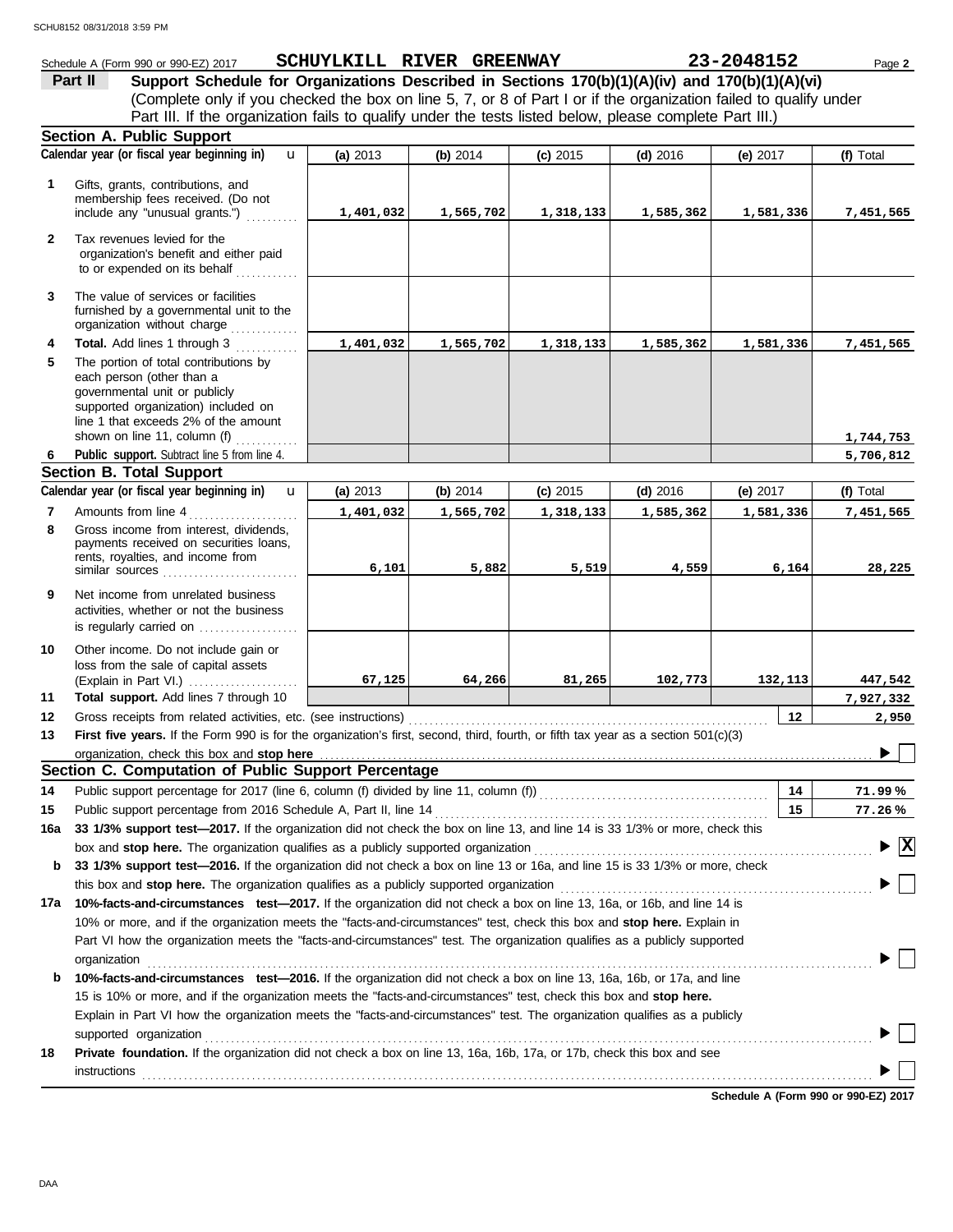#### Schedule A (Form 990 or 990-EZ) 2017 **SCHUYLKILL RIVER GREENWAY** 23-2048152 Page 3

**Part III** Support Schedule for Organizations Described in Section 509(a)(2) (Complete only if you checked the box on line 10 of Part I or if the organization failed to qualify under Part II. If the organization fails to qualify under the tests listed below, please complete Part II.)

|           | <b>Section A. Public Support</b>                                                                                                                                                                     |          |          |            |            |            |    |           |
|-----------|------------------------------------------------------------------------------------------------------------------------------------------------------------------------------------------------------|----------|----------|------------|------------|------------|----|-----------|
|           | Calendar year (or fiscal year beginning in)<br>u                                                                                                                                                     | (a) 2013 | (b) 2014 | $(c)$ 2015 | $(d)$ 2016 | (e) $2017$ |    | (f) Total |
| 1         | Gifts, grants, contributions, and membership<br>fees received. (Do not include any "unusual grants.")                                                                                                |          |          |            |            |            |    |           |
| 2         | Gross receipts from admissions, merchandise<br>sold or services performed, or facilities<br>furnished in any activity that is related to the<br>organization's fax-exempt purpose                    |          |          |            |            |            |    |           |
| 3         | Gross receipts from activities that are not an<br>unrelated trade or business under section 513                                                                                                      |          |          |            |            |            |    |           |
| 4         | Tax revenues levied for the<br>organization's benefit and either paid<br>to or expended on its behalf<br>.                                                                                           |          |          |            |            |            |    |           |
| 5         | The value of services or facilities<br>furnished by a governmental unit to the                                                                                                                       |          |          |            |            |            |    |           |
| 6         | Total. Add lines 1 through 5<br>.                                                                                                                                                                    |          |          |            |            |            |    |           |
| 7a        | Amounts included on lines 1, 2, and 3<br>received from disqualified persons<br>a a a a a                                                                                                             |          |          |            |            |            |    |           |
| b         | Amounts included on lines 2 and 3<br>received from other than disqualified<br>persons that exceed the greater of \$5,000<br>or 1% of the amount on line 13 for the year $\ldots$                     |          |          |            |            |            |    |           |
| c         | Add lines 7a and 7b<br>.                                                                                                                                                                             |          |          |            |            |            |    |           |
| 8         | Public support. (Subtract line 7c from                                                                                                                                                               |          |          |            |            |            |    |           |
|           | line $6.$ )                                                                                                                                                                                          |          |          |            |            |            |    |           |
|           | <b>Section B. Total Support</b><br>Calendar year (or fiscal year beginning in)<br>$\mathbf{u}$                                                                                                       | (a) 2013 | (b) 2014 |            |            |            |    | (f) Total |
|           |                                                                                                                                                                                                      |          |          | $(c)$ 2015 | $(d)$ 2016 | (e) $2017$ |    |           |
| 9         | Amounts from line 6                                                                                                                                                                                  |          |          |            |            |            |    |           |
| 10a       | Gross income from interest, dividends,<br>payments received on securities loans, rents,<br>royalties, and income from similar sources                                                                |          |          |            |            |            |    |           |
| b         | Unrelated business taxable income (less<br>section 511 taxes) from businesses<br>acquired after June 30, 1975                                                                                        |          |          |            |            |            |    |           |
| C         | Add lines 10a and 10b                                                                                                                                                                                |          |          |            |            |            |    |           |
| 11        | Net income from unrelated business<br>activities not included in line 10b, whether<br>or not the business is regularly carried on                                                                    |          |          |            |            |            |    |           |
| 12        | Other income. Do not include gain or<br>loss from the sale of capital assets<br>(Explain in Part VI.)                                                                                                |          |          |            |            |            |    |           |
| 13        | Total support. (Add lines 9, 10c, 11,                                                                                                                                                                |          |          |            |            |            |    |           |
|           | and $12.$ )                                                                                                                                                                                          |          |          |            |            |            |    |           |
| 14        | First five years. If the Form 990 is for the organization's first, second, third, fourth, or fifth tax year as a section 501(c)(3)                                                                   |          |          |            |            |            |    |           |
|           | organization, check this box and stop here                                                                                                                                                           |          |          |            |            |            |    |           |
|           | Section C. Computation of Public Support Percentage                                                                                                                                                  |          |          |            |            |            |    |           |
| 15        | Public support percentage for 2017 (line 8, column (f) divided by line 13, column (f)) [[[[[[[[[[[[[[[[[[[[[[                                                                                        |          |          |            |            |            | 15 | %         |
| 16        |                                                                                                                                                                                                      |          |          |            |            | 16         |    | %         |
|           | Section D. Computation of Investment Income Percentage                                                                                                                                               |          |          |            |            |            |    |           |
| 17        | Investment income percentage for 2017 (line 10c, column (f) divided by line 13, column (f)) [[[[[[[[[[[[[[[[[[                                                                                       |          |          |            |            |            | 17 | %         |
| 18<br>19а | Investment income percentage from 2016 Schedule A, Part III, line 17<br>33 1/3% support tests-2017. If the organization did not check the box on line 14, and line 15 is more than 33 1/3%, and line |          |          |            |            |            | 18 | %         |
|           | 17 is not more than 33 1/3%, check this box and stop here. The organization qualifies as a publicly supported organization                                                                           |          |          |            |            |            |    |           |
| b         | 33 1/3% support tests-2016. If the organization did not check a box on line 14 or line 19a, and line 16 is more than 33 1/3%, and                                                                    |          |          |            |            |            |    |           |
|           |                                                                                                                                                                                                      |          |          |            |            |            |    |           |
| 20        |                                                                                                                                                                                                      |          |          |            |            |            |    |           |

**Schedule A (Form 990 or 990-EZ) 2017**

DAA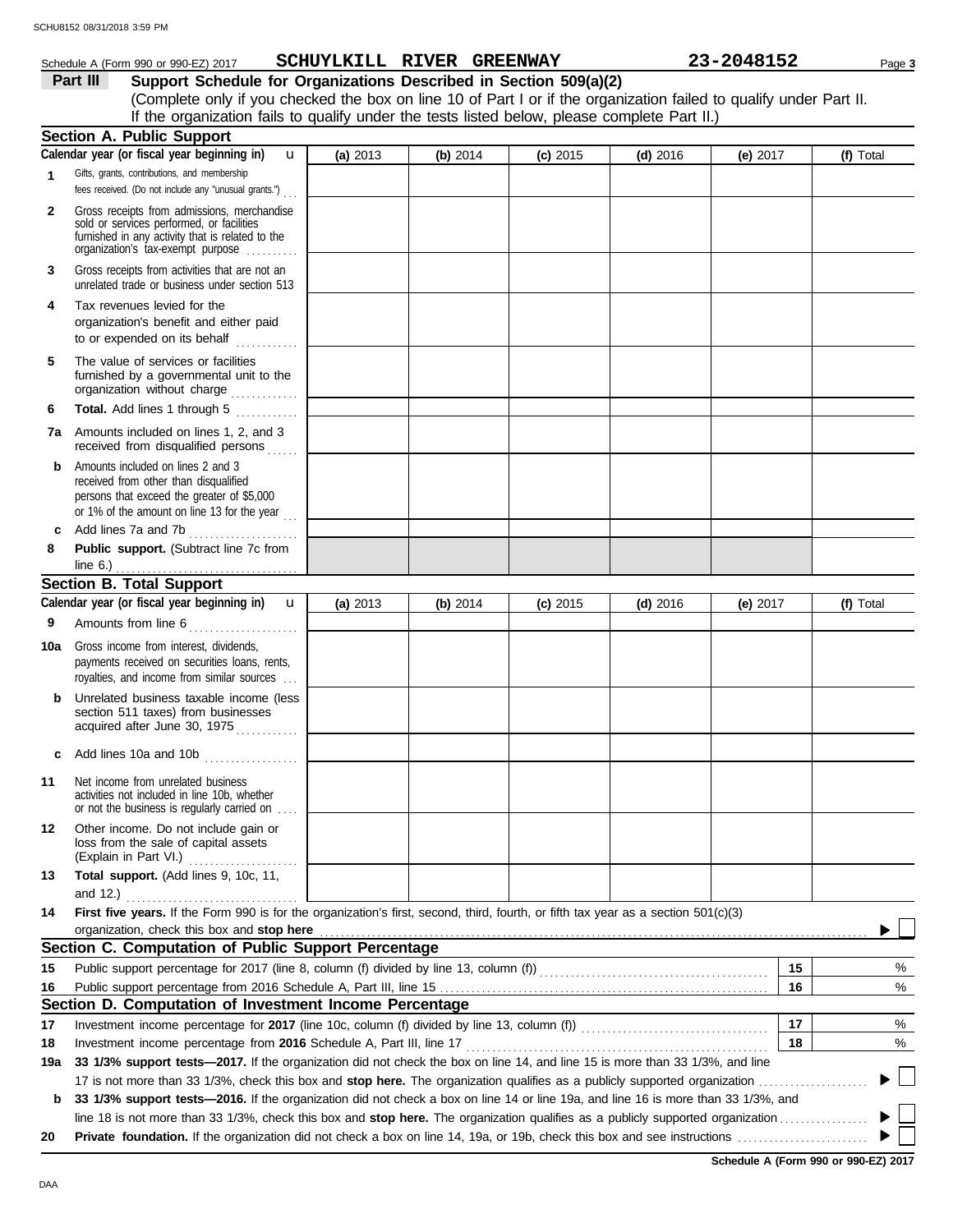| Part IV<br><b>Supporting Organizations</b><br>(Complete only if you checked a box in line 12 on Part I. If you checked 12a of Part I, complete Sections A<br>and B. If you checked 12b of Part I, complete Sections A and C. If you checked 12c of Part I, complete<br>Sections A, D, and E. If you checked 12d of Part I, complete Sections A and D, and complete Part V.)<br>Section A. All Supporting Organizations<br>Yes<br>No<br>1<br>Are all of the organization's supported organizations listed by name in the organization's governing<br>documents? If "No," describe in Part VI how the supported organizations are designated. If designated by<br>class or purpose, describe the designation. If historic and continuing relationship, explain.<br>1<br>2<br>Did the organization have any supported organization that does not have an IRS determination of status<br>under section 509(a)(1) or (2)? If "Yes," explain in Part VI how the organization determined that the supported<br>organization was described in section 509(a)(1) or (2).<br>$\mathbf{2}$<br>Did the organization have a supported organization described in section $501(c)(4)$ , (5), or (6)? If "Yes," answer<br>За<br>$(b)$ and $(c)$ below.<br>3a<br>Did the organization confirm that each supported organization qualified under section $501(c)(4)$ , $(5)$ , or $(6)$ and<br>b<br>satisfied the public support tests under section 509(a)(2)? If "Yes," describe in Part VI when and how the<br>organization made the determination.<br>3b<br>Did the organization ensure that all support to such organizations was used exclusively for section $170(c)(2)(B)$<br>c<br>3c<br>purposes? If "Yes," explain in Part VI what controls the organization put in place to ensure such use.<br>Was any supported organization not organized in the United States ("foreign supported organization")? If<br>4a<br>"Yes," and if you checked 12a or 12b in Part I, answer (b) and (c) below.<br>4a<br>Did the organization have ultimate control and discretion in deciding whether to make grants to the foreign<br>b<br>supported organization? If "Yes," describe in Part VI how the organization had such control and discretion<br>despite being controlled or supervised by or in connection with its supported organizations.<br>4b<br>Did the organization support any foreign supported organization that does not have an IRS determination<br>c<br>under sections $501(c)(3)$ and $509(a)(1)$ or (2)? If "Yes," explain in Part VI what controls the organization used<br>to ensure that all support to the foreign supported organization was used exclusively for section $170(c)(2)(B)$<br>purposes.<br>4c<br>Did the organization add, substitute, or remove any supported organizations during the tax year? If "Yes,"<br>5a<br>answer (b) and (c) below (if applicable). Also, provide detail in Part VI, including (i) the names and EIN<br>numbers of the supported organizations added, substituted, or removed; (ii) the reasons for each such action;<br>(iii) the authority under the organization's organizing document authorizing such action; and (iv) how the action<br>was accomplished (such as by amendment to the organizing document).<br>5a<br>Type I or Type II only. Was any added or substituted supported organization part of a class already<br>b<br>5 <sub>b</sub><br>designated in the organization's organizing document?<br>5c<br>Substitutions only. Was the substitution the result of an event beyond the organization's control?<br>6<br>Did the organization provide support (whether in the form of grants or the provision of services or facilities) to<br>anyone other than (i) its supported organizations, (ii) individuals that are part of the charitable class benefited<br>by one or more of its supported organizations, or (iii) other supporting organizations that also support or<br>benefit one or more of the filing organization's supported organizations? If "Yes," provide detail in Part VI.<br>6<br>7<br>Did the organization provide a grant, loan, compensation, or other similar payment to a substantial contributor<br>(defined in section $4958(c)(3)(C)$ ), a family member of a substantial contributor, or a 35% controlled entity with<br>regard to a substantial contributor? If "Yes," complete Part I of Schedule L (Form 990 or 990-EZ).<br>7<br>8<br>Did the organization make a loan to a disqualified person (as defined in section 4958) not described in line 7?<br>8<br>If "Yes," complete Part I of Schedule L (Form 990 or 990-EZ).<br>Was the organization controlled directly or indirectly at any time during the tax year by one or more<br>9а<br>disqualified persons as defined in section 4946 (other than foundation managers and organizations described<br>in section $509(a)(1)$ or (2))? If "Yes," provide detail in Part VI.<br>9а<br>Did one or more disqualified persons (as defined in line 9a) hold a controlling interest in any entity in which<br>b<br>the supporting organization had an interest? If "Yes," provide detail in Part VI.<br>9b<br>Did a disqualified person (as defined in line 9a) have an ownership interest in, or derive any personal benefit<br>c<br>from, assets in which the supporting organization also had an interest? If "Yes," provide detail in Part VI.<br>9с<br>Was the organization subject to the excess business holdings rules of section 4943 because of section<br>10a<br>4943(f) (regarding certain Type II supporting organizations, and all Type III non-functionally integrated<br>supporting organizations)? If "Yes," answer 10b below.<br>10a<br>Did the organization have any excess business holdings in the tax year? (Use Schedule C, Form 4720, to<br>b<br>10 <sub>b</sub><br>determine whether the organization had excess business holdings.) | 23-2048152<br>SCHUYLKILL RIVER GREENWAY<br>Schedule A (Form 990 or 990-EZ) 2017 |  | Page 4 |
|------------------------------------------------------------------------------------------------------------------------------------------------------------------------------------------------------------------------------------------------------------------------------------------------------------------------------------------------------------------------------------------------------------------------------------------------------------------------------------------------------------------------------------------------------------------------------------------------------------------------------------------------------------------------------------------------------------------------------------------------------------------------------------------------------------------------------------------------------------------------------------------------------------------------------------------------------------------------------------------------------------------------------------------------------------------------------------------------------------------------------------------------------------------------------------------------------------------------------------------------------------------------------------------------------------------------------------------------------------------------------------------------------------------------------------------------------------------------------------------------------------------------------------------------------------------------------------------------------------------------------------------------------------------------------------------------------------------------------------------------------------------------------------------------------------------------------------------------------------------------------------------------------------------------------------------------------------------------------------------------------------------------------------------------------------------------------------------------------------------------------------------------------------------------------------------------------------------------------------------------------------------------------------------------------------------------------------------------------------------------------------------------------------------------------------------------------------------------------------------------------------------------------------------------------------------------------------------------------------------------------------------------------------------------------------------------------------------------------------------------------------------------------------------------------------------------------------------------------------------------------------------------------------------------------------------------------------------------------------------------------------------------------------------------------------------------------------------------------------------------------------------------------------------------------------------------------------------------------------------------------------------------------------------------------------------------------------------------------------------------------------------------------------------------------------------------------------------------------------------------------------------------------------------------------------------------------------------------------------------------------------------------------------------------------------------------------------------------------------------------------------------------------------------------------------------------------------------------------------------------------------------------------------------------------------------------------------------------------------------------------------------------------------------------------------------------------------------------------------------------------------------------------------------------------------------------------------------------------------------------------------------------------------------------------------------------------------------------------------------------------------------------------------------------------------------------------------------------------------------------------------------------------------------------------------------------------------------------------------------------------------------------------------------------------------------------------------------------------------------------------------------------------------------------------------------------------------------------------------------------------------------------------------------------------------------------------------------------------------------------------------------------------------------------------------------------------------------------------------------------------------------------------------------------------------------------------------------------------------------------------------------------------------------------------------------------------------------------------------------------------------------------------------------------------------------------------------------------------------------------------------------------------------------------------------------------------------------------------------------------------------------------------------------------------------------------------------------------------------------------------------------------------------------------------------------------------------------------------------------------------------------------------------|---------------------------------------------------------------------------------|--|--------|
|                                                                                                                                                                                                                                                                                                                                                                                                                                                                                                                                                                                                                                                                                                                                                                                                                                                                                                                                                                                                                                                                                                                                                                                                                                                                                                                                                                                                                                                                                                                                                                                                                                                                                                                                                                                                                                                                                                                                                                                                                                                                                                                                                                                                                                                                                                                                                                                                                                                                                                                                                                                                                                                                                                                                                                                                                                                                                                                                                                                                                                                                                                                                                                                                                                                                                                                                                                                                                                                                                                                                                                                                                                                                                                                                                                                                                                                                                                                                                                                                                                                                                                                                                                                                                                                                                                                                                                                                                                                                                                                                                                                                                                                                                                                                                                                                                                                                                                                                                                                                                                                                                                                                                                                                                                                                                                                                                                                                                                                                                                                                                                                                                                                                                                                                                                                                                                                                                                            |                                                                                 |  |        |
|                                                                                                                                                                                                                                                                                                                                                                                                                                                                                                                                                                                                                                                                                                                                                                                                                                                                                                                                                                                                                                                                                                                                                                                                                                                                                                                                                                                                                                                                                                                                                                                                                                                                                                                                                                                                                                                                                                                                                                                                                                                                                                                                                                                                                                                                                                                                                                                                                                                                                                                                                                                                                                                                                                                                                                                                                                                                                                                                                                                                                                                                                                                                                                                                                                                                                                                                                                                                                                                                                                                                                                                                                                                                                                                                                                                                                                                                                                                                                                                                                                                                                                                                                                                                                                                                                                                                                                                                                                                                                                                                                                                                                                                                                                                                                                                                                                                                                                                                                                                                                                                                                                                                                                                                                                                                                                                                                                                                                                                                                                                                                                                                                                                                                                                                                                                                                                                                                                            |                                                                                 |  |        |
|                                                                                                                                                                                                                                                                                                                                                                                                                                                                                                                                                                                                                                                                                                                                                                                                                                                                                                                                                                                                                                                                                                                                                                                                                                                                                                                                                                                                                                                                                                                                                                                                                                                                                                                                                                                                                                                                                                                                                                                                                                                                                                                                                                                                                                                                                                                                                                                                                                                                                                                                                                                                                                                                                                                                                                                                                                                                                                                                                                                                                                                                                                                                                                                                                                                                                                                                                                                                                                                                                                                                                                                                                                                                                                                                                                                                                                                                                                                                                                                                                                                                                                                                                                                                                                                                                                                                                                                                                                                                                                                                                                                                                                                                                                                                                                                                                                                                                                                                                                                                                                                                                                                                                                                                                                                                                                                                                                                                                                                                                                                                                                                                                                                                                                                                                                                                                                                                                                            |                                                                                 |  |        |
|                                                                                                                                                                                                                                                                                                                                                                                                                                                                                                                                                                                                                                                                                                                                                                                                                                                                                                                                                                                                                                                                                                                                                                                                                                                                                                                                                                                                                                                                                                                                                                                                                                                                                                                                                                                                                                                                                                                                                                                                                                                                                                                                                                                                                                                                                                                                                                                                                                                                                                                                                                                                                                                                                                                                                                                                                                                                                                                                                                                                                                                                                                                                                                                                                                                                                                                                                                                                                                                                                                                                                                                                                                                                                                                                                                                                                                                                                                                                                                                                                                                                                                                                                                                                                                                                                                                                                                                                                                                                                                                                                                                                                                                                                                                                                                                                                                                                                                                                                                                                                                                                                                                                                                                                                                                                                                                                                                                                                                                                                                                                                                                                                                                                                                                                                                                                                                                                                                            |                                                                                 |  |        |
|                                                                                                                                                                                                                                                                                                                                                                                                                                                                                                                                                                                                                                                                                                                                                                                                                                                                                                                                                                                                                                                                                                                                                                                                                                                                                                                                                                                                                                                                                                                                                                                                                                                                                                                                                                                                                                                                                                                                                                                                                                                                                                                                                                                                                                                                                                                                                                                                                                                                                                                                                                                                                                                                                                                                                                                                                                                                                                                                                                                                                                                                                                                                                                                                                                                                                                                                                                                                                                                                                                                                                                                                                                                                                                                                                                                                                                                                                                                                                                                                                                                                                                                                                                                                                                                                                                                                                                                                                                                                                                                                                                                                                                                                                                                                                                                                                                                                                                                                                                                                                                                                                                                                                                                                                                                                                                                                                                                                                                                                                                                                                                                                                                                                                                                                                                                                                                                                                                            |                                                                                 |  |        |
|                                                                                                                                                                                                                                                                                                                                                                                                                                                                                                                                                                                                                                                                                                                                                                                                                                                                                                                                                                                                                                                                                                                                                                                                                                                                                                                                                                                                                                                                                                                                                                                                                                                                                                                                                                                                                                                                                                                                                                                                                                                                                                                                                                                                                                                                                                                                                                                                                                                                                                                                                                                                                                                                                                                                                                                                                                                                                                                                                                                                                                                                                                                                                                                                                                                                                                                                                                                                                                                                                                                                                                                                                                                                                                                                                                                                                                                                                                                                                                                                                                                                                                                                                                                                                                                                                                                                                                                                                                                                                                                                                                                                                                                                                                                                                                                                                                                                                                                                                                                                                                                                                                                                                                                                                                                                                                                                                                                                                                                                                                                                                                                                                                                                                                                                                                                                                                                                                                            |                                                                                 |  |        |
|                                                                                                                                                                                                                                                                                                                                                                                                                                                                                                                                                                                                                                                                                                                                                                                                                                                                                                                                                                                                                                                                                                                                                                                                                                                                                                                                                                                                                                                                                                                                                                                                                                                                                                                                                                                                                                                                                                                                                                                                                                                                                                                                                                                                                                                                                                                                                                                                                                                                                                                                                                                                                                                                                                                                                                                                                                                                                                                                                                                                                                                                                                                                                                                                                                                                                                                                                                                                                                                                                                                                                                                                                                                                                                                                                                                                                                                                                                                                                                                                                                                                                                                                                                                                                                                                                                                                                                                                                                                                                                                                                                                                                                                                                                                                                                                                                                                                                                                                                                                                                                                                                                                                                                                                                                                                                                                                                                                                                                                                                                                                                                                                                                                                                                                                                                                                                                                                                                            |                                                                                 |  |        |
|                                                                                                                                                                                                                                                                                                                                                                                                                                                                                                                                                                                                                                                                                                                                                                                                                                                                                                                                                                                                                                                                                                                                                                                                                                                                                                                                                                                                                                                                                                                                                                                                                                                                                                                                                                                                                                                                                                                                                                                                                                                                                                                                                                                                                                                                                                                                                                                                                                                                                                                                                                                                                                                                                                                                                                                                                                                                                                                                                                                                                                                                                                                                                                                                                                                                                                                                                                                                                                                                                                                                                                                                                                                                                                                                                                                                                                                                                                                                                                                                                                                                                                                                                                                                                                                                                                                                                                                                                                                                                                                                                                                                                                                                                                                                                                                                                                                                                                                                                                                                                                                                                                                                                                                                                                                                                                                                                                                                                                                                                                                                                                                                                                                                                                                                                                                                                                                                                                            |                                                                                 |  |        |
|                                                                                                                                                                                                                                                                                                                                                                                                                                                                                                                                                                                                                                                                                                                                                                                                                                                                                                                                                                                                                                                                                                                                                                                                                                                                                                                                                                                                                                                                                                                                                                                                                                                                                                                                                                                                                                                                                                                                                                                                                                                                                                                                                                                                                                                                                                                                                                                                                                                                                                                                                                                                                                                                                                                                                                                                                                                                                                                                                                                                                                                                                                                                                                                                                                                                                                                                                                                                                                                                                                                                                                                                                                                                                                                                                                                                                                                                                                                                                                                                                                                                                                                                                                                                                                                                                                                                                                                                                                                                                                                                                                                                                                                                                                                                                                                                                                                                                                                                                                                                                                                                                                                                                                                                                                                                                                                                                                                                                                                                                                                                                                                                                                                                                                                                                                                                                                                                                                            |                                                                                 |  |        |
|                                                                                                                                                                                                                                                                                                                                                                                                                                                                                                                                                                                                                                                                                                                                                                                                                                                                                                                                                                                                                                                                                                                                                                                                                                                                                                                                                                                                                                                                                                                                                                                                                                                                                                                                                                                                                                                                                                                                                                                                                                                                                                                                                                                                                                                                                                                                                                                                                                                                                                                                                                                                                                                                                                                                                                                                                                                                                                                                                                                                                                                                                                                                                                                                                                                                                                                                                                                                                                                                                                                                                                                                                                                                                                                                                                                                                                                                                                                                                                                                                                                                                                                                                                                                                                                                                                                                                                                                                                                                                                                                                                                                                                                                                                                                                                                                                                                                                                                                                                                                                                                                                                                                                                                                                                                                                                                                                                                                                                                                                                                                                                                                                                                                                                                                                                                                                                                                                                            |                                                                                 |  |        |
|                                                                                                                                                                                                                                                                                                                                                                                                                                                                                                                                                                                                                                                                                                                                                                                                                                                                                                                                                                                                                                                                                                                                                                                                                                                                                                                                                                                                                                                                                                                                                                                                                                                                                                                                                                                                                                                                                                                                                                                                                                                                                                                                                                                                                                                                                                                                                                                                                                                                                                                                                                                                                                                                                                                                                                                                                                                                                                                                                                                                                                                                                                                                                                                                                                                                                                                                                                                                                                                                                                                                                                                                                                                                                                                                                                                                                                                                                                                                                                                                                                                                                                                                                                                                                                                                                                                                                                                                                                                                                                                                                                                                                                                                                                                                                                                                                                                                                                                                                                                                                                                                                                                                                                                                                                                                                                                                                                                                                                                                                                                                                                                                                                                                                                                                                                                                                                                                                                            |                                                                                 |  |        |
|                                                                                                                                                                                                                                                                                                                                                                                                                                                                                                                                                                                                                                                                                                                                                                                                                                                                                                                                                                                                                                                                                                                                                                                                                                                                                                                                                                                                                                                                                                                                                                                                                                                                                                                                                                                                                                                                                                                                                                                                                                                                                                                                                                                                                                                                                                                                                                                                                                                                                                                                                                                                                                                                                                                                                                                                                                                                                                                                                                                                                                                                                                                                                                                                                                                                                                                                                                                                                                                                                                                                                                                                                                                                                                                                                                                                                                                                                                                                                                                                                                                                                                                                                                                                                                                                                                                                                                                                                                                                                                                                                                                                                                                                                                                                                                                                                                                                                                                                                                                                                                                                                                                                                                                                                                                                                                                                                                                                                                                                                                                                                                                                                                                                                                                                                                                                                                                                                                            |                                                                                 |  |        |
|                                                                                                                                                                                                                                                                                                                                                                                                                                                                                                                                                                                                                                                                                                                                                                                                                                                                                                                                                                                                                                                                                                                                                                                                                                                                                                                                                                                                                                                                                                                                                                                                                                                                                                                                                                                                                                                                                                                                                                                                                                                                                                                                                                                                                                                                                                                                                                                                                                                                                                                                                                                                                                                                                                                                                                                                                                                                                                                                                                                                                                                                                                                                                                                                                                                                                                                                                                                                                                                                                                                                                                                                                                                                                                                                                                                                                                                                                                                                                                                                                                                                                                                                                                                                                                                                                                                                                                                                                                                                                                                                                                                                                                                                                                                                                                                                                                                                                                                                                                                                                                                                                                                                                                                                                                                                                                                                                                                                                                                                                                                                                                                                                                                                                                                                                                                                                                                                                                            |                                                                                 |  |        |
|                                                                                                                                                                                                                                                                                                                                                                                                                                                                                                                                                                                                                                                                                                                                                                                                                                                                                                                                                                                                                                                                                                                                                                                                                                                                                                                                                                                                                                                                                                                                                                                                                                                                                                                                                                                                                                                                                                                                                                                                                                                                                                                                                                                                                                                                                                                                                                                                                                                                                                                                                                                                                                                                                                                                                                                                                                                                                                                                                                                                                                                                                                                                                                                                                                                                                                                                                                                                                                                                                                                                                                                                                                                                                                                                                                                                                                                                                                                                                                                                                                                                                                                                                                                                                                                                                                                                                                                                                                                                                                                                                                                                                                                                                                                                                                                                                                                                                                                                                                                                                                                                                                                                                                                                                                                                                                                                                                                                                                                                                                                                                                                                                                                                                                                                                                                                                                                                                                            |                                                                                 |  |        |
|                                                                                                                                                                                                                                                                                                                                                                                                                                                                                                                                                                                                                                                                                                                                                                                                                                                                                                                                                                                                                                                                                                                                                                                                                                                                                                                                                                                                                                                                                                                                                                                                                                                                                                                                                                                                                                                                                                                                                                                                                                                                                                                                                                                                                                                                                                                                                                                                                                                                                                                                                                                                                                                                                                                                                                                                                                                                                                                                                                                                                                                                                                                                                                                                                                                                                                                                                                                                                                                                                                                                                                                                                                                                                                                                                                                                                                                                                                                                                                                                                                                                                                                                                                                                                                                                                                                                                                                                                                                                                                                                                                                                                                                                                                                                                                                                                                                                                                                                                                                                                                                                                                                                                                                                                                                                                                                                                                                                                                                                                                                                                                                                                                                                                                                                                                                                                                                                                                            |                                                                                 |  |        |
|                                                                                                                                                                                                                                                                                                                                                                                                                                                                                                                                                                                                                                                                                                                                                                                                                                                                                                                                                                                                                                                                                                                                                                                                                                                                                                                                                                                                                                                                                                                                                                                                                                                                                                                                                                                                                                                                                                                                                                                                                                                                                                                                                                                                                                                                                                                                                                                                                                                                                                                                                                                                                                                                                                                                                                                                                                                                                                                                                                                                                                                                                                                                                                                                                                                                                                                                                                                                                                                                                                                                                                                                                                                                                                                                                                                                                                                                                                                                                                                                                                                                                                                                                                                                                                                                                                                                                                                                                                                                                                                                                                                                                                                                                                                                                                                                                                                                                                                                                                                                                                                                                                                                                                                                                                                                                                                                                                                                                                                                                                                                                                                                                                                                                                                                                                                                                                                                                                            |                                                                                 |  |        |
|                                                                                                                                                                                                                                                                                                                                                                                                                                                                                                                                                                                                                                                                                                                                                                                                                                                                                                                                                                                                                                                                                                                                                                                                                                                                                                                                                                                                                                                                                                                                                                                                                                                                                                                                                                                                                                                                                                                                                                                                                                                                                                                                                                                                                                                                                                                                                                                                                                                                                                                                                                                                                                                                                                                                                                                                                                                                                                                                                                                                                                                                                                                                                                                                                                                                                                                                                                                                                                                                                                                                                                                                                                                                                                                                                                                                                                                                                                                                                                                                                                                                                                                                                                                                                                                                                                                                                                                                                                                                                                                                                                                                                                                                                                                                                                                                                                                                                                                                                                                                                                                                                                                                                                                                                                                                                                                                                                                                                                                                                                                                                                                                                                                                                                                                                                                                                                                                                                            |                                                                                 |  |        |
|                                                                                                                                                                                                                                                                                                                                                                                                                                                                                                                                                                                                                                                                                                                                                                                                                                                                                                                                                                                                                                                                                                                                                                                                                                                                                                                                                                                                                                                                                                                                                                                                                                                                                                                                                                                                                                                                                                                                                                                                                                                                                                                                                                                                                                                                                                                                                                                                                                                                                                                                                                                                                                                                                                                                                                                                                                                                                                                                                                                                                                                                                                                                                                                                                                                                                                                                                                                                                                                                                                                                                                                                                                                                                                                                                                                                                                                                                                                                                                                                                                                                                                                                                                                                                                                                                                                                                                                                                                                                                                                                                                                                                                                                                                                                                                                                                                                                                                                                                                                                                                                                                                                                                                                                                                                                                                                                                                                                                                                                                                                                                                                                                                                                                                                                                                                                                                                                                                            |                                                                                 |  |        |
|                                                                                                                                                                                                                                                                                                                                                                                                                                                                                                                                                                                                                                                                                                                                                                                                                                                                                                                                                                                                                                                                                                                                                                                                                                                                                                                                                                                                                                                                                                                                                                                                                                                                                                                                                                                                                                                                                                                                                                                                                                                                                                                                                                                                                                                                                                                                                                                                                                                                                                                                                                                                                                                                                                                                                                                                                                                                                                                                                                                                                                                                                                                                                                                                                                                                                                                                                                                                                                                                                                                                                                                                                                                                                                                                                                                                                                                                                                                                                                                                                                                                                                                                                                                                                                                                                                                                                                                                                                                                                                                                                                                                                                                                                                                                                                                                                                                                                                                                                                                                                                                                                                                                                                                                                                                                                                                                                                                                                                                                                                                                                                                                                                                                                                                                                                                                                                                                                                            |                                                                                 |  |        |
|                                                                                                                                                                                                                                                                                                                                                                                                                                                                                                                                                                                                                                                                                                                                                                                                                                                                                                                                                                                                                                                                                                                                                                                                                                                                                                                                                                                                                                                                                                                                                                                                                                                                                                                                                                                                                                                                                                                                                                                                                                                                                                                                                                                                                                                                                                                                                                                                                                                                                                                                                                                                                                                                                                                                                                                                                                                                                                                                                                                                                                                                                                                                                                                                                                                                                                                                                                                                                                                                                                                                                                                                                                                                                                                                                                                                                                                                                                                                                                                                                                                                                                                                                                                                                                                                                                                                                                                                                                                                                                                                                                                                                                                                                                                                                                                                                                                                                                                                                                                                                                                                                                                                                                                                                                                                                                                                                                                                                                                                                                                                                                                                                                                                                                                                                                                                                                                                                                            |                                                                                 |  |        |
|                                                                                                                                                                                                                                                                                                                                                                                                                                                                                                                                                                                                                                                                                                                                                                                                                                                                                                                                                                                                                                                                                                                                                                                                                                                                                                                                                                                                                                                                                                                                                                                                                                                                                                                                                                                                                                                                                                                                                                                                                                                                                                                                                                                                                                                                                                                                                                                                                                                                                                                                                                                                                                                                                                                                                                                                                                                                                                                                                                                                                                                                                                                                                                                                                                                                                                                                                                                                                                                                                                                                                                                                                                                                                                                                                                                                                                                                                                                                                                                                                                                                                                                                                                                                                                                                                                                                                                                                                                                                                                                                                                                                                                                                                                                                                                                                                                                                                                                                                                                                                                                                                                                                                                                                                                                                                                                                                                                                                                                                                                                                                                                                                                                                                                                                                                                                                                                                                                            |                                                                                 |  |        |
|                                                                                                                                                                                                                                                                                                                                                                                                                                                                                                                                                                                                                                                                                                                                                                                                                                                                                                                                                                                                                                                                                                                                                                                                                                                                                                                                                                                                                                                                                                                                                                                                                                                                                                                                                                                                                                                                                                                                                                                                                                                                                                                                                                                                                                                                                                                                                                                                                                                                                                                                                                                                                                                                                                                                                                                                                                                                                                                                                                                                                                                                                                                                                                                                                                                                                                                                                                                                                                                                                                                                                                                                                                                                                                                                                                                                                                                                                                                                                                                                                                                                                                                                                                                                                                                                                                                                                                                                                                                                                                                                                                                                                                                                                                                                                                                                                                                                                                                                                                                                                                                                                                                                                                                                                                                                                                                                                                                                                                                                                                                                                                                                                                                                                                                                                                                                                                                                                                            |                                                                                 |  |        |
|                                                                                                                                                                                                                                                                                                                                                                                                                                                                                                                                                                                                                                                                                                                                                                                                                                                                                                                                                                                                                                                                                                                                                                                                                                                                                                                                                                                                                                                                                                                                                                                                                                                                                                                                                                                                                                                                                                                                                                                                                                                                                                                                                                                                                                                                                                                                                                                                                                                                                                                                                                                                                                                                                                                                                                                                                                                                                                                                                                                                                                                                                                                                                                                                                                                                                                                                                                                                                                                                                                                                                                                                                                                                                                                                                                                                                                                                                                                                                                                                                                                                                                                                                                                                                                                                                                                                                                                                                                                                                                                                                                                                                                                                                                                                                                                                                                                                                                                                                                                                                                                                                                                                                                                                                                                                                                                                                                                                                                                                                                                                                                                                                                                                                                                                                                                                                                                                                                            |                                                                                 |  |        |
|                                                                                                                                                                                                                                                                                                                                                                                                                                                                                                                                                                                                                                                                                                                                                                                                                                                                                                                                                                                                                                                                                                                                                                                                                                                                                                                                                                                                                                                                                                                                                                                                                                                                                                                                                                                                                                                                                                                                                                                                                                                                                                                                                                                                                                                                                                                                                                                                                                                                                                                                                                                                                                                                                                                                                                                                                                                                                                                                                                                                                                                                                                                                                                                                                                                                                                                                                                                                                                                                                                                                                                                                                                                                                                                                                                                                                                                                                                                                                                                                                                                                                                                                                                                                                                                                                                                                                                                                                                                                                                                                                                                                                                                                                                                                                                                                                                                                                                                                                                                                                                                                                                                                                                                                                                                                                                                                                                                                                                                                                                                                                                                                                                                                                                                                                                                                                                                                                                            |                                                                                 |  |        |
|                                                                                                                                                                                                                                                                                                                                                                                                                                                                                                                                                                                                                                                                                                                                                                                                                                                                                                                                                                                                                                                                                                                                                                                                                                                                                                                                                                                                                                                                                                                                                                                                                                                                                                                                                                                                                                                                                                                                                                                                                                                                                                                                                                                                                                                                                                                                                                                                                                                                                                                                                                                                                                                                                                                                                                                                                                                                                                                                                                                                                                                                                                                                                                                                                                                                                                                                                                                                                                                                                                                                                                                                                                                                                                                                                                                                                                                                                                                                                                                                                                                                                                                                                                                                                                                                                                                                                                                                                                                                                                                                                                                                                                                                                                                                                                                                                                                                                                                                                                                                                                                                                                                                                                                                                                                                                                                                                                                                                                                                                                                                                                                                                                                                                                                                                                                                                                                                                                            |                                                                                 |  |        |
|                                                                                                                                                                                                                                                                                                                                                                                                                                                                                                                                                                                                                                                                                                                                                                                                                                                                                                                                                                                                                                                                                                                                                                                                                                                                                                                                                                                                                                                                                                                                                                                                                                                                                                                                                                                                                                                                                                                                                                                                                                                                                                                                                                                                                                                                                                                                                                                                                                                                                                                                                                                                                                                                                                                                                                                                                                                                                                                                                                                                                                                                                                                                                                                                                                                                                                                                                                                                                                                                                                                                                                                                                                                                                                                                                                                                                                                                                                                                                                                                                                                                                                                                                                                                                                                                                                                                                                                                                                                                                                                                                                                                                                                                                                                                                                                                                                                                                                                                                                                                                                                                                                                                                                                                                                                                                                                                                                                                                                                                                                                                                                                                                                                                                                                                                                                                                                                                                                            |                                                                                 |  |        |
|                                                                                                                                                                                                                                                                                                                                                                                                                                                                                                                                                                                                                                                                                                                                                                                                                                                                                                                                                                                                                                                                                                                                                                                                                                                                                                                                                                                                                                                                                                                                                                                                                                                                                                                                                                                                                                                                                                                                                                                                                                                                                                                                                                                                                                                                                                                                                                                                                                                                                                                                                                                                                                                                                                                                                                                                                                                                                                                                                                                                                                                                                                                                                                                                                                                                                                                                                                                                                                                                                                                                                                                                                                                                                                                                                                                                                                                                                                                                                                                                                                                                                                                                                                                                                                                                                                                                                                                                                                                                                                                                                                                                                                                                                                                                                                                                                                                                                                                                                                                                                                                                                                                                                                                                                                                                                                                                                                                                                                                                                                                                                                                                                                                                                                                                                                                                                                                                                                            |                                                                                 |  |        |
|                                                                                                                                                                                                                                                                                                                                                                                                                                                                                                                                                                                                                                                                                                                                                                                                                                                                                                                                                                                                                                                                                                                                                                                                                                                                                                                                                                                                                                                                                                                                                                                                                                                                                                                                                                                                                                                                                                                                                                                                                                                                                                                                                                                                                                                                                                                                                                                                                                                                                                                                                                                                                                                                                                                                                                                                                                                                                                                                                                                                                                                                                                                                                                                                                                                                                                                                                                                                                                                                                                                                                                                                                                                                                                                                                                                                                                                                                                                                                                                                                                                                                                                                                                                                                                                                                                                                                                                                                                                                                                                                                                                                                                                                                                                                                                                                                                                                                                                                                                                                                                                                                                                                                                                                                                                                                                                                                                                                                                                                                                                                                                                                                                                                                                                                                                                                                                                                                                            |                                                                                 |  |        |
|                                                                                                                                                                                                                                                                                                                                                                                                                                                                                                                                                                                                                                                                                                                                                                                                                                                                                                                                                                                                                                                                                                                                                                                                                                                                                                                                                                                                                                                                                                                                                                                                                                                                                                                                                                                                                                                                                                                                                                                                                                                                                                                                                                                                                                                                                                                                                                                                                                                                                                                                                                                                                                                                                                                                                                                                                                                                                                                                                                                                                                                                                                                                                                                                                                                                                                                                                                                                                                                                                                                                                                                                                                                                                                                                                                                                                                                                                                                                                                                                                                                                                                                                                                                                                                                                                                                                                                                                                                                                                                                                                                                                                                                                                                                                                                                                                                                                                                                                                                                                                                                                                                                                                                                                                                                                                                                                                                                                                                                                                                                                                                                                                                                                                                                                                                                                                                                                                                            |                                                                                 |  |        |
|                                                                                                                                                                                                                                                                                                                                                                                                                                                                                                                                                                                                                                                                                                                                                                                                                                                                                                                                                                                                                                                                                                                                                                                                                                                                                                                                                                                                                                                                                                                                                                                                                                                                                                                                                                                                                                                                                                                                                                                                                                                                                                                                                                                                                                                                                                                                                                                                                                                                                                                                                                                                                                                                                                                                                                                                                                                                                                                                                                                                                                                                                                                                                                                                                                                                                                                                                                                                                                                                                                                                                                                                                                                                                                                                                                                                                                                                                                                                                                                                                                                                                                                                                                                                                                                                                                                                                                                                                                                                                                                                                                                                                                                                                                                                                                                                                                                                                                                                                                                                                                                                                                                                                                                                                                                                                                                                                                                                                                                                                                                                                                                                                                                                                                                                                                                                                                                                                                            |                                                                                 |  |        |
|                                                                                                                                                                                                                                                                                                                                                                                                                                                                                                                                                                                                                                                                                                                                                                                                                                                                                                                                                                                                                                                                                                                                                                                                                                                                                                                                                                                                                                                                                                                                                                                                                                                                                                                                                                                                                                                                                                                                                                                                                                                                                                                                                                                                                                                                                                                                                                                                                                                                                                                                                                                                                                                                                                                                                                                                                                                                                                                                                                                                                                                                                                                                                                                                                                                                                                                                                                                                                                                                                                                                                                                                                                                                                                                                                                                                                                                                                                                                                                                                                                                                                                                                                                                                                                                                                                                                                                                                                                                                                                                                                                                                                                                                                                                                                                                                                                                                                                                                                                                                                                                                                                                                                                                                                                                                                                                                                                                                                                                                                                                                                                                                                                                                                                                                                                                                                                                                                                            |                                                                                 |  |        |
|                                                                                                                                                                                                                                                                                                                                                                                                                                                                                                                                                                                                                                                                                                                                                                                                                                                                                                                                                                                                                                                                                                                                                                                                                                                                                                                                                                                                                                                                                                                                                                                                                                                                                                                                                                                                                                                                                                                                                                                                                                                                                                                                                                                                                                                                                                                                                                                                                                                                                                                                                                                                                                                                                                                                                                                                                                                                                                                                                                                                                                                                                                                                                                                                                                                                                                                                                                                                                                                                                                                                                                                                                                                                                                                                                                                                                                                                                                                                                                                                                                                                                                                                                                                                                                                                                                                                                                                                                                                                                                                                                                                                                                                                                                                                                                                                                                                                                                                                                                                                                                                                                                                                                                                                                                                                                                                                                                                                                                                                                                                                                                                                                                                                                                                                                                                                                                                                                                            |                                                                                 |  |        |
|                                                                                                                                                                                                                                                                                                                                                                                                                                                                                                                                                                                                                                                                                                                                                                                                                                                                                                                                                                                                                                                                                                                                                                                                                                                                                                                                                                                                                                                                                                                                                                                                                                                                                                                                                                                                                                                                                                                                                                                                                                                                                                                                                                                                                                                                                                                                                                                                                                                                                                                                                                                                                                                                                                                                                                                                                                                                                                                                                                                                                                                                                                                                                                                                                                                                                                                                                                                                                                                                                                                                                                                                                                                                                                                                                                                                                                                                                                                                                                                                                                                                                                                                                                                                                                                                                                                                                                                                                                                                                                                                                                                                                                                                                                                                                                                                                                                                                                                                                                                                                                                                                                                                                                                                                                                                                                                                                                                                                                                                                                                                                                                                                                                                                                                                                                                                                                                                                                            |                                                                                 |  |        |
|                                                                                                                                                                                                                                                                                                                                                                                                                                                                                                                                                                                                                                                                                                                                                                                                                                                                                                                                                                                                                                                                                                                                                                                                                                                                                                                                                                                                                                                                                                                                                                                                                                                                                                                                                                                                                                                                                                                                                                                                                                                                                                                                                                                                                                                                                                                                                                                                                                                                                                                                                                                                                                                                                                                                                                                                                                                                                                                                                                                                                                                                                                                                                                                                                                                                                                                                                                                                                                                                                                                                                                                                                                                                                                                                                                                                                                                                                                                                                                                                                                                                                                                                                                                                                                                                                                                                                                                                                                                                                                                                                                                                                                                                                                                                                                                                                                                                                                                                                                                                                                                                                                                                                                                                                                                                                                                                                                                                                                                                                                                                                                                                                                                                                                                                                                                                                                                                                                            |                                                                                 |  |        |
|                                                                                                                                                                                                                                                                                                                                                                                                                                                                                                                                                                                                                                                                                                                                                                                                                                                                                                                                                                                                                                                                                                                                                                                                                                                                                                                                                                                                                                                                                                                                                                                                                                                                                                                                                                                                                                                                                                                                                                                                                                                                                                                                                                                                                                                                                                                                                                                                                                                                                                                                                                                                                                                                                                                                                                                                                                                                                                                                                                                                                                                                                                                                                                                                                                                                                                                                                                                                                                                                                                                                                                                                                                                                                                                                                                                                                                                                                                                                                                                                                                                                                                                                                                                                                                                                                                                                                                                                                                                                                                                                                                                                                                                                                                                                                                                                                                                                                                                                                                                                                                                                                                                                                                                                                                                                                                                                                                                                                                                                                                                                                                                                                                                                                                                                                                                                                                                                                                            |                                                                                 |  |        |
|                                                                                                                                                                                                                                                                                                                                                                                                                                                                                                                                                                                                                                                                                                                                                                                                                                                                                                                                                                                                                                                                                                                                                                                                                                                                                                                                                                                                                                                                                                                                                                                                                                                                                                                                                                                                                                                                                                                                                                                                                                                                                                                                                                                                                                                                                                                                                                                                                                                                                                                                                                                                                                                                                                                                                                                                                                                                                                                                                                                                                                                                                                                                                                                                                                                                                                                                                                                                                                                                                                                                                                                                                                                                                                                                                                                                                                                                                                                                                                                                                                                                                                                                                                                                                                                                                                                                                                                                                                                                                                                                                                                                                                                                                                                                                                                                                                                                                                                                                                                                                                                                                                                                                                                                                                                                                                                                                                                                                                                                                                                                                                                                                                                                                                                                                                                                                                                                                                            |                                                                                 |  |        |
|                                                                                                                                                                                                                                                                                                                                                                                                                                                                                                                                                                                                                                                                                                                                                                                                                                                                                                                                                                                                                                                                                                                                                                                                                                                                                                                                                                                                                                                                                                                                                                                                                                                                                                                                                                                                                                                                                                                                                                                                                                                                                                                                                                                                                                                                                                                                                                                                                                                                                                                                                                                                                                                                                                                                                                                                                                                                                                                                                                                                                                                                                                                                                                                                                                                                                                                                                                                                                                                                                                                                                                                                                                                                                                                                                                                                                                                                                                                                                                                                                                                                                                                                                                                                                                                                                                                                                                                                                                                                                                                                                                                                                                                                                                                                                                                                                                                                                                                                                                                                                                                                                                                                                                                                                                                                                                                                                                                                                                                                                                                                                                                                                                                                                                                                                                                                                                                                                                            |                                                                                 |  |        |
|                                                                                                                                                                                                                                                                                                                                                                                                                                                                                                                                                                                                                                                                                                                                                                                                                                                                                                                                                                                                                                                                                                                                                                                                                                                                                                                                                                                                                                                                                                                                                                                                                                                                                                                                                                                                                                                                                                                                                                                                                                                                                                                                                                                                                                                                                                                                                                                                                                                                                                                                                                                                                                                                                                                                                                                                                                                                                                                                                                                                                                                                                                                                                                                                                                                                                                                                                                                                                                                                                                                                                                                                                                                                                                                                                                                                                                                                                                                                                                                                                                                                                                                                                                                                                                                                                                                                                                                                                                                                                                                                                                                                                                                                                                                                                                                                                                                                                                                                                                                                                                                                                                                                                                                                                                                                                                                                                                                                                                                                                                                                                                                                                                                                                                                                                                                                                                                                                                            |                                                                                 |  |        |
|                                                                                                                                                                                                                                                                                                                                                                                                                                                                                                                                                                                                                                                                                                                                                                                                                                                                                                                                                                                                                                                                                                                                                                                                                                                                                                                                                                                                                                                                                                                                                                                                                                                                                                                                                                                                                                                                                                                                                                                                                                                                                                                                                                                                                                                                                                                                                                                                                                                                                                                                                                                                                                                                                                                                                                                                                                                                                                                                                                                                                                                                                                                                                                                                                                                                                                                                                                                                                                                                                                                                                                                                                                                                                                                                                                                                                                                                                                                                                                                                                                                                                                                                                                                                                                                                                                                                                                                                                                                                                                                                                                                                                                                                                                                                                                                                                                                                                                                                                                                                                                                                                                                                                                                                                                                                                                                                                                                                                                                                                                                                                                                                                                                                                                                                                                                                                                                                                                            |                                                                                 |  |        |
|                                                                                                                                                                                                                                                                                                                                                                                                                                                                                                                                                                                                                                                                                                                                                                                                                                                                                                                                                                                                                                                                                                                                                                                                                                                                                                                                                                                                                                                                                                                                                                                                                                                                                                                                                                                                                                                                                                                                                                                                                                                                                                                                                                                                                                                                                                                                                                                                                                                                                                                                                                                                                                                                                                                                                                                                                                                                                                                                                                                                                                                                                                                                                                                                                                                                                                                                                                                                                                                                                                                                                                                                                                                                                                                                                                                                                                                                                                                                                                                                                                                                                                                                                                                                                                                                                                                                                                                                                                                                                                                                                                                                                                                                                                                                                                                                                                                                                                                                                                                                                                                                                                                                                                                                                                                                                                                                                                                                                                                                                                                                                                                                                                                                                                                                                                                                                                                                                                            |                                                                                 |  |        |
|                                                                                                                                                                                                                                                                                                                                                                                                                                                                                                                                                                                                                                                                                                                                                                                                                                                                                                                                                                                                                                                                                                                                                                                                                                                                                                                                                                                                                                                                                                                                                                                                                                                                                                                                                                                                                                                                                                                                                                                                                                                                                                                                                                                                                                                                                                                                                                                                                                                                                                                                                                                                                                                                                                                                                                                                                                                                                                                                                                                                                                                                                                                                                                                                                                                                                                                                                                                                                                                                                                                                                                                                                                                                                                                                                                                                                                                                                                                                                                                                                                                                                                                                                                                                                                                                                                                                                                                                                                                                                                                                                                                                                                                                                                                                                                                                                                                                                                                                                                                                                                                                                                                                                                                                                                                                                                                                                                                                                                                                                                                                                                                                                                                                                                                                                                                                                                                                                                            |                                                                                 |  |        |
|                                                                                                                                                                                                                                                                                                                                                                                                                                                                                                                                                                                                                                                                                                                                                                                                                                                                                                                                                                                                                                                                                                                                                                                                                                                                                                                                                                                                                                                                                                                                                                                                                                                                                                                                                                                                                                                                                                                                                                                                                                                                                                                                                                                                                                                                                                                                                                                                                                                                                                                                                                                                                                                                                                                                                                                                                                                                                                                                                                                                                                                                                                                                                                                                                                                                                                                                                                                                                                                                                                                                                                                                                                                                                                                                                                                                                                                                                                                                                                                                                                                                                                                                                                                                                                                                                                                                                                                                                                                                                                                                                                                                                                                                                                                                                                                                                                                                                                                                                                                                                                                                                                                                                                                                                                                                                                                                                                                                                                                                                                                                                                                                                                                                                                                                                                                                                                                                                                            |                                                                                 |  |        |
|                                                                                                                                                                                                                                                                                                                                                                                                                                                                                                                                                                                                                                                                                                                                                                                                                                                                                                                                                                                                                                                                                                                                                                                                                                                                                                                                                                                                                                                                                                                                                                                                                                                                                                                                                                                                                                                                                                                                                                                                                                                                                                                                                                                                                                                                                                                                                                                                                                                                                                                                                                                                                                                                                                                                                                                                                                                                                                                                                                                                                                                                                                                                                                                                                                                                                                                                                                                                                                                                                                                                                                                                                                                                                                                                                                                                                                                                                                                                                                                                                                                                                                                                                                                                                                                                                                                                                                                                                                                                                                                                                                                                                                                                                                                                                                                                                                                                                                                                                                                                                                                                                                                                                                                                                                                                                                                                                                                                                                                                                                                                                                                                                                                                                                                                                                                                                                                                                                            |                                                                                 |  |        |
|                                                                                                                                                                                                                                                                                                                                                                                                                                                                                                                                                                                                                                                                                                                                                                                                                                                                                                                                                                                                                                                                                                                                                                                                                                                                                                                                                                                                                                                                                                                                                                                                                                                                                                                                                                                                                                                                                                                                                                                                                                                                                                                                                                                                                                                                                                                                                                                                                                                                                                                                                                                                                                                                                                                                                                                                                                                                                                                                                                                                                                                                                                                                                                                                                                                                                                                                                                                                                                                                                                                                                                                                                                                                                                                                                                                                                                                                                                                                                                                                                                                                                                                                                                                                                                                                                                                                                                                                                                                                                                                                                                                                                                                                                                                                                                                                                                                                                                                                                                                                                                                                                                                                                                                                                                                                                                                                                                                                                                                                                                                                                                                                                                                                                                                                                                                                                                                                                                            |                                                                                 |  |        |
|                                                                                                                                                                                                                                                                                                                                                                                                                                                                                                                                                                                                                                                                                                                                                                                                                                                                                                                                                                                                                                                                                                                                                                                                                                                                                                                                                                                                                                                                                                                                                                                                                                                                                                                                                                                                                                                                                                                                                                                                                                                                                                                                                                                                                                                                                                                                                                                                                                                                                                                                                                                                                                                                                                                                                                                                                                                                                                                                                                                                                                                                                                                                                                                                                                                                                                                                                                                                                                                                                                                                                                                                                                                                                                                                                                                                                                                                                                                                                                                                                                                                                                                                                                                                                                                                                                                                                                                                                                                                                                                                                                                                                                                                                                                                                                                                                                                                                                                                                                                                                                                                                                                                                                                                                                                                                                                                                                                                                                                                                                                                                                                                                                                                                                                                                                                                                                                                                                            |                                                                                 |  |        |
|                                                                                                                                                                                                                                                                                                                                                                                                                                                                                                                                                                                                                                                                                                                                                                                                                                                                                                                                                                                                                                                                                                                                                                                                                                                                                                                                                                                                                                                                                                                                                                                                                                                                                                                                                                                                                                                                                                                                                                                                                                                                                                                                                                                                                                                                                                                                                                                                                                                                                                                                                                                                                                                                                                                                                                                                                                                                                                                                                                                                                                                                                                                                                                                                                                                                                                                                                                                                                                                                                                                                                                                                                                                                                                                                                                                                                                                                                                                                                                                                                                                                                                                                                                                                                                                                                                                                                                                                                                                                                                                                                                                                                                                                                                                                                                                                                                                                                                                                                                                                                                                                                                                                                                                                                                                                                                                                                                                                                                                                                                                                                                                                                                                                                                                                                                                                                                                                                                            |                                                                                 |  |        |
|                                                                                                                                                                                                                                                                                                                                                                                                                                                                                                                                                                                                                                                                                                                                                                                                                                                                                                                                                                                                                                                                                                                                                                                                                                                                                                                                                                                                                                                                                                                                                                                                                                                                                                                                                                                                                                                                                                                                                                                                                                                                                                                                                                                                                                                                                                                                                                                                                                                                                                                                                                                                                                                                                                                                                                                                                                                                                                                                                                                                                                                                                                                                                                                                                                                                                                                                                                                                                                                                                                                                                                                                                                                                                                                                                                                                                                                                                                                                                                                                                                                                                                                                                                                                                                                                                                                                                                                                                                                                                                                                                                                                                                                                                                                                                                                                                                                                                                                                                                                                                                                                                                                                                                                                                                                                                                                                                                                                                                                                                                                                                                                                                                                                                                                                                                                                                                                                                                            |                                                                                 |  |        |
|                                                                                                                                                                                                                                                                                                                                                                                                                                                                                                                                                                                                                                                                                                                                                                                                                                                                                                                                                                                                                                                                                                                                                                                                                                                                                                                                                                                                                                                                                                                                                                                                                                                                                                                                                                                                                                                                                                                                                                                                                                                                                                                                                                                                                                                                                                                                                                                                                                                                                                                                                                                                                                                                                                                                                                                                                                                                                                                                                                                                                                                                                                                                                                                                                                                                                                                                                                                                                                                                                                                                                                                                                                                                                                                                                                                                                                                                                                                                                                                                                                                                                                                                                                                                                                                                                                                                                                                                                                                                                                                                                                                                                                                                                                                                                                                                                                                                                                                                                                                                                                                                                                                                                                                                                                                                                                                                                                                                                                                                                                                                                                                                                                                                                                                                                                                                                                                                                                            |                                                                                 |  |        |
|                                                                                                                                                                                                                                                                                                                                                                                                                                                                                                                                                                                                                                                                                                                                                                                                                                                                                                                                                                                                                                                                                                                                                                                                                                                                                                                                                                                                                                                                                                                                                                                                                                                                                                                                                                                                                                                                                                                                                                                                                                                                                                                                                                                                                                                                                                                                                                                                                                                                                                                                                                                                                                                                                                                                                                                                                                                                                                                                                                                                                                                                                                                                                                                                                                                                                                                                                                                                                                                                                                                                                                                                                                                                                                                                                                                                                                                                                                                                                                                                                                                                                                                                                                                                                                                                                                                                                                                                                                                                                                                                                                                                                                                                                                                                                                                                                                                                                                                                                                                                                                                                                                                                                                                                                                                                                                                                                                                                                                                                                                                                                                                                                                                                                                                                                                                                                                                                                                            |                                                                                 |  |        |
|                                                                                                                                                                                                                                                                                                                                                                                                                                                                                                                                                                                                                                                                                                                                                                                                                                                                                                                                                                                                                                                                                                                                                                                                                                                                                                                                                                                                                                                                                                                                                                                                                                                                                                                                                                                                                                                                                                                                                                                                                                                                                                                                                                                                                                                                                                                                                                                                                                                                                                                                                                                                                                                                                                                                                                                                                                                                                                                                                                                                                                                                                                                                                                                                                                                                                                                                                                                                                                                                                                                                                                                                                                                                                                                                                                                                                                                                                                                                                                                                                                                                                                                                                                                                                                                                                                                                                                                                                                                                                                                                                                                                                                                                                                                                                                                                                                                                                                                                                                                                                                                                                                                                                                                                                                                                                                                                                                                                                                                                                                                                                                                                                                                                                                                                                                                                                                                                                                            |                                                                                 |  |        |
|                                                                                                                                                                                                                                                                                                                                                                                                                                                                                                                                                                                                                                                                                                                                                                                                                                                                                                                                                                                                                                                                                                                                                                                                                                                                                                                                                                                                                                                                                                                                                                                                                                                                                                                                                                                                                                                                                                                                                                                                                                                                                                                                                                                                                                                                                                                                                                                                                                                                                                                                                                                                                                                                                                                                                                                                                                                                                                                                                                                                                                                                                                                                                                                                                                                                                                                                                                                                                                                                                                                                                                                                                                                                                                                                                                                                                                                                                                                                                                                                                                                                                                                                                                                                                                                                                                                                                                                                                                                                                                                                                                                                                                                                                                                                                                                                                                                                                                                                                                                                                                                                                                                                                                                                                                                                                                                                                                                                                                                                                                                                                                                                                                                                                                                                                                                                                                                                                                            |                                                                                 |  |        |
|                                                                                                                                                                                                                                                                                                                                                                                                                                                                                                                                                                                                                                                                                                                                                                                                                                                                                                                                                                                                                                                                                                                                                                                                                                                                                                                                                                                                                                                                                                                                                                                                                                                                                                                                                                                                                                                                                                                                                                                                                                                                                                                                                                                                                                                                                                                                                                                                                                                                                                                                                                                                                                                                                                                                                                                                                                                                                                                                                                                                                                                                                                                                                                                                                                                                                                                                                                                                                                                                                                                                                                                                                                                                                                                                                                                                                                                                                                                                                                                                                                                                                                                                                                                                                                                                                                                                                                                                                                                                                                                                                                                                                                                                                                                                                                                                                                                                                                                                                                                                                                                                                                                                                                                                                                                                                                                                                                                                                                                                                                                                                                                                                                                                                                                                                                                                                                                                                                            |                                                                                 |  |        |
|                                                                                                                                                                                                                                                                                                                                                                                                                                                                                                                                                                                                                                                                                                                                                                                                                                                                                                                                                                                                                                                                                                                                                                                                                                                                                                                                                                                                                                                                                                                                                                                                                                                                                                                                                                                                                                                                                                                                                                                                                                                                                                                                                                                                                                                                                                                                                                                                                                                                                                                                                                                                                                                                                                                                                                                                                                                                                                                                                                                                                                                                                                                                                                                                                                                                                                                                                                                                                                                                                                                                                                                                                                                                                                                                                                                                                                                                                                                                                                                                                                                                                                                                                                                                                                                                                                                                                                                                                                                                                                                                                                                                                                                                                                                                                                                                                                                                                                                                                                                                                                                                                                                                                                                                                                                                                                                                                                                                                                                                                                                                                                                                                                                                                                                                                                                                                                                                                                            |                                                                                 |  |        |
|                                                                                                                                                                                                                                                                                                                                                                                                                                                                                                                                                                                                                                                                                                                                                                                                                                                                                                                                                                                                                                                                                                                                                                                                                                                                                                                                                                                                                                                                                                                                                                                                                                                                                                                                                                                                                                                                                                                                                                                                                                                                                                                                                                                                                                                                                                                                                                                                                                                                                                                                                                                                                                                                                                                                                                                                                                                                                                                                                                                                                                                                                                                                                                                                                                                                                                                                                                                                                                                                                                                                                                                                                                                                                                                                                                                                                                                                                                                                                                                                                                                                                                                                                                                                                                                                                                                                                                                                                                                                                                                                                                                                                                                                                                                                                                                                                                                                                                                                                                                                                                                                                                                                                                                                                                                                                                                                                                                                                                                                                                                                                                                                                                                                                                                                                                                                                                                                                                            |                                                                                 |  |        |

**Schedule A (Form 990 or 990-EZ) 2017**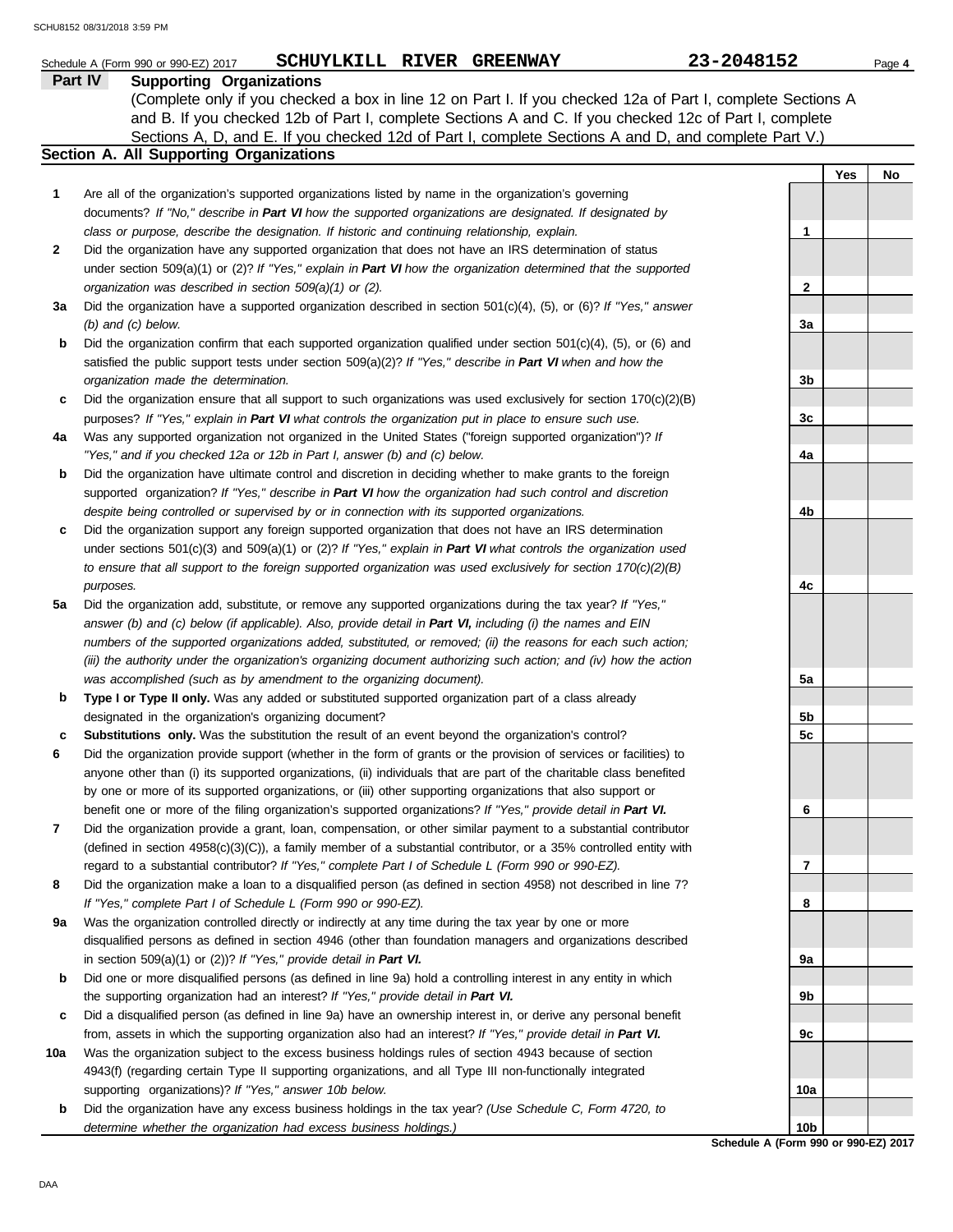|         | SCHUYLKILL RIVER GREENWAY<br>Schedule A (Form 990 or 990-EZ) 2017                                                                                                     | 23-2048152      |     | Page 5 |
|---------|-----------------------------------------------------------------------------------------------------------------------------------------------------------------------|-----------------|-----|--------|
| Part IV | <b>Supporting Organizations (continued)</b>                                                                                                                           |                 |     |        |
|         |                                                                                                                                                                       |                 | Yes | No     |
| 11      | Has the organization accepted a gift or contribution from any of the following persons?                                                                               |                 |     |        |
| a       | A person who directly or indirectly controls, either alone or together with persons described in (b) and (c)                                                          |                 |     |        |
|         | below, the governing body of a supported organization?                                                                                                                | 11a             |     |        |
|         | <b>b</b> A family member of a person described in (a) above?                                                                                                          | 11 <sub>b</sub> |     |        |
|         | c A 35% controlled entity of a person described in (a) or (b) above? If "Yes" to a, b, or c, provide detail in Part VI.<br>Section B. Type I Supporting Organizations | 11c             |     |        |
|         |                                                                                                                                                                       |                 | Yes | No     |
| 1       | Did the directors, trustees, or membership of one or more supported organizations have the power to                                                                   |                 |     |        |
|         | regularly appoint or elect at least a majority of the organization's directors or trustees at all times during the                                                    |                 |     |        |
|         | tax year? If "No," describe in Part VI how the supported organization(s) effectively operated, supervised, or                                                         |                 |     |        |
|         | controlled the organization's activities. If the organization had more than one supported organization,                                                               |                 |     |        |
|         | describe how the powers to appoint and/or remove directors or trustees were allocated among the supported                                                             |                 |     |        |
|         | organizations and what conditions or restrictions, if any, applied to such powers during the tax year.                                                                | 1               |     |        |
| 2       | Did the organization operate for the benefit of any supported organization other than the supported                                                                   |                 |     |        |
|         | organization(s) that operated, supervised, or controlled the supporting organization? If "Yes," explain in Part                                                       |                 |     |        |
|         | VI how providing such benefit carried out the purposes of the supported organization(s) that operated,                                                                |                 |     |        |
|         | supervised, or controlled the supporting organization.                                                                                                                | $\mathbf 2$     |     |        |
|         | Section C. Type II Supporting Organizations                                                                                                                           |                 |     |        |
|         |                                                                                                                                                                       |                 | Yes | No     |
| 1       | Were a majority of the organization's directors or trustees during the tax year also a majority of the directors                                                      |                 |     |        |
|         | or trustees of each of the organization's supported organization(s)? If "No," describe in Part VI how control                                                         |                 |     |        |
|         | or management of the supporting organization was vested in the same persons that controlled or managed                                                                |                 |     |        |
|         | the supported organization(s).                                                                                                                                        | 1               |     |        |
|         | Section D. All Type III Supporting Organizations                                                                                                                      |                 |     |        |
|         |                                                                                                                                                                       |                 | Yes | No     |
| 1       | Did the organization provide to each of its supported organizations, by the last day of the fifth month of the                                                        |                 |     |        |
|         | organization's tax year, (i) a written notice describing the type and amount of support provided during the prior tax                                                 |                 |     |        |
|         | year, (ii) a copy of the Form 990 that was most recently filed as of the date of notification, and (iii) copies of the                                                |                 |     |        |
|         | organization's governing documents in effect on the date of notification, to the extent not previously provided?                                                      | 1               |     |        |
| 2       | Were any of the organization's officers, directors, or trustees either (i) appointed or elected by the supported                                                      |                 |     |        |
|         | organization(s) or (ii) serving on the governing body of a supported organization? If "No," explain in Part VI how                                                    |                 |     |        |
|         | the organization maintained a close and continuous working relationship with the supported organization(s).                                                           | 2               |     |        |
| 3       | By reason of the relationship described in (2), did the organization's supported organizations have a                                                                 |                 |     |        |
|         | significant voice in the organization's investment policies and in directing the use of the organization's                                                            |                 |     |        |
|         | income or assets at all times during the tax year? If "Yes," describe in Part VI the role the organization's                                                          |                 |     |        |
|         | supported organizations played in this regard.                                                                                                                        | 3               |     |        |
|         | Section E. Type III Functionally-Integrated Supporting Organizations                                                                                                  |                 |     |        |
| 1       | Check the box next to the method that the organization used to satisfy the Integral Part Test during the year (see instructions).                                     |                 |     |        |
| a       | The organization satisfied the Activities Test. Complete line 2 below.                                                                                                |                 |     |        |
| b       | The organization is the parent of each of its supported organizations. Complete line 3 below.                                                                         |                 |     |        |
| c       | The organization supported a governmental entity. Describe in Part VI how you supported a government entity (see instructions).                                       |                 |     |        |
|         | 2 Activities Test. Answer (a) and (b) below.                                                                                                                          |                 | Yes | No     |
|         | Did substantially all of the organization's activities during the tax year directly further the exempt purposes of                                                    |                 |     |        |
| а       | the supported organization(s) to which the organization was responsive? If "Yes," then in Part VI identify                                                            |                 |     |        |
|         | those supported organizations and explain how these activities directly furthered their exempt purposes,                                                              |                 |     |        |
|         | how the organization was responsive to those supported organizations, and how the organization determined                                                             |                 |     |        |
|         | that these activities constituted substantially all of its activities.                                                                                                | 2a              |     |        |
| b       | Did the activities described in (a) constitute activities that, but for the organization's involvement, one or more                                                   |                 |     |        |
|         | of the organization's supported organization(s) would have been engaged in? If "Yes," explain in Part VI the                                                          |                 |     |        |
|         | reasons for the organization's position that its supported organization(s) would have engaged in these                                                                |                 |     |        |
|         | activities but for the organization's involvement.                                                                                                                    | 2b              |     |        |
| 3       | Parent of Supported Organizations. Answer (a) and (b) below.                                                                                                          |                 |     |        |
| а       | Did the organization have the power to regularly appoint or elect a majority of the officers, directors, or                                                           |                 |     |        |
|         | trustees of each of the supported organizations? Provide details in Part VI.                                                                                          | За              |     |        |
|         |                                                                                                                                                                       |                 |     |        |

**b** Did the organization exercise a substantial degree of direction over the policies, programs, and activities of each of its supported organizations? *If "Yes," describe in Part VI the role played by the organization in this regard.*

DAA **Schedule A (Form 990 or 990-EZ) 2017 3b**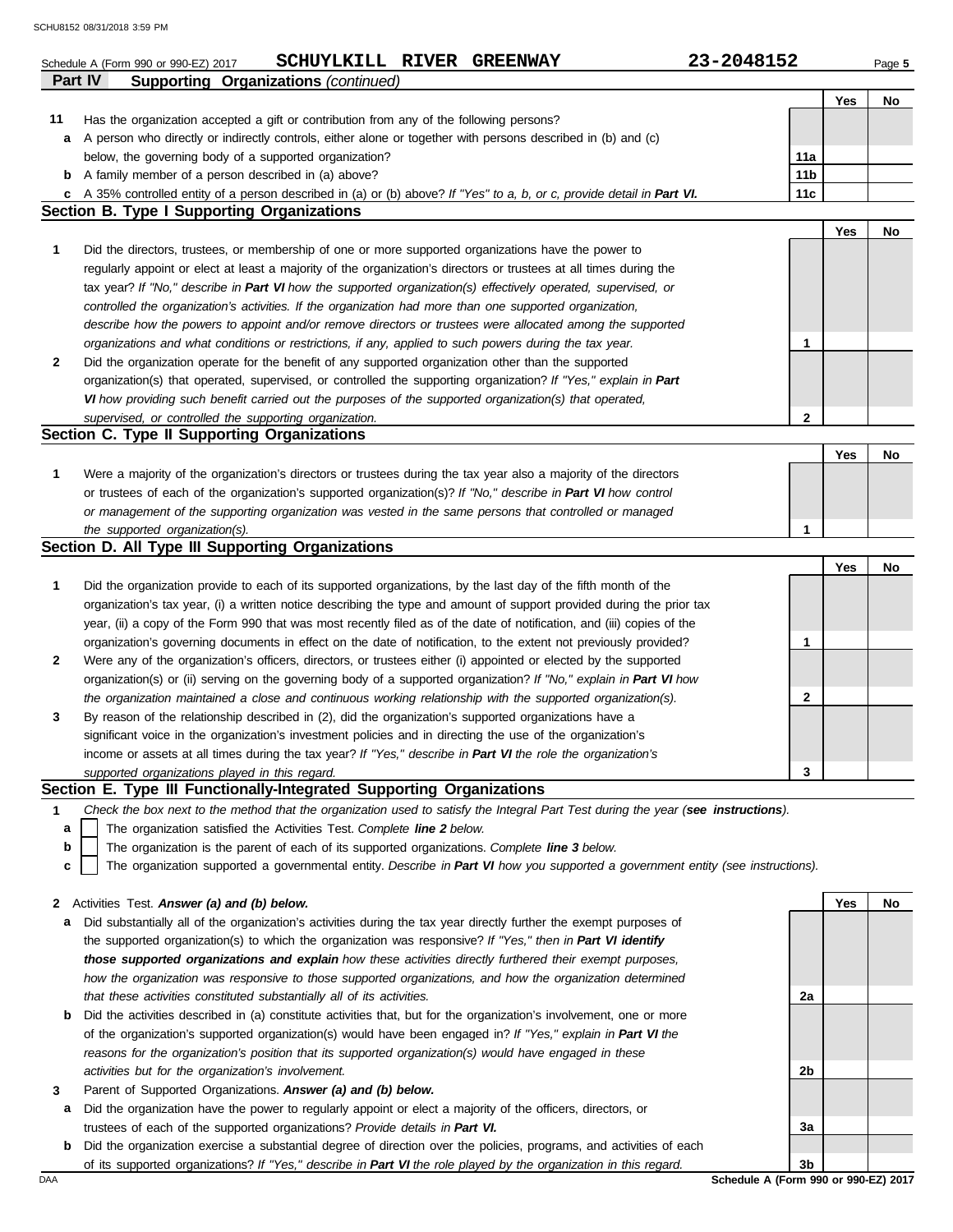|                | SCHUYLKILL RIVER GREENWAY<br>Schedule A (Form 990 or 990-EZ) 2017                                                                |                | 23-2048152     | Page 6                         |
|----------------|----------------------------------------------------------------------------------------------------------------------------------|----------------|----------------|--------------------------------|
| Part V         | Type III Non-Functionally Integrated 509(a)(3) Supporting Organizations                                                          |                |                |                                |
| $\mathbf{1}$   | Check here if the organization satisfied the Integral Part Test as a qualifying trust on Nov. 20, 1970 (explain in Part VI). See |                |                |                                |
|                | instructions. All other Type III non-functionally integrated supporting organizations must complete Sections A through E.        |                |                |                                |
|                | Section A - Adjusted Net Income                                                                                                  |                | (A) Prior Year | (B) Current Year               |
|                |                                                                                                                                  |                |                | (optional)                     |
| 1              | Net short-term capital gain                                                                                                      | $\mathbf{1}$   |                |                                |
| $\mathbf{2}$   | Recoveries of prior-year distributions                                                                                           | $\mathbf{2}$   |                |                                |
| 3              | Other gross income (see instructions)                                                                                            | 3              |                |                                |
| 4              | Add lines 1 through 3.                                                                                                           | 4              |                |                                |
| 5              | Depreciation and depletion                                                                                                       | 5              |                |                                |
| 6              | Portion of operating expenses paid or incurred for production or                                                                 |                |                |                                |
|                | collection of gross income or for management, conservation, or                                                                   |                |                |                                |
|                | maintenance of property held for production of income (see instructions)                                                         | 6              |                |                                |
| 7              | Other expenses (see instructions)                                                                                                | $\overline{7}$ |                |                                |
| 8              | <b>Adjusted Net Income</b> (subtract lines 5, 6 and 7 from line 4).                                                              | 8              |                |                                |
|                | <b>Section B - Minimum Asset Amount</b>                                                                                          |                | (A) Prior Year | (B) Current Year<br>(optional) |
| 1              | Aggregate fair market value of all non-exempt-use assets (see                                                                    |                |                |                                |
|                | instructions for short tax year or assets held for part of year):                                                                |                |                |                                |
|                | Average monthly value of securities<br>a                                                                                         | 1a             |                |                                |
|                | <b>b</b> Average monthly cash balances                                                                                           | 1b             |                |                                |
|                | <b>c</b> Fair market value of other non-exempt-use assets                                                                        | 1 <sub>c</sub> |                |                                |
|                | <b>d</b> Total (add lines 1a, 1b, and 1c)                                                                                        | 1 <sub>d</sub> |                |                                |
|                | <b>Discount</b> claimed for blockage or other<br>e                                                                               |                |                |                                |
|                | factors (explain in detail in <b>Part VI</b> ):                                                                                  |                |                |                                |
| 2              | Acquisition indebtedness applicable to non-exempt-use assets                                                                     | $\mathbf{2}$   |                |                                |
| 3              | Subtract line 2 from line 1d.                                                                                                    | 3              |                |                                |
| 4              | Cash deemed held for exempt use. Enter 1-1/2% of line 3 (for greater amount,                                                     |                |                |                                |
|                | see instructions).                                                                                                               | 4              |                |                                |
| 5.             | Net value of non-exempt-use assets (subtract line 4 from line 3)                                                                 | 5              |                |                                |
| 6              | Multiply line 5 by .035.                                                                                                         | 6              |                |                                |
| $\overline{7}$ | Recoveries of prior-year distributions                                                                                           | $\overline{7}$ |                |                                |
| 8              | Minimum Asset Amount (add line 7 to line 6)                                                                                      | 8              |                |                                |
|                | Section C - Distributable Amount                                                                                                 |                |                | <b>Current Year</b>            |
| 1.             | Adjusted net income for prior year (from Section A, line 8, Column A)                                                            | $\mathbf{1}$   |                |                                |
| $\mathbf{2}$   | Enter 85% of line 1.                                                                                                             | $\mathbf{2}$   |                |                                |
| 3              | Minimum asset amount for prior year (from Section B, line 8, Column A)                                                           | 3              |                |                                |
| 4              | Enter greater of line 2 or line 3.                                                                                               | 4              |                |                                |
| 5              | Income tax imposed in prior year                                                                                                 | 5              |                |                                |
| 6              | <b>Distributable Amount.</b> Subtract line 5 from line 4, unless subject to                                                      |                |                |                                |
|                | emergency temporary reduction (see instructions).                                                                                | 6              |                |                                |

**7** | Check here if the current year is the organization's first as a non-functionally integrated Type III supporting organization (see instructions).

**Schedule A (Form 990 or 990-EZ) 2017**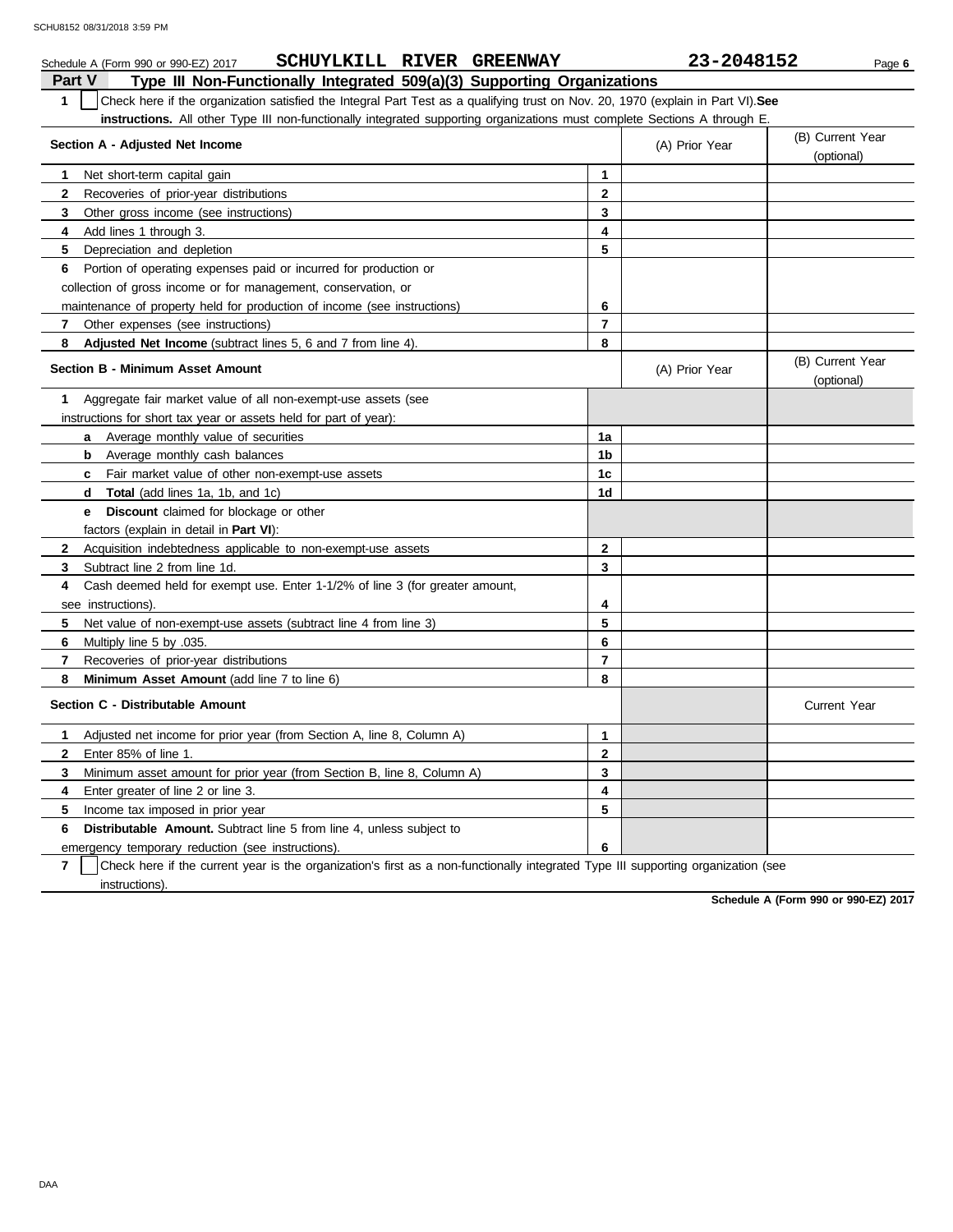| Part V         | SCHUYLKILL RIVER GREENWAY<br>Schedule A (Form 990 or 990-EZ) 2017<br>Type III Non-Functionally Integrated 509(a)(3) Supporting Organizations (continued) |                             | 23-2048152                | Page 7               |
|----------------|----------------------------------------------------------------------------------------------------------------------------------------------------------|-----------------------------|---------------------------|----------------------|
|                | <b>Section D - Distributions</b>                                                                                                                         |                             |                           | <b>Current Year</b>  |
| 1              | Amounts paid to supported organizations to accomplish exempt purposes                                                                                    |                             |                           |                      |
| $\mathbf{2}$   | Amounts paid to perform activity that directly furthers exempt purposes of supported                                                                     |                             |                           |                      |
|                | organizations, in excess of income from activity                                                                                                         |                             |                           |                      |
| 3              | Administrative expenses paid to accomplish exempt purposes of supported organizations                                                                    |                             |                           |                      |
| 4              | Amounts paid to acquire exempt-use assets                                                                                                                |                             |                           |                      |
| 5              | Qualified set-aside amounts (prior IRS approval required)                                                                                                |                             |                           |                      |
| 6              | Other distributions (describe in Part VI). See instructions.                                                                                             |                             |                           |                      |
| $\overline{7}$ | Total annual distributions. Add lines 1 through 6.                                                                                                       |                             |                           |                      |
| 8              | Distributions to attentive supported organizations to which the organization is responsive                                                               |                             |                           |                      |
|                | (provide details in Part VI). See instructions.                                                                                                          |                             |                           |                      |
| 9              | Distributable amount for 2017 from Section C, line 6                                                                                                     |                             |                           |                      |
| 10             | Line 8 amount divided by line 9 amount                                                                                                                   |                             |                           |                      |
|                |                                                                                                                                                          | (i)                         | (ii)                      | (iii)                |
|                | Section E - Distribution Allocations (see instructions)                                                                                                  | <b>Excess Distributions</b> | <b>Underdistributions</b> | <b>Distributable</b> |
|                |                                                                                                                                                          |                             | Pre-2017                  | Amount for 2017      |
| 1              | Distributable amount for 2017 from Section C, line 6                                                                                                     |                             |                           |                      |
| $\mathbf{2}$   | Underdistributions, if any, for years prior to 2017                                                                                                      |                             |                           |                      |
|                | (reasonable cause required-explain in Part VI). See                                                                                                      |                             |                           |                      |
|                | instructions.                                                                                                                                            |                             |                           |                      |
| 3              | Excess distributions carryover, if any, to 2017:                                                                                                         |                             |                           |                      |
| a              |                                                                                                                                                          |                             |                           |                      |
|                | $b$ From 2013                                                                                                                                            |                             |                           |                      |
|                |                                                                                                                                                          |                             |                           |                      |
|                |                                                                                                                                                          |                             |                           |                      |
|                |                                                                                                                                                          |                             |                           |                      |
|                | f Total of lines 3a through e                                                                                                                            |                             |                           |                      |
|                | g Applied to underdistributions of prior years                                                                                                           |                             |                           |                      |
|                | h Applied to 2017 distributable amount                                                                                                                   |                             |                           |                      |
|                | Carryover from 2012 not applied (see instructions)                                                                                                       |                             |                           |                      |
|                | Remainder. Subtract lines 3g, 3h, and 3i from 3f.                                                                                                        |                             |                           |                      |
| 4              | Distributions for 2017 from                                                                                                                              |                             |                           |                      |
|                | \$<br>Section D, line 7:                                                                                                                                 |                             |                           |                      |
|                | a Applied to underdistributions of prior years                                                                                                           |                             |                           |                      |
|                | <b>b</b> Applied to 2017 distributable amount                                                                                                            |                             |                           |                      |
|                | c Remainder. Subtract lines 4a and 4b from 4.                                                                                                            |                             |                           |                      |
| 5              | Remaining underdistributions for years prior to 2017, if                                                                                                 |                             |                           |                      |
|                | any. Subtract lines 3g and 4a from line 2. For result                                                                                                    |                             |                           |                      |
|                | greater than zero, explain in Part VI. See instructions.                                                                                                 |                             |                           |                      |
| 6              | Remaining underdistributions for 2017. Subtract lines 3h                                                                                                 |                             |                           |                      |
|                | and 4b from line 1. For result greater than zero, explain in                                                                                             |                             |                           |                      |
|                | <b>Part VI.</b> See instructions.                                                                                                                        |                             |                           |                      |
| 7              | Excess distributions carryover to 2018. Add lines 3j                                                                                                     |                             |                           |                      |
|                | and 4c.                                                                                                                                                  |                             |                           |                      |
| 8              | Breakdown of line 7:                                                                                                                                     |                             |                           |                      |
|                | a Excess from 2013                                                                                                                                       |                             |                           |                      |
|                |                                                                                                                                                          |                             |                           |                      |
|                | c Excess from 2015                                                                                                                                       |                             |                           |                      |
|                | d Excess from 2016                                                                                                                                       |                             |                           |                      |
|                | e Excess from 2017                                                                                                                                       |                             |                           |                      |

**Schedule A (Form 990 or 990-EZ) 2017**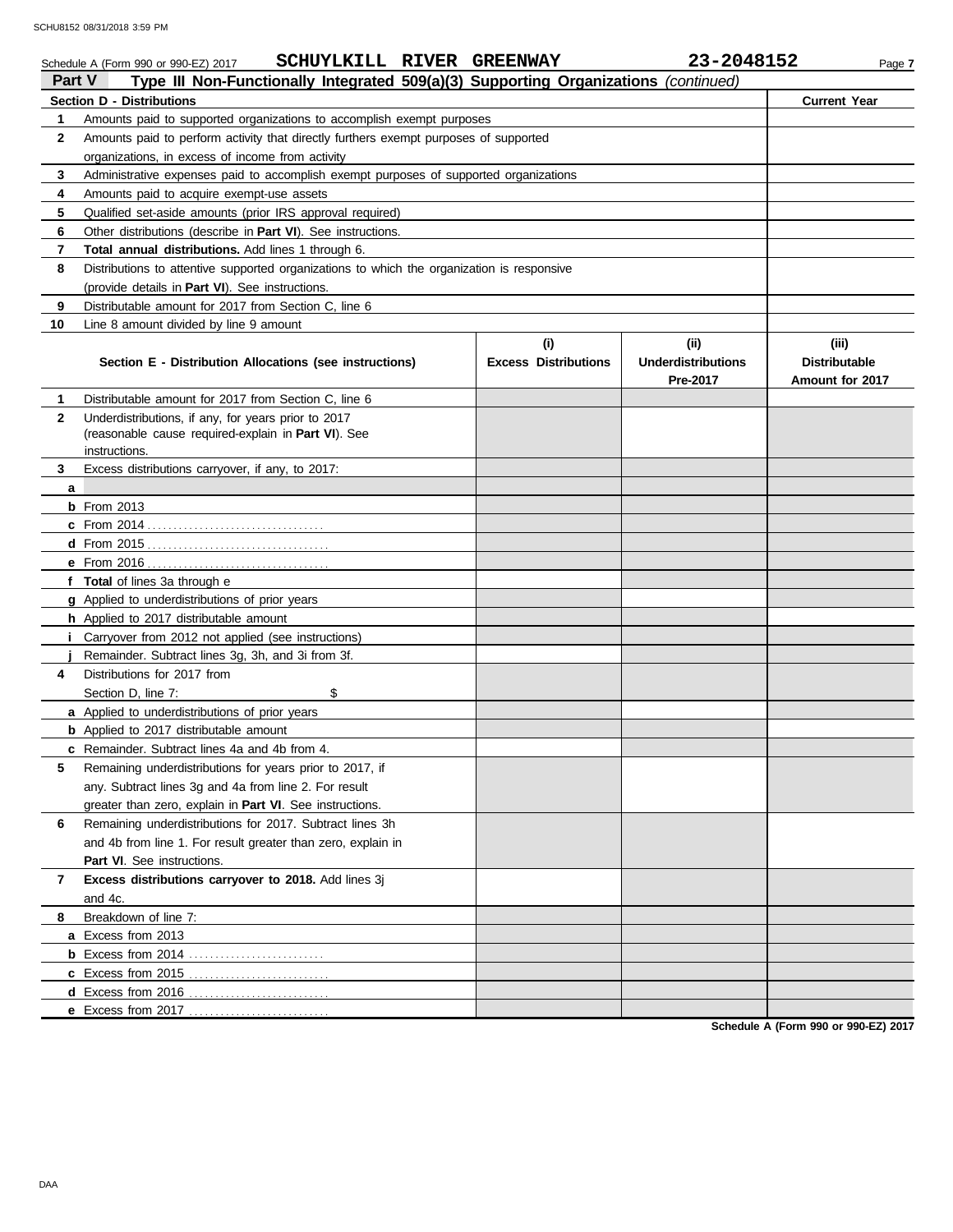|         | Schedule A (Form 990 or 990-EZ) 2017 |                                        | SCHUYLKILL RIVER GREENWAY |                                                                                                | 23-2048152                                                                                                                                                                                                                                                                                                                                                                                                                                                                               | Page 8 |
|---------|--------------------------------------|----------------------------------------|---------------------------|------------------------------------------------------------------------------------------------|------------------------------------------------------------------------------------------------------------------------------------------------------------------------------------------------------------------------------------------------------------------------------------------------------------------------------------------------------------------------------------------------------------------------------------------------------------------------------------------|--------|
| Part VI |                                      |                                        |                           | lines 2, 5, and 6. Also complete this part for any additional information. (See instructions.) | Supplemental Information. Provide the explanations required by Part II, line 10; Part II, line 17a or 17b; Part<br>III, line 12; Part IV, Section A, lines 1, 2, 3b, 3c, 4b, 4c, 5a, 6, 9a, 9b, 9c, 11a, 11b, and 11c; Part IV, Section<br>B, lines 1 and 2; Part IV, Section C, line 1; Part IV, Section D, lines 2 and 3; Part IV, Section E, lines 1c, 2a, 2b,<br>3a and 3b; Part V, line 1; Part V, Section B, line 1e; Part V, Section D, lines 5, 6, and 8; and Part V, Section E, |        |
|         |                                      | PART II, LINE 10 - OTHER INCOME DETAIL |                           |                                                                                                |                                                                                                                                                                                                                                                                                                                                                                                                                                                                                          |        |
|         |                                      |                                        |                           |                                                                                                |                                                                                                                                                                                                                                                                                                                                                                                                                                                                                          |        |
|         |                                      |                                        |                           | \$<br>315,429                                                                                  |                                                                                                                                                                                                                                                                                                                                                                                                                                                                                          |        |
|         |                                      |                                        |                           |                                                                                                |                                                                                                                                                                                                                                                                                                                                                                                                                                                                                          |        |
|         |                                      |                                        |                           |                                                                                                |                                                                                                                                                                                                                                                                                                                                                                                                                                                                                          |        |
|         |                                      |                                        |                           |                                                                                                |                                                                                                                                                                                                                                                                                                                                                                                                                                                                                          |        |
|         |                                      |                                        |                           |                                                                                                |                                                                                                                                                                                                                                                                                                                                                                                                                                                                                          |        |
|         |                                      |                                        |                           |                                                                                                |                                                                                                                                                                                                                                                                                                                                                                                                                                                                                          |        |
|         |                                      |                                        |                           |                                                                                                |                                                                                                                                                                                                                                                                                                                                                                                                                                                                                          |        |
|         |                                      |                                        |                           |                                                                                                |                                                                                                                                                                                                                                                                                                                                                                                                                                                                                          |        |
|         |                                      |                                        |                           |                                                                                                |                                                                                                                                                                                                                                                                                                                                                                                                                                                                                          |        |
|         |                                      |                                        |                           |                                                                                                |                                                                                                                                                                                                                                                                                                                                                                                                                                                                                          |        |
|         |                                      |                                        |                           |                                                                                                |                                                                                                                                                                                                                                                                                                                                                                                                                                                                                          |        |
|         |                                      |                                        |                           |                                                                                                |                                                                                                                                                                                                                                                                                                                                                                                                                                                                                          |        |
|         |                                      |                                        |                           |                                                                                                |                                                                                                                                                                                                                                                                                                                                                                                                                                                                                          |        |
|         |                                      |                                        |                           |                                                                                                |                                                                                                                                                                                                                                                                                                                                                                                                                                                                                          |        |
|         |                                      |                                        |                           |                                                                                                |                                                                                                                                                                                                                                                                                                                                                                                                                                                                                          |        |
|         |                                      |                                        |                           |                                                                                                |                                                                                                                                                                                                                                                                                                                                                                                                                                                                                          |        |
|         |                                      |                                        |                           |                                                                                                |                                                                                                                                                                                                                                                                                                                                                                                                                                                                                          |        |
|         |                                      |                                        |                           |                                                                                                |                                                                                                                                                                                                                                                                                                                                                                                                                                                                                          |        |
|         |                                      |                                        |                           |                                                                                                |                                                                                                                                                                                                                                                                                                                                                                                                                                                                                          |        |
|         |                                      |                                        |                           |                                                                                                |                                                                                                                                                                                                                                                                                                                                                                                                                                                                                          |        |
|         |                                      |                                        |                           |                                                                                                |                                                                                                                                                                                                                                                                                                                                                                                                                                                                                          |        |
|         |                                      |                                        |                           |                                                                                                |                                                                                                                                                                                                                                                                                                                                                                                                                                                                                          |        |
|         |                                      |                                        |                           |                                                                                                |                                                                                                                                                                                                                                                                                                                                                                                                                                                                                          |        |
|         |                                      |                                        |                           |                                                                                                |                                                                                                                                                                                                                                                                                                                                                                                                                                                                                          |        |
|         |                                      |                                        |                           |                                                                                                |                                                                                                                                                                                                                                                                                                                                                                                                                                                                                          |        |
|         |                                      |                                        |                           |                                                                                                |                                                                                                                                                                                                                                                                                                                                                                                                                                                                                          |        |
|         |                                      |                                        |                           |                                                                                                |                                                                                                                                                                                                                                                                                                                                                                                                                                                                                          |        |
|         |                                      |                                        |                           |                                                                                                |                                                                                                                                                                                                                                                                                                                                                                                                                                                                                          |        |
|         |                                      |                                        |                           |                                                                                                |                                                                                                                                                                                                                                                                                                                                                                                                                                                                                          |        |
|         |                                      |                                        |                           |                                                                                                |                                                                                                                                                                                                                                                                                                                                                                                                                                                                                          |        |
|         |                                      |                                        |                           |                                                                                                |                                                                                                                                                                                                                                                                                                                                                                                                                                                                                          |        |
|         |                                      |                                        |                           |                                                                                                |                                                                                                                                                                                                                                                                                                                                                                                                                                                                                          |        |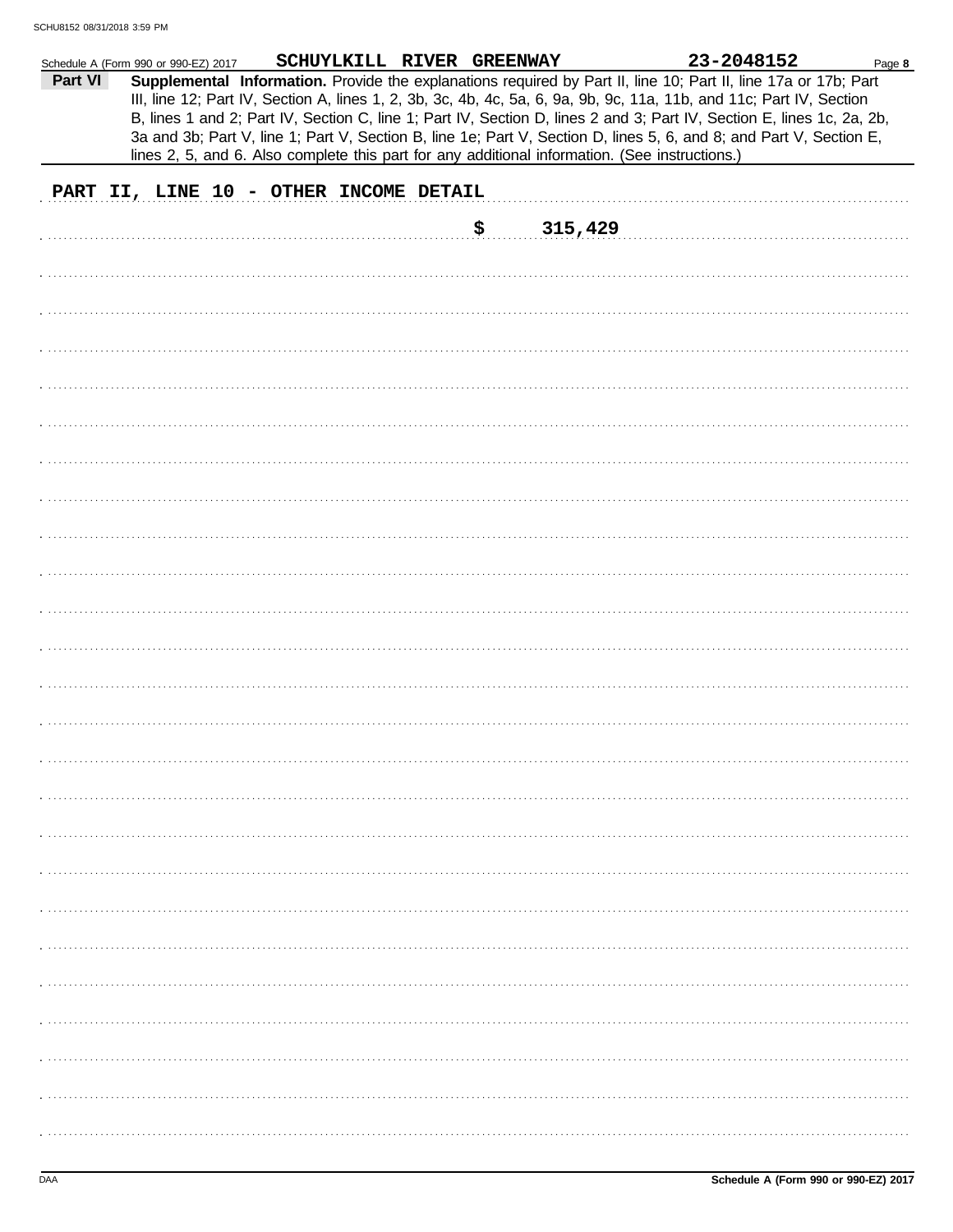Department of the Treasury Internal Revenue Service

**(Form 990, 990-EZ,**

## **Schedule of Contributors Schedule B**

**or 990-PF)** u **Attach to Form 990, Form 990-EZ, or Form 990-PF.** u **Go to** *www.irs.gov/Form990* **for the latest information.** OMB No. 1545-0047

**2017**

**Employer identification number**

| Name of the organization  |  |  |  |  |  |  |
|---------------------------|--|--|--|--|--|--|
| SCHUYLKILL RIVER GREENWAY |  |  |  |  |  |  |

### **ASSOCIATION 23-2048152**

**Organization type** (check one):

| Filers of:         | Section:                                                                    |
|--------------------|-----------------------------------------------------------------------------|
| Form 990 or 990-EZ | $ \mathbf{X} $ 501(c)(<br>3 ) (enter number) organization                   |
|                    | $4947(a)(1)$ nonexempt charitable trust not treated as a private foundation |
|                    | 527 political organization                                                  |
| Form 990-PF        | 501(c)(3) exempt private foundation                                         |
|                    | 4947(a)(1) nonexempt charitable trust treated as a private foundation       |
|                    | 501(c)(3) taxable private foundation                                        |

Check if your organization is covered by the **General Rule** or a **Special Rule. Note:** Only a section 501(c)(7), (8), or (10) organization can check boxes for both the General Rule and a Special Rule. See instructions.

#### **General Rule**

For an organization filing Form 990, 990-EZ, or 990-PF that received, during the year, contributions totaling \$5,000 or more (in money or property) from any one contributor. Complete Parts I and II. See instructions for determining a contributor's total contributions.

#### **Special Rules**

| <b>X</b> For an organization described in section 501(c)(3) filing Form 990 or 990-EZ that met the 33 <sup>1</sup> /3% support test of the |
|--------------------------------------------------------------------------------------------------------------------------------------------|
| regulations under sections 509(a)(1) and 170(b)(1)(A)(vi), that checked Schedule A (Form 990 or 990-EZ), Part II, line                     |
| 13, 16a, or 16b, and that received from any one contributor, during the year, total contributions of the greater of (1)                    |
| \$5,000; or (2) 2% of the amount on (i) Form 990, Part VIII, line 1h; or (ii) Form 990-EZ, line 1. Complete Parts I and II.                |

literary, or educational purposes, or for the prevention of cruelty to children or animals. Complete Parts I, II, and III. For an organization described in section  $501(c)(7)$ ,  $(8)$ , or  $(10)$  filing Form 990 or 990-EZ that received from any one contributor, during the year, total contributions of more than \$1,000 *exclusively* for religious, charitable, scientific,

For an organization described in section 501(c)(7), (8), or (10) filing Form 990 or 990-EZ that received from any one contributor, during the year, contributions *exclusively* for religious, charitable, etc., purposes, but no such contributions totaled more than \$1,000. If this box is checked, enter here the total contributions that were received during the year for an *exclusively* religious, charitable, etc., purpose. Don't complete any of the parts unless the **General Rule** applies to this organization because it received *nonexclusively* religious, charitable, etc., contributions totaling \$5,000 or more during the year . . . . . . . . . . . . . . . . . . . . . . . . . . . . . . . . . . . . . . . . . . . . . . . . . . . . . . . . . . . . . . . . . . . . . . . . . . . . . . . .

990-EZ, or 990-PF), but it **must** answer "No" on Part IV, line 2, of its Form 990; or check the box on line H of its Form 990-EZ or on its Form 990-PF, Part I, line 2, to certify that it doesn't meet the filing requirements of Schedule B (Form 990, 990-EZ, or 990-PF). **Caution:** An organization that isn't covered by the General Rule and/or the Special Rules doesn't file Schedule B (Form 990,

**For Paperwork Reduction Act Notice, see the instructions for Form 990, 990-EZ, or 990-PF.**

 $\triangleright$  \$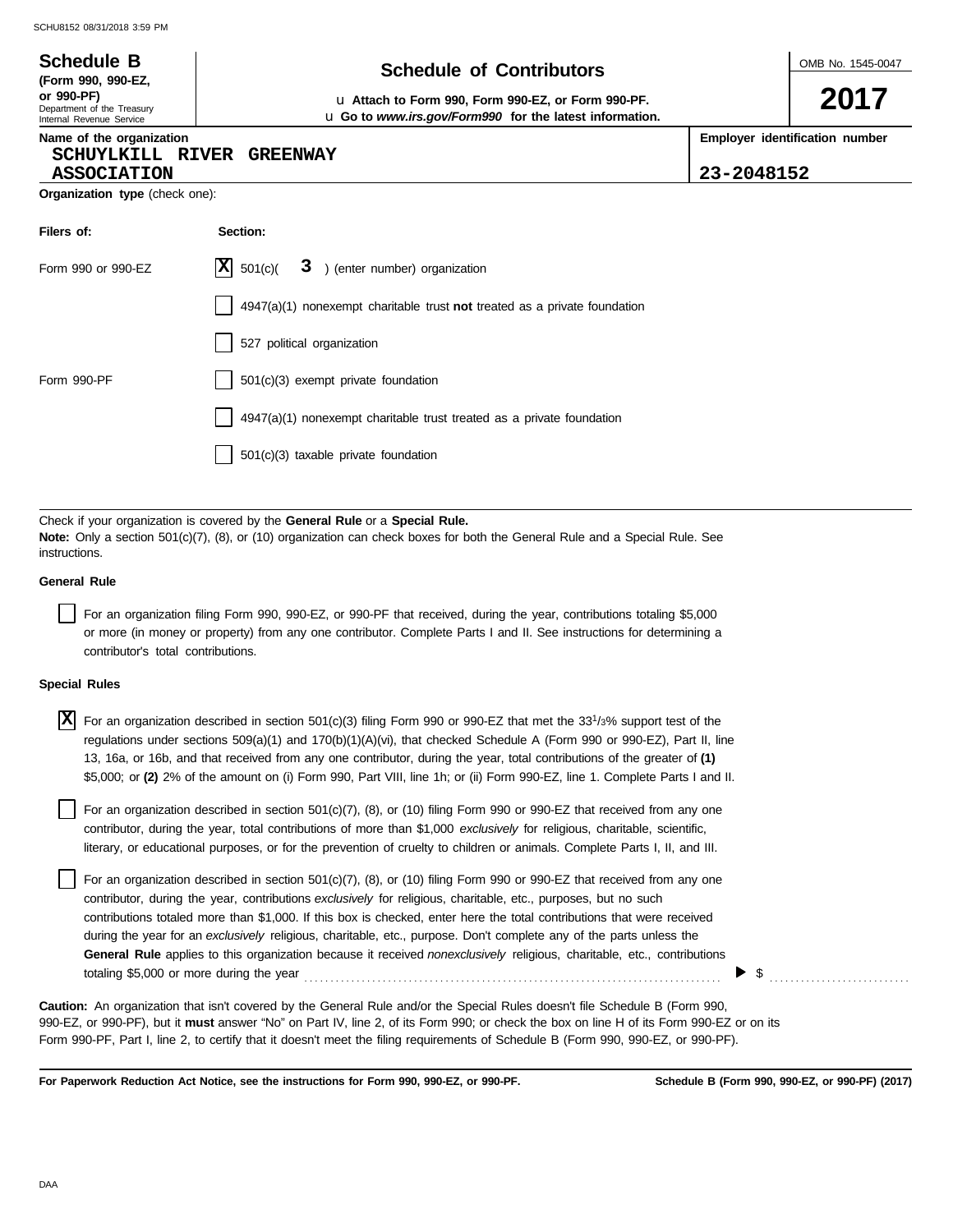| Schedule B (Form 990, 990-EZ, or 990-PF) (2017) | PAGE 1 OF  |  | Page 2                         |
|-------------------------------------------------|------------|--|--------------------------------|
| Name of organization                            |            |  | Employer identification number |
| SCHUYLKILL RIVER GREENWAY                       | 23-2048152 |  |                                |

| Part I         | <b>Contributors</b> (see instructions). Use duplicate copies of Part I if additional space is needed.                    |                                                        |                                                                                                                      |  |  |  |
|----------------|--------------------------------------------------------------------------------------------------------------------------|--------------------------------------------------------|----------------------------------------------------------------------------------------------------------------------|--|--|--|
| (a)<br>No.     | (b)<br>Name, address, and ZIP + 4                                                                                        | (c)<br><b>Total contributions</b>                      | (d)<br>Type of contribution                                                                                          |  |  |  |
| $1$            | EXELON CORPORATION<br>PO BOX 805388<br><b>CHICAGO</b><br>IL 60680                                                        | 181,958<br>$\mathsf{\$}$                               | X<br>Person<br>Payroll<br><b>Noncash</b><br>(Complete Part II for<br>noncash contributions.)                         |  |  |  |
| (a)<br>No.     | (b)<br>Name, address, and ZIP + 4                                                                                        | (c)<br><b>Total contributions</b>                      | (d)<br>Type of contribution                                                                                          |  |  |  |
| $\overline{2}$ | NATIONAL PARK SERVICE<br>1400 NORTH OTTER LINE DRIVE<br>KING OF PRUSSIA<br>PA 19406                                      | 629,412<br>$\$\$                                       | х<br>Person<br>Payroll<br><b>Noncash</b><br>(Complete Part II for<br>noncash contributions.)                         |  |  |  |
| (a)            | (b)                                                                                                                      | (c)                                                    | (d)                                                                                                                  |  |  |  |
| No.            | Name, address, and ZIP + 4<br>PA DEPT OF CONSERVATION & NATURAL                                                          | <b>Total contributions</b>                             | Type of contribution                                                                                                 |  |  |  |
| $\overline{3}$ | <b>RESOURCES</b><br>PO BOX 8475<br><b>HARRISBURG</b><br>PA 17120                                                         | 226,203<br>$\mathsf{\$}$                               | X<br>Person<br>Payroll<br><b>Noncash</b><br>(Complete Part II for<br>noncash contributions.)                         |  |  |  |
| (a)            | (b)                                                                                                                      | (c)                                                    | (d)                                                                                                                  |  |  |  |
| No.<br>4       | Name, address, and ZIP + 4<br>PHILADELPHIA WATER DEPARTMENT<br>1101 MARKET STREET, 4TH FLOOR<br>PHILADELPHIA<br>PA 19107 | <b>Total contributions</b><br>105,825<br>$\mathsf{\$}$ | Type of contribution<br>X<br>Person<br>Payroll<br><b>Noncash</b><br>(Complete Part II for<br>noncash contributions.) |  |  |  |
| (a)<br>No.     | (b)<br>Name, address, and ZIP + 4                                                                                        | (c)<br><b>Total contributions</b>                      | (d)<br>Type of contribution                                                                                          |  |  |  |
| $\overline{5}$ | WILLIAM PENN FOUNDATION<br>TWO LOGAN SQUARE, 11TH FLOOR<br>PA 19103-2757<br>PHILADELPHIA                                 | 113,213<br>$\mathsf{\$}$                               | Person<br>Payroll<br><b>Noncash</b><br>(Complete Part II for<br>noncash contributions.)                              |  |  |  |
| (a)<br>No.     | (b)<br>Name, address, and ZIP + 4                                                                                        | (c)<br><b>Total contributions</b>                      | (d)<br>Type of contribution                                                                                          |  |  |  |
| 6              | POTTSTOWN AREA HEALTH & WELLNESS<br><b>FOUNDATION</b><br>152 E HIGH ST, SUITE 500<br>PA 19464<br><b>POTTSTOWN</b>        | 115,659<br>\$                                          | Person<br>Payroll<br>Noncash<br>(Complete Part II for<br>noncash contributions.)                                     |  |  |  |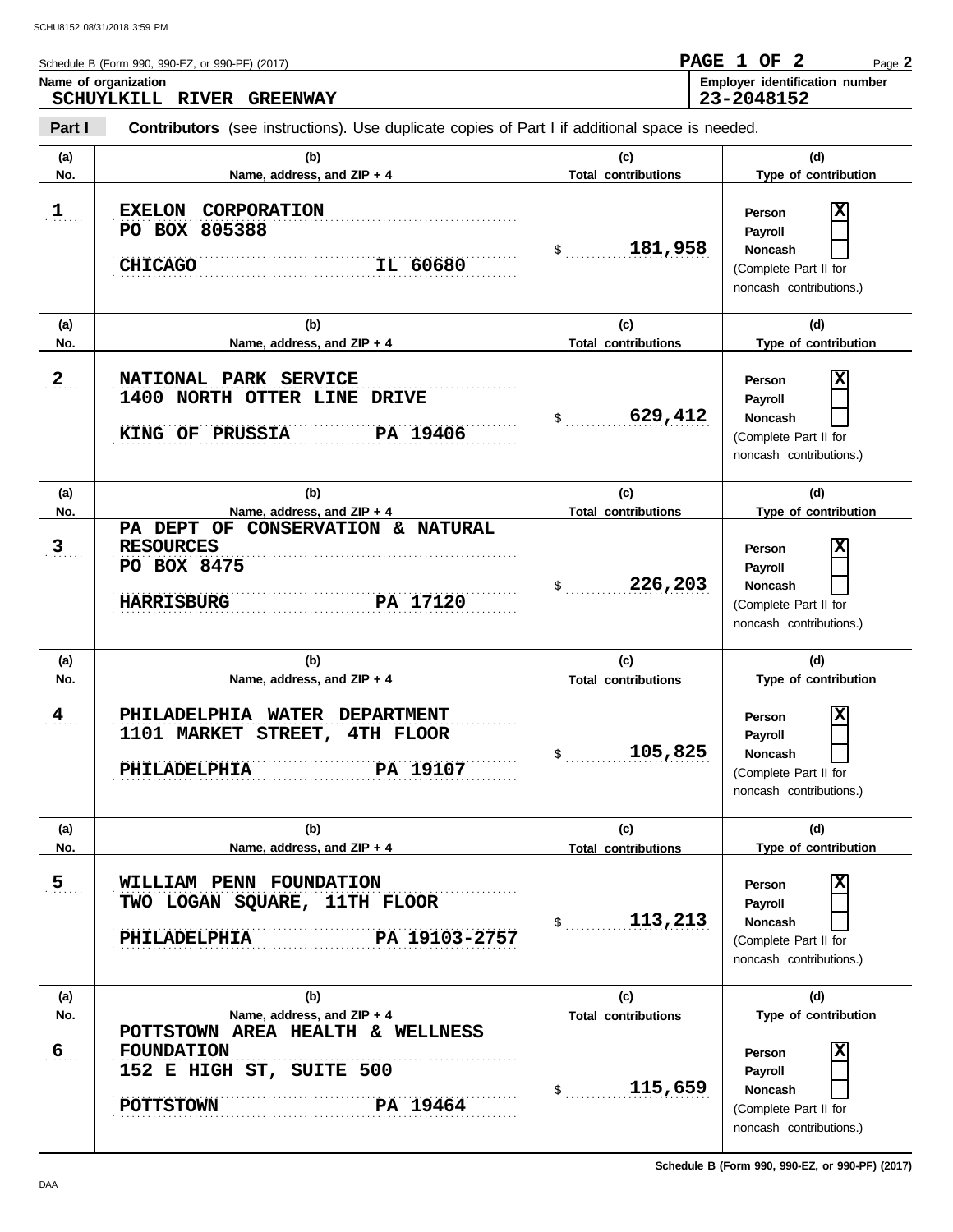|              | Schedule B (Form 990, 990-EZ, or 990-PF) (2017)                                                              |                                   | PAGE 2 OF 2<br>Page 2                                                                                           |
|--------------|--------------------------------------------------------------------------------------------------------------|-----------------------------------|-----------------------------------------------------------------------------------------------------------------|
|              | Name of organization<br>SCHUYLKILL RIVER<br><b>GREENWAY</b>                                                  |                                   | Employer identification number<br>23-2048152                                                                    |
| Part I       | Contributors (see instructions). Use duplicate copies of Part I if additional space is needed.               |                                   |                                                                                                                 |
| (a)<br>No.   | (b)<br>Name, address, and ZIP + 4                                                                            | (c)<br><b>Total contributions</b> | (d)<br>Type of contribution                                                                                     |
| $7_{\ldots}$ | USDA ROYAL BUSINESS DEVELOPMENT<br>1400<br>INDEPENDENCE AVE, S.W.<br>DC 20250<br><b>WASHINGTON</b>           | 35,547<br>\$                      | Person<br>Payroll<br>Noncash<br>(Complete Part II for<br>noncash contributions.)                                |
| (a)<br>No.   | (b)<br>Name, address, and ZIP + 4                                                                            | (c)<br><b>Total contributions</b> | (d)<br>Type of contribution                                                                                     |
| 8            | POTTSTOWN METROPOLITAN REGIONAL<br>PLANNING COMMISSION<br><b>PO BOX 311</b><br>PA 19404<br><b>NORRISTOWN</b> | 32,500<br>\$                      | Person<br>Payroll<br><b>Noncash</b><br>(Complete Part II for<br>noncash contributions.)                         |
| (a)<br>No.   | (b)<br>Name, address, and ZIP + 4                                                                            | (c)<br><b>Total contributions</b> | (d)<br>Type of contribution                                                                                     |
|              |                                                                                                              | \$                                | Person<br>Payroll<br><b>Noncash</b><br>(Complete Part II for<br>noncash contributions.)                         |
| (a)<br>No.   | (b)<br>Name, address, and ZIP + 4                                                                            | (c)<br><b>Total contributions</b> | (d)<br>Type of contribution                                                                                     |
|              |                                                                                                              | $\mathfrak{F}$                    | Person<br>Payroll<br><b>Noncash</b><br>(Complete Part II for<br>noncash contributions.)                         |
| (a)<br>No.   | (b)<br>Name, address, and ZIP + 4                                                                            | (c)<br><b>Total contributions</b> | (d)<br>Type of contribution                                                                                     |
|              |                                                                                                              | \$                                | Person<br>Payroll<br><b>Noncash</b><br>(Complete Part II for<br>noncash contributions.)                         |
| (a)          | (b)                                                                                                          | (c)                               | (d)                                                                                                             |
| No.          | Name, address, and ZIP + 4                                                                                   | <b>Total contributions</b><br>\$  | Type of contribution<br>Person<br>Payroll<br><b>Noncash</b><br>(Complete Part II for<br>noncash contributions.) |

**Schedule B (Form 990, 990-EZ, or 990-PF) (2017)**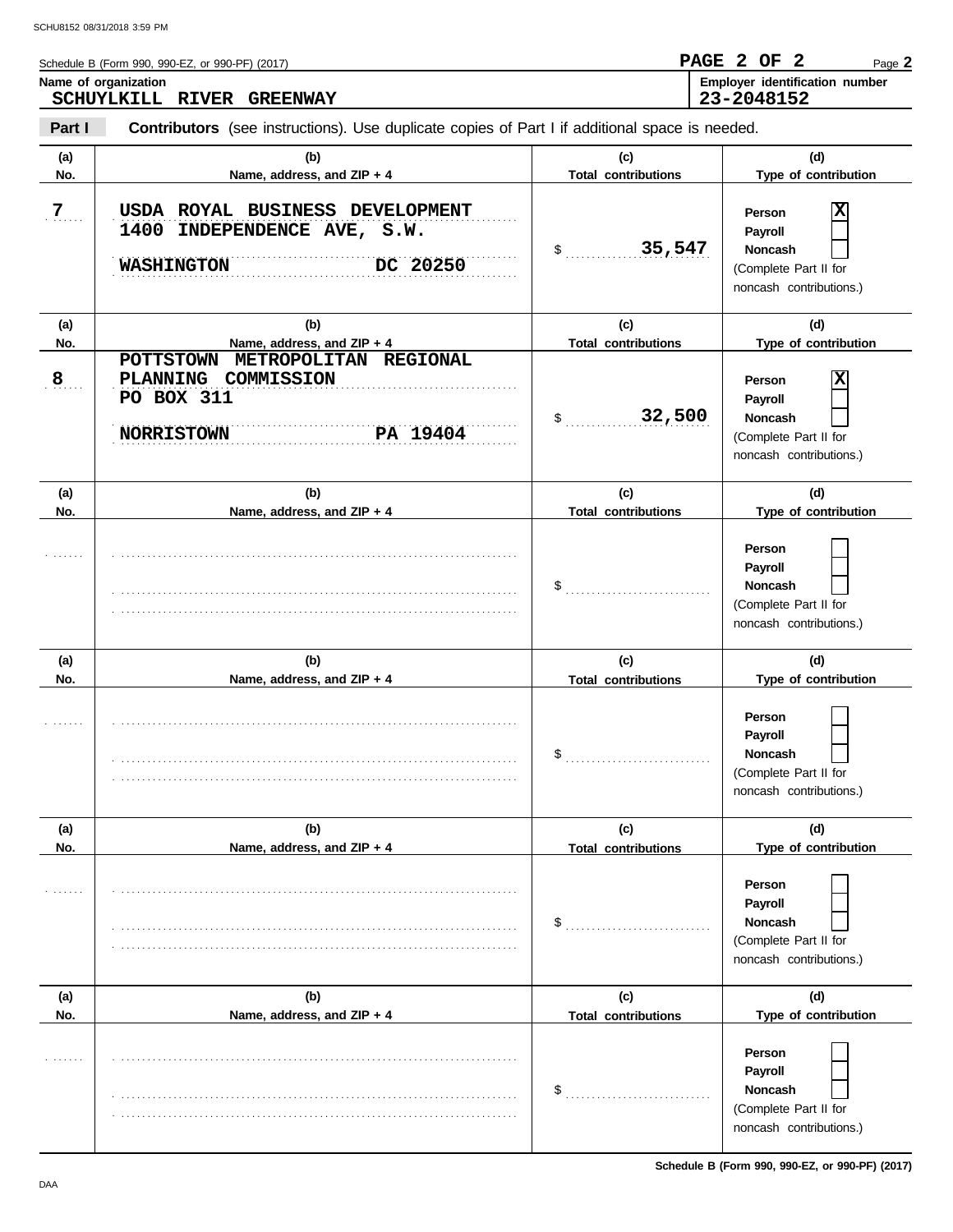| <b>SCHEDULE D</b>                                    |                                                                                                                                                                                                            | <b>Supplemental Financial Statements</b>                                                                                               |                                | OMB No. 1545-0047               |  |  |
|------------------------------------------------------|------------------------------------------------------------------------------------------------------------------------------------------------------------------------------------------------------------|----------------------------------------------------------------------------------------------------------------------------------------|--------------------------------|---------------------------------|--|--|
| (Form 990)                                           |                                                                                                                                                                                                            | u Complete if the organization answered "Yes" on Form 990,<br>Part IV, line 6, 7, 8, 9, 10, 11a, 11b, 11c, 11d, 11e, 11f, 12a, or 12b. |                                |                                 |  |  |
| Department of the Treasury                           |                                                                                                                                                                                                            | u Attach to Form 990.                                                                                                                  |                                | <b>Open to Public</b>           |  |  |
| Internal Revenue Service<br>Name of the organization |                                                                                                                                                                                                            | <b>u</b> Go to www.irs.gov/Form990 for instructions and the latest information.                                                        | Employer identification number | Inspection                      |  |  |
|                                                      | SCHUYLKILL RIVER GREENWAY                                                                                                                                                                                  |                                                                                                                                        |                                |                                 |  |  |
| <b>ASSOCIATION</b>                                   |                                                                                                                                                                                                            |                                                                                                                                        | 23-2048152                     |                                 |  |  |
| Part I                                               | Organizations Maintaining Donor Advised Funds or Other Similar Funds or Accounts.                                                                                                                          |                                                                                                                                        |                                |                                 |  |  |
|                                                      | Complete if the organization answered "Yes" on Form 990, Part IV, line 6.                                                                                                                                  |                                                                                                                                        |                                |                                 |  |  |
|                                                      |                                                                                                                                                                                                            | (a) Donor advised funds                                                                                                                |                                | (b) Funds and other accounts    |  |  |
| 1                                                    |                                                                                                                                                                                                            |                                                                                                                                        |                                |                                 |  |  |
| 2<br>3                                               | Aggregate value of contributions to (during year)                                                                                                                                                          | the control of the control of the control of the control of the control of                                                             |                                |                                 |  |  |
| 4                                                    |                                                                                                                                                                                                            |                                                                                                                                        |                                |                                 |  |  |
| 5                                                    | Did the organization inform all donors and donor advisors in writing that the assets held in donor advised                                                                                                 |                                                                                                                                        |                                |                                 |  |  |
|                                                      | funds are the organization's property, subject to the organization's exclusive legal control?<br>[                                                                                                         |                                                                                                                                        |                                | Yes<br>No                       |  |  |
| 6                                                    | Did the organization inform all grantees, donors, and donor advisors in writing that grant funds can be used                                                                                               |                                                                                                                                        |                                |                                 |  |  |
|                                                      | only for charitable purposes and not for the benefit of the donor or donor advisor, or for any other purpose                                                                                               |                                                                                                                                        |                                |                                 |  |  |
|                                                      |                                                                                                                                                                                                            |                                                                                                                                        |                                | <b>Yes</b><br>No                |  |  |
| Part II                                              | <b>Conservation Easements.</b>                                                                                                                                                                             |                                                                                                                                        |                                |                                 |  |  |
|                                                      | Complete if the organization answered "Yes" on Form 990, Part IV, line 7.                                                                                                                                  |                                                                                                                                        |                                |                                 |  |  |
| 1                                                    | Purpose(s) of conservation easements held by the organization (check all that apply).<br>Preservation of land for public use (e.g., recreation or education)                                               |                                                                                                                                        |                                |                                 |  |  |
| Protection of natural habitat                        |                                                                                                                                                                                                            | Preservation of a historically important land area<br>Preservation of a certified historic structure                                   |                                |                                 |  |  |
| Preservation of open space                           |                                                                                                                                                                                                            |                                                                                                                                        |                                |                                 |  |  |
| $\mathbf{2}$                                         | Complete lines 2a through 2d if the organization held a qualified conservation contribution in the form of a conservation                                                                                  |                                                                                                                                        |                                |                                 |  |  |
|                                                      | easement on the last day of the tax year.                                                                                                                                                                  |                                                                                                                                        |                                | Held at the End of the Tax Year |  |  |
|                                                      |                                                                                                                                                                                                            |                                                                                                                                        | 2a                             |                                 |  |  |
| b                                                    |                                                                                                                                                                                                            |                                                                                                                                        | 2b                             |                                 |  |  |
| c                                                    |                                                                                                                                                                                                            |                                                                                                                                        | 2c                             |                                 |  |  |
|                                                      | d Number of conservation easements included in (c) acquired after 7/25/06, and not on a                                                                                                                    |                                                                                                                                        |                                |                                 |  |  |
|                                                      |                                                                                                                                                                                                            |                                                                                                                                        | 2d                             |                                 |  |  |
| 3<br>tax year $\mathbf{u}$                           | Number of conservation easements modified, transferred, released, extinguished, or terminated by the organization during the                                                                               |                                                                                                                                        |                                |                                 |  |  |
|                                                      | Number of states where property subject to conservation easement is located <b>u</b>                                                                                                                       |                                                                                                                                        |                                |                                 |  |  |
|                                                      | Does the organization have a written policy regarding the periodic monitoring, inspection, handling of                                                                                                     |                                                                                                                                        |                                |                                 |  |  |
|                                                      |                                                                                                                                                                                                            |                                                                                                                                        |                                | Yes<br>No                       |  |  |
| 6                                                    | Staff and volunteer hours devoted to monitoring, inspecting, handling of violations, and enforcing conservation easements during the year                                                                  |                                                                                                                                        |                                |                                 |  |  |
| $\mathbf{u}$                                         |                                                                                                                                                                                                            |                                                                                                                                        |                                |                                 |  |  |
| 7                                                    | Amount of expenses incurred in monitoring, inspecting, handling of violations, and enforcing conservation easements during the year                                                                        |                                                                                                                                        |                                |                                 |  |  |
|                                                      |                                                                                                                                                                                                            |                                                                                                                                        |                                |                                 |  |  |
| 8                                                    | Does each conservation easement reported on line 2(d) above satisfy the requirements of section 170(h)(4)(B)(i)                                                                                            |                                                                                                                                        |                                | Yes<br>No                       |  |  |
| 9                                                    | In Part XIII, describe how the organization reports conservation easements in its revenue and expense statement, and                                                                                       |                                                                                                                                        |                                |                                 |  |  |
|                                                      | balance sheet, and include, if applicable, the text of the footnote to the organization's financial statements that describes the                                                                          |                                                                                                                                        |                                |                                 |  |  |
|                                                      | organization's accounting for conservation easements.                                                                                                                                                      |                                                                                                                                        |                                |                                 |  |  |
| Part III                                             | Organizations Maintaining Collections of Art, Historical Treasures, or Other Similar Assets.                                                                                                               |                                                                                                                                        |                                |                                 |  |  |
|                                                      | Complete if the organization answered "Yes" on Form 990, Part IV, line 8.                                                                                                                                  |                                                                                                                                        |                                |                                 |  |  |
|                                                      | 1a If the organization elected, as permitted under SFAS 116 (ASC 958), not to report in its revenue statement and balance sheet                                                                            |                                                                                                                                        |                                |                                 |  |  |
|                                                      | works of art, historical treasures, or other similar assets held for public exhibition, education, or research in furtherance of                                                                           |                                                                                                                                        |                                |                                 |  |  |
|                                                      | public service, provide, in Part XIII, the text of the footnote to its financial statements that describes these items.                                                                                    |                                                                                                                                        |                                |                                 |  |  |
|                                                      | <b>b</b> If the organization elected, as permitted under SFAS 116 (ASC 958), to report in its revenue statement and balance sheet                                                                          |                                                                                                                                        |                                |                                 |  |  |
|                                                      | works of art, historical treasures, or other similar assets held for public exhibition, education, or research in furtherance of<br>public service, provide the following amounts relating to these items: |                                                                                                                                        |                                |                                 |  |  |
|                                                      |                                                                                                                                                                                                            |                                                                                                                                        |                                |                                 |  |  |
|                                                      |                                                                                                                                                                                                            |                                                                                                                                        |                                | $\mathbf{u}$ \$ $\ldots$        |  |  |
| 2                                                    | If the organization received or held works of art, historical treasures, or other similar assets for financial gain, provide the                                                                           |                                                                                                                                        |                                |                                 |  |  |
|                                                      | following amounts required to be reported under SFAS 116 (ASC 958) relating to these items:                                                                                                                |                                                                                                                                        |                                |                                 |  |  |
|                                                      |                                                                                                                                                                                                            |                                                                                                                                        |                                |                                 |  |  |
|                                                      |                                                                                                                                                                                                            |                                                                                                                                        |                                |                                 |  |  |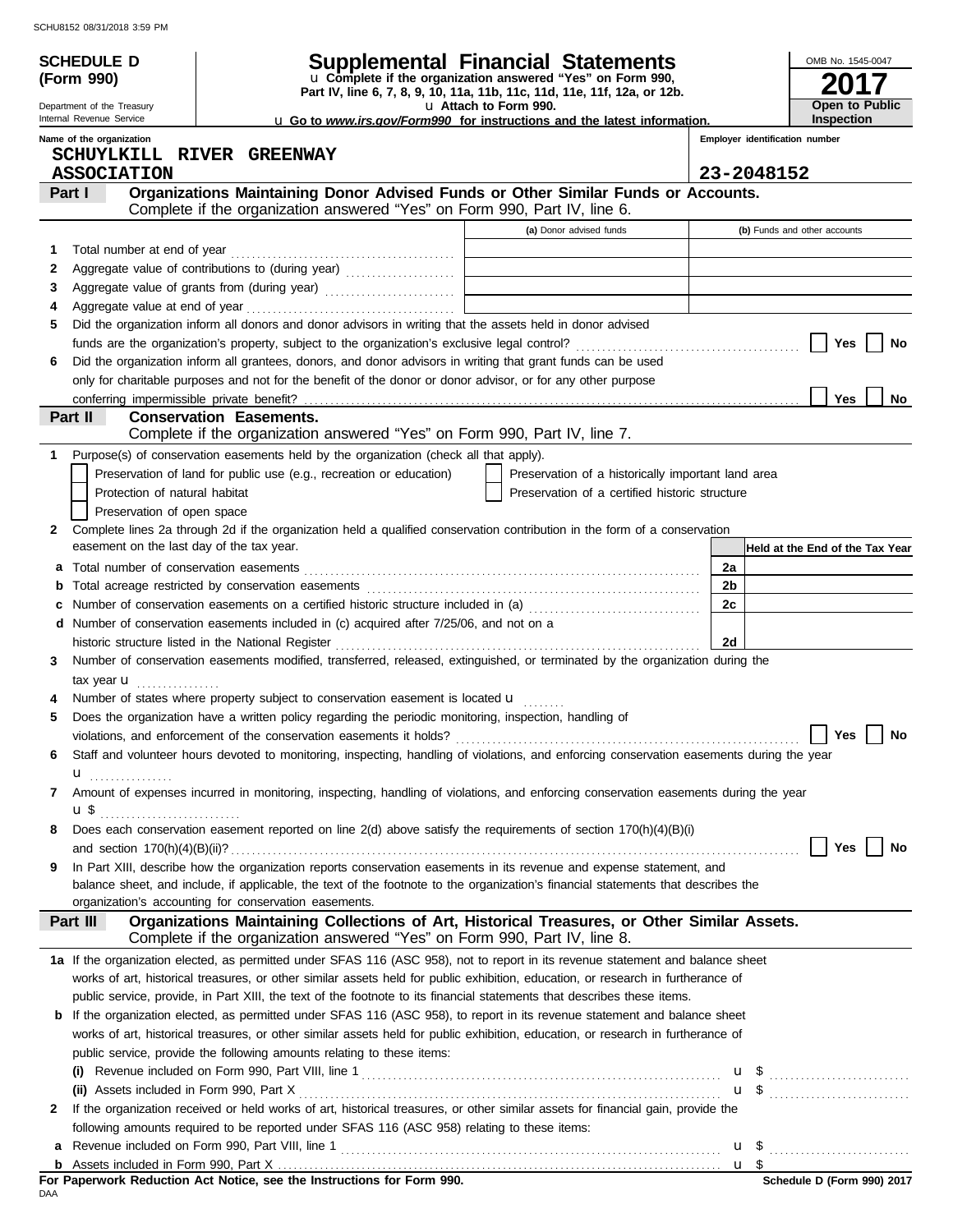|   | Schedule D (Form 990) 2017 SCHUYLKILL RIVER GREENWAY                                                                                                                                                                           |                         |                           |                    | 23-2048152                                               |                      |                | Page 2              |
|---|--------------------------------------------------------------------------------------------------------------------------------------------------------------------------------------------------------------------------------|-------------------------|---------------------------|--------------------|----------------------------------------------------------|----------------------|----------------|---------------------|
|   | Organizations Maintaining Collections of Art, Historical Treasures, or Other Similar Assets (continued)<br>Part III                                                                                                            |                         |                           |                    |                                                          |                      |                |                     |
|   | 3 Using the organization's acquisition, accession, and other records, check any of the following that are a significant use of its<br>collection items (check all that apply):                                                 |                         |                           |                    |                                                          |                      |                |                     |
| a | Public exhibition                                                                                                                                                                                                              | d                       | Loan or exchange programs |                    |                                                          |                      |                |                     |
| b | Scholarly research                                                                                                                                                                                                             | е                       |                           |                    |                                                          |                      |                |                     |
| c | Preservation for future generations                                                                                                                                                                                            |                         |                           |                    |                                                          |                      |                |                     |
| 4 | Provide a description of the organization's collections and explain how they further the organization's exempt purpose in Part                                                                                                 |                         |                           |                    |                                                          |                      |                |                     |
|   | XIII.                                                                                                                                                                                                                          |                         |                           |                    |                                                          |                      |                |                     |
| 5 | During the year, did the organization solicit or receive donations of art, historical treasures, or other similar                                                                                                              |                         |                           |                    |                                                          |                      |                |                     |
|   |                                                                                                                                                                                                                                |                         |                           |                    |                                                          |                      | <b>Yes</b>     | No                  |
|   | Part IV<br><b>Escrow and Custodial Arrangements.</b>                                                                                                                                                                           |                         |                           |                    |                                                          |                      |                |                     |
|   | Complete if the organization answered "Yes" on Form 990, Part IV, line 9, or reported an amount on Form                                                                                                                        |                         |                           |                    |                                                          |                      |                |                     |
|   | 990, Part X, line 21.                                                                                                                                                                                                          |                         |                           |                    |                                                          |                      |                |                     |
|   | 1a Is the organization an agent, trustee, custodian or other intermediary for contributions or other assets not                                                                                                                |                         |                           |                    |                                                          |                      |                |                     |
|   |                                                                                                                                                                                                                                |                         |                           |                    |                                                          |                      | Yes            | No                  |
|   | <b>b</b> If "Yes," explain the arrangement in Part XIII and complete the following table:                                                                                                                                      |                         |                           |                    |                                                          |                      |                |                     |
|   |                                                                                                                                                                                                                                |                         |                           |                    |                                                          |                      | Amount         |                     |
|   | c Beginning balance contract and the contract of the balance of the contract of the contract of the contract of the contract of the contract of the contract of the contract of the contract of the contract of the contract o |                         |                           |                    |                                                          | 1c                   |                |                     |
|   |                                                                                                                                                                                                                                |                         |                           |                    |                                                          | 1d                   |                |                     |
|   |                                                                                                                                                                                                                                |                         |                           |                    |                                                          | 1е                   |                |                     |
| f |                                                                                                                                                                                                                                |                         |                           |                    |                                                          | 1f                   |                |                     |
|   | 2a Did the organization include an amount on Form 990, Part X, line 21, for escrow or custodial account liability?                                                                                                             |                         |                           |                    |                                                          |                      | Yes            | No                  |
|   |                                                                                                                                                                                                                                |                         |                           |                    |                                                          |                      |                |                     |
|   | <b>Endowment Funds.</b><br><b>Part V</b>                                                                                                                                                                                       |                         |                           |                    |                                                          |                      |                |                     |
|   | Complete if the organization answered "Yes" on Form 990, Part IV, line 10.                                                                                                                                                     |                         |                           |                    |                                                          |                      |                |                     |
|   |                                                                                                                                                                                                                                | (a) Current year        | (b) Prior year            | (c) Two years back |                                                          | (d) Three years back |                | (e) Four years back |
|   | 1a Beginning of year balance                                                                                                                                                                                                   | 129,425                 | 121,866                   |                    | 124,516                                                  | 120,950              |                | 105,572             |
|   | <b>b</b> Contributions <b>contributions</b>                                                                                                                                                                                    | 500                     | 575                       |                    | 175                                                      | 100                  |                |                     |
|   | c Net investment earnings, gains, and                                                                                                                                                                                          |                         |                           |                    |                                                          |                      |                |                     |
|   |                                                                                                                                                                                                                                | 19,968                  | 8,091                     |                    | $-1,809$                                                 | 4,414                |                | 16,275              |
|   | d Grants or scholarships                                                                                                                                                                                                       |                         |                           |                    |                                                          |                      |                |                     |
|   | e Other expenditures for facilities and                                                                                                                                                                                        |                         |                           |                    |                                                          |                      |                |                     |
|   |                                                                                                                                                                                                                                |                         |                           |                    |                                                          |                      |                |                     |
|   | f Administrative expenses                                                                                                                                                                                                      | 1,175                   | 1,107                     |                    | 1,016                                                    | 948                  |                | 897                 |
|   | <b>g</b> End of year balance $\ldots$                                                                                                                                                                                          | 148,718                 | 129,425                   |                    | 121,866                                                  | 124,516              |                | 120,950             |
|   | 2 Provide the estimated percentage of the current year end balance (line 1g, column (a)) held as:                                                                                                                              |                         |                           |                    |                                                          |                      |                |                     |
|   | a Board designated or quasi-endowment u %                                                                                                                                                                                      |                         |                           |                    |                                                          |                      |                |                     |
|   | <b>b</b> Permanent endowment <b>u</b> %                                                                                                                                                                                        |                         |                           |                    |                                                          |                      |                |                     |
|   | c Temporarily restricted endowment <b>u</b>                                                                                                                                                                                    | %                       |                           |                    |                                                          |                      |                |                     |
|   | The percentages on lines 2a, 2b, and 2c should equal 100%.                                                                                                                                                                     |                         |                           |                    |                                                          |                      |                |                     |
|   | 3a Are there endowment funds not in the possession of the organization that are held and administered for the                                                                                                                  |                         |                           |                    |                                                          |                      |                |                     |
|   | organization by:                                                                                                                                                                                                               |                         |                           |                    |                                                          |                      |                | Yes<br>No           |
|   |                                                                                                                                                                                                                                |                         |                           |                    |                                                          |                      | 3a(i)          | X                   |
|   |                                                                                                                                                                                                                                |                         |                           |                    |                                                          |                      | 3a(ii)         | X                   |
|   |                                                                                                                                                                                                                                |                         |                           |                    |                                                          |                      | 3b             |                     |
| 4 | Describe in Part XIII the intended uses of the organization's endowment funds.                                                                                                                                                 |                         |                           |                    |                                                          |                      |                |                     |
|   | Part VI<br>Land, Buildings, and Equipment.                                                                                                                                                                                     |                         |                           |                    |                                                          |                      |                |                     |
|   | Complete if the organization answered "Yes" on Form 990, Part IV, line 11a. See Form 990, Part X, line 10.                                                                                                                     |                         |                           |                    |                                                          |                      |                |                     |
|   | Description of property                                                                                                                                                                                                        | (a) Cost or other basis | (b) Cost or other basis   |                    | (c) Accumulated                                          |                      | (d) Book value |                     |
|   |                                                                                                                                                                                                                                | (investment)            | (other)                   |                    | depreciation                                             |                      |                |                     |
|   |                                                                                                                                                                                                                                |                         |                           | 43,818             |                                                          |                      |                | 43,818              |
|   |                                                                                                                                                                                                                                |                         |                           |                    |                                                          |                      |                |                     |
|   | c Leasehold improvements                                                                                                                                                                                                       |                         |                           | 198,707            |                                                          | 63,244               |                | 135,463             |
|   |                                                                                                                                                                                                                                |                         |                           | 124,006            |                                                          | 109,879              |                | 14,127              |
|   | e Other                                                                                                                                                                                                                        |                         |                           |                    |                                                          |                      |                |                     |
|   | Total. Add lines 1a through 1e. (Column (d) must equal Form 990, Part X, column (B), line 10c.)                                                                                                                                |                         |                           |                    | <u> 1986 - Johann Stoff, martin Amerikaansk kanton (</u> | u                    |                | 193,408             |

**Schedule D (Form 990) 2017**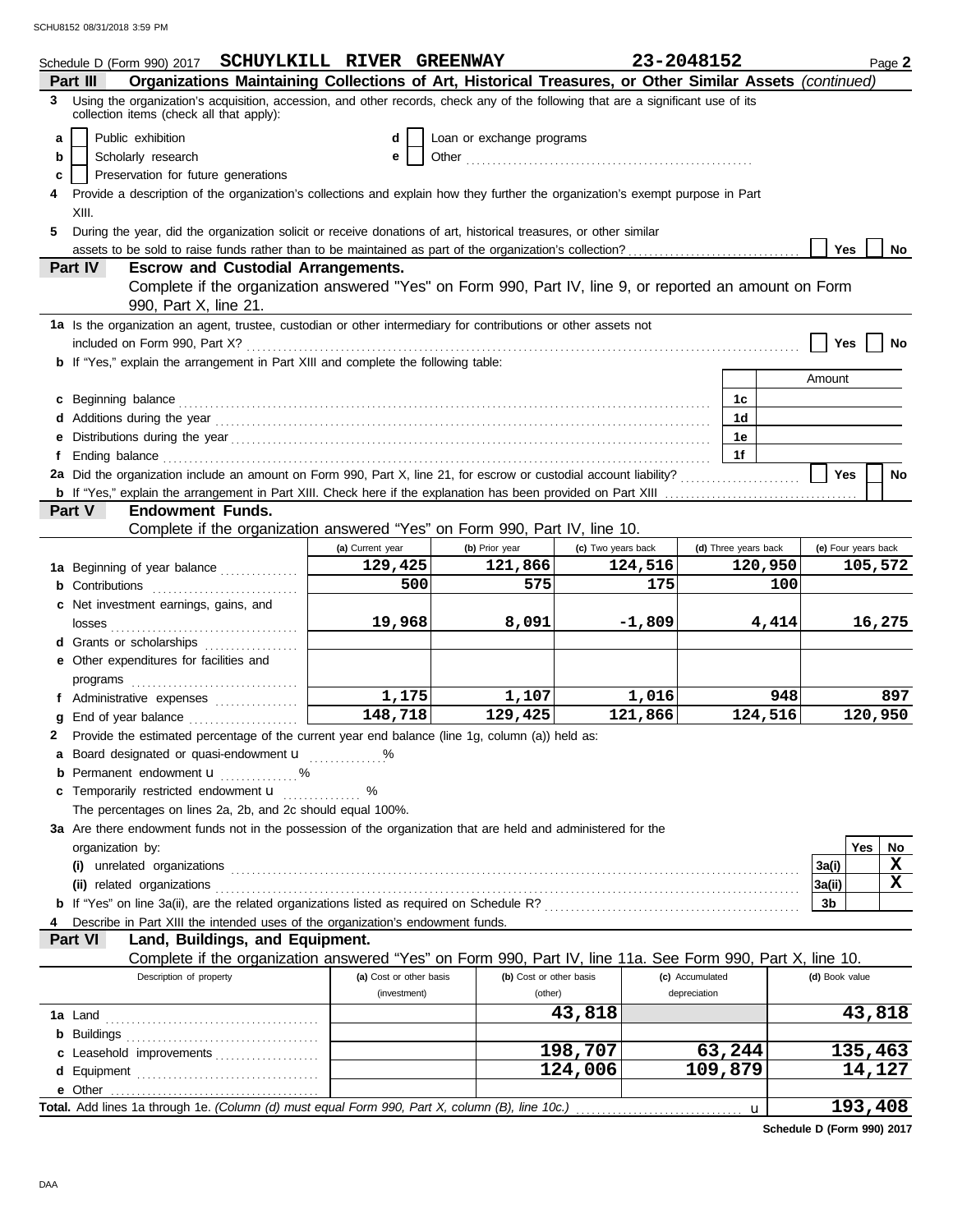|                           | <b>SCHUYLKILL RIVER</b><br><b>GREENWAY</b><br>Schedule D (Form 990) 2017                                   |                | 23-2048152                       | Page 3         |
|---------------------------|------------------------------------------------------------------------------------------------------------|----------------|----------------------------------|----------------|
| <b>Part VII</b>           | <b>Investments-Other Securities.</b>                                                                       |                |                                  |                |
|                           | Complete if the organization answered "Yes" on Form 990, Part IV, line 11b. See Form 990, Part X, line 12. |                |                                  |                |
|                           | (a) Description of security or category                                                                    | (b) Book value | (c) Method of valuation:         |                |
|                           | (including name of security)                                                                               |                | Cost or end-of-year market value |                |
| (1) Financial derivatives |                                                                                                            |                |                                  |                |
|                           | (2) Closely-held equity interests                                                                          |                |                                  |                |
|                           | (3) Other THE PHILADELPHIA FOUNDATION                                                                      | 306, 324       | <b>MARKET</b>                    |                |
| (A)                       |                                                                                                            |                |                                  |                |
| (B)                       |                                                                                                            |                |                                  |                |
| (C)                       |                                                                                                            |                |                                  |                |
| (D)                       |                                                                                                            |                |                                  |                |
| (E)                       |                                                                                                            |                |                                  |                |
| (F)                       |                                                                                                            |                |                                  |                |
| (G)                       |                                                                                                            |                |                                  |                |
| (H)                       |                                                                                                            |                |                                  |                |
|                           | Total. (Column (b) must equal Form 990, Part X, col. (B) line 12.) u                                       | 306, 324       |                                  |                |
| Part VIII                 | Investments-Program Related.                                                                               |                |                                  |                |
|                           | Complete if the organization answered "Yes" on Form 990, Part IV, line 11c. See Form 990, Part X, line 13. |                |                                  |                |
|                           | (a) Description of investment                                                                              | (b) Book value | (c) Method of valuation:         |                |
|                           |                                                                                                            |                | Cost or end-of-year market value |                |
| (1)                       |                                                                                                            |                |                                  |                |
| (2)                       |                                                                                                            |                |                                  |                |
| (3)                       |                                                                                                            |                |                                  |                |
| (4)                       |                                                                                                            |                |                                  |                |
| (5)                       |                                                                                                            |                |                                  |                |
| (6)                       |                                                                                                            |                |                                  |                |
| (7)                       |                                                                                                            |                |                                  |                |
| (8)                       |                                                                                                            |                |                                  |                |
| (9)                       |                                                                                                            |                |                                  |                |
|                           | Total. (Column (b) must equal Form 990, Part X, col. (B) line 13.) $\mathbf u$                             |                |                                  |                |
| Part IX                   | Other Assets.                                                                                              |                |                                  |                |
|                           | Complete if the organization answered "Yes" on Form 990, Part IV, line 11d. See Form 990, Part X, line 15. |                |                                  |                |
|                           | (a) Description                                                                                            |                |                                  | (b) Book value |
| (1)                       |                                                                                                            |                |                                  |                |
| (2)                       |                                                                                                            |                |                                  |                |
| (3)                       |                                                                                                            |                |                                  |                |
| (4)                       |                                                                                                            |                |                                  |                |
| (5)                       |                                                                                                            |                |                                  |                |
| (6)                       |                                                                                                            |                |                                  |                |
| (7)                       |                                                                                                            |                |                                  |                |
| (8)                       |                                                                                                            |                |                                  |                |
| (9)                       |                                                                                                            |                |                                  |                |
| Part X                    | Total. (Column (b) must equal Form 990, Part X, col. (B) line 15.)<br>Other Liabilities.                   |                | u                                |                |
|                           | Complete if the organization answered "Yes" on Form 990, Part IV, line 11e or 11f. See Form 990, Part X,   |                |                                  |                |
|                           | line 25.                                                                                                   |                |                                  |                |
|                           | (a) Description of liability                                                                               | (b) Book value |                                  |                |
| 1.                        |                                                                                                            |                |                                  |                |
| (1)                       | Federal income taxes                                                                                       |                |                                  |                |
| (2)                       |                                                                                                            |                |                                  |                |
| (3)                       |                                                                                                            |                |                                  |                |
| (4)                       |                                                                                                            |                |                                  |                |
| (5)                       |                                                                                                            |                |                                  |                |
| (6)                       |                                                                                                            |                |                                  |                |
| (7)                       |                                                                                                            |                |                                  |                |
| (8)                       |                                                                                                            |                |                                  |                |
| (9)                       |                                                                                                            |                |                                  |                |

**Total.** *(Column (b) must equal Form 990, Part X, col. (B) line 25.)* u

Liability for uncertain tax positions. In Part XIII, provide the text of the footnote to the organization's financial statements that reports the **2.** organization's liability for uncertain tax positions under FIN 48 (ASC 740). Check here if the text of the footnote has been provided in Part XIII

**X**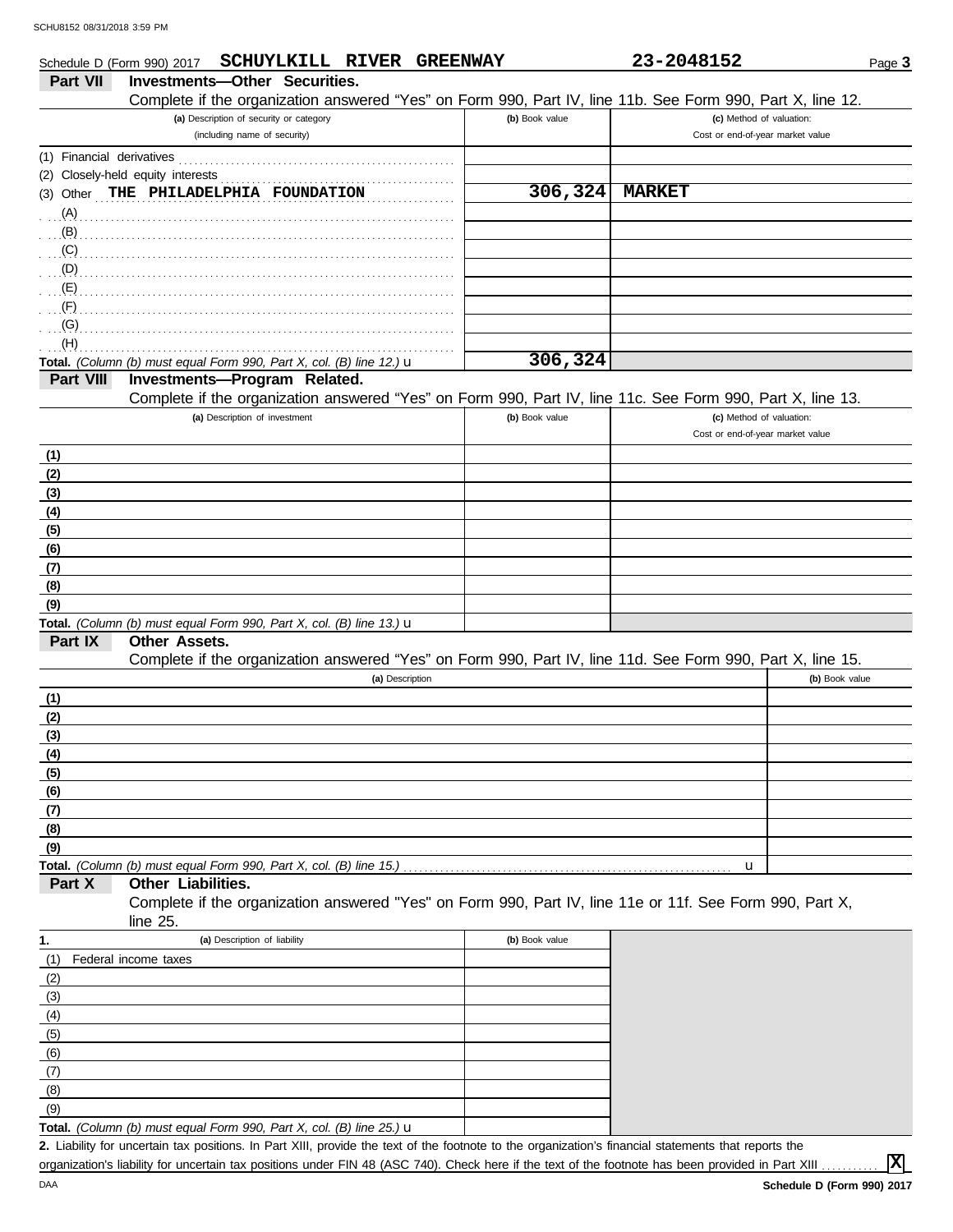| Schedule D (Form 990) 2017 SCHUYLKILL RIVER GREENWAY                                                                                                                                                                           |                | 23-2048152 |             | Page 4                 |
|--------------------------------------------------------------------------------------------------------------------------------------------------------------------------------------------------------------------------------|----------------|------------|-------------|------------------------|
| Reconciliation of Revenue per Audited Financial Statements With Revenue per Return.<br>Part XI                                                                                                                                 |                |            |             |                        |
| Complete if the organization answered "Yes" on Form 990, Part IV, line 12a.                                                                                                                                                    |                |            |             |                        |
| 1                                                                                                                                                                                                                              |                |            | $\mathbf 1$ | $\overline{1,670,502}$ |
| Amounts included on line 1 but not on Form 990, Part VIII, line 12:<br>2                                                                                                                                                       |                |            |             |                        |
| а                                                                                                                                                                                                                              | 2a             | 36,383     |             |                        |
|                                                                                                                                                                                                                                | 2 <sub>b</sub> | 5,845      |             |                        |
|                                                                                                                                                                                                                                | 2c             |            |             |                        |
|                                                                                                                                                                                                                                | 2d             |            |             |                        |
| е                                                                                                                                                                                                                              |                |            | 2e          | 42,228                 |
| 3                                                                                                                                                                                                                              |                |            | 3           | 1,628,274              |
| Amounts included on Form 990, Part VIII, line 12, but not on line 1:                                                                                                                                                           |                |            |             |                        |
|                                                                                                                                                                                                                                | 4a             |            |             |                        |
|                                                                                                                                                                                                                                | 4b             |            |             |                        |
| c Add lines 4a and 4b (a) and the contract of the contract of the contract of the contract of the contract of the contract of the contract of the contract of the contract of the contract of the contract of the contract of  |                |            | 4с          |                        |
|                                                                                                                                                                                                                                |                |            | 5           | 1,628,274              |
| Reconciliation of Expenses per Audited Financial Statements With Expenses per Return.<br>Part XII                                                                                                                              |                |            |             |                        |
| Complete if the organization answered "Yes" on Form 990, Part IV, line 12a.                                                                                                                                                    |                |            |             |                        |
| 1                                                                                                                                                                                                                              |                |            | $\mathbf 1$ | 1,531,877              |
| Amounts included on line 1 but not on Form 990, Part IX, line 25:<br>2                                                                                                                                                         |                |            |             |                        |
| а                                                                                                                                                                                                                              | 2a             |            |             |                        |
|                                                                                                                                                                                                                                | 2 <sub>b</sub> |            |             |                        |
|                                                                                                                                                                                                                                | 2c             |            |             |                        |
|                                                                                                                                                                                                                                | 2d             |            |             |                        |
| e Add lines 2a through 2d (a) and the contract of the contract of the contract of the contract of the contract of the contract of the contract of the contract of the contract of the contract of the contract of the contract |                |            | 2e          | 1,531,877              |
| 3                                                                                                                                                                                                                              |                |            | 3           |                        |
| Amounts included on Form 990, Part IX, line 25, but not on line 1:                                                                                                                                                             |                |            |             |                        |
|                                                                                                                                                                                                                                | 4a<br>4b       |            |             |                        |
|                                                                                                                                                                                                                                |                |            |             |                        |
| c Add lines 4a and 4b (a) and all the contract of the contract of the contract of the contract of the contract of the contract of the contract of the contract of the contract of the contract of the contract of the contract |                |            | 4c<br>5     | 1,531,877              |
| Part XIII Supplemental Information.                                                                                                                                                                                            |                |            |             |                        |
| Provide the descriptions required for Part II, lines 3, 5, and 9; Part III, lines 1a and 4; Part IV, lines 1b and 2b; Part V, line 4; Part X, line                                                                             |                |            |             |                        |
| 2; Part XI, lines 2d and 4b; and Part XII, lines 2d and 4b. Also complete this part to provide any additional information.                                                                                                     |                |            |             |                        |
| PART V, LINE 4 - INTENDED USES FOR ENDOWMENT FUNDS                                                                                                                                                                             |                |            |             |                        |
|                                                                                                                                                                                                                                |                |            |             |                        |
| TO SUSTAIN THE PROGRAMS OF THE SCHUYLKILL RIVER GREENWAY ASSOCIATION FOR                                                                                                                                                       |                |            |             |                        |
|                                                                                                                                                                                                                                |                |            |             |                        |
| THE FUTURE.                                                                                                                                                                                                                    |                |            |             |                        |
|                                                                                                                                                                                                                                |                |            |             |                        |
|                                                                                                                                                                                                                                |                |            |             |                        |
|                                                                                                                                                                                                                                |                |            |             |                        |
| PART X - FIN 48 FOOTNOTE                                                                                                                                                                                                       |                |            |             |                        |
|                                                                                                                                                                                                                                |                |            |             |                        |
| THE ENTITY HAS EVALUATED ITS TAX POSITION AND DETERMINED THAT IT DOES NOT                                                                                                                                                      |                |            |             |                        |
|                                                                                                                                                                                                                                |                |            |             |                        |
| HAVE ANY UNCERTAIN TAX POSITION THAT MEETS THE CRITERIA UNDER ACCOUNTING                                                                                                                                                       |                |            |             |                        |
|                                                                                                                                                                                                                                |                |            |             |                        |
| STANDARDS CODIFICATION TOPIC 740, INCOME TAXES. THE TAX RETURNS OF THE                                                                                                                                                         |                |            |             |                        |
|                                                                                                                                                                                                                                |                |            |             |                        |
| ENTITY FOR 2017, 2016 AND 2015 ARE SUBJECT TO EXAMINATION BY THE IRS,                                                                                                                                                          |                |            |             |                        |
|                                                                                                                                                                                                                                |                |            |             |                        |
| GENERALLY FOR THREE YEARS AFTER THEY WERE FILED.                                                                                                                                                                               |                |            |             |                        |
|                                                                                                                                                                                                                                |                |            |             |                        |
|                                                                                                                                                                                                                                |                |            |             |                        |
|                                                                                                                                                                                                                                |                |            |             |                        |
|                                                                                                                                                                                                                                |                |            |             |                        |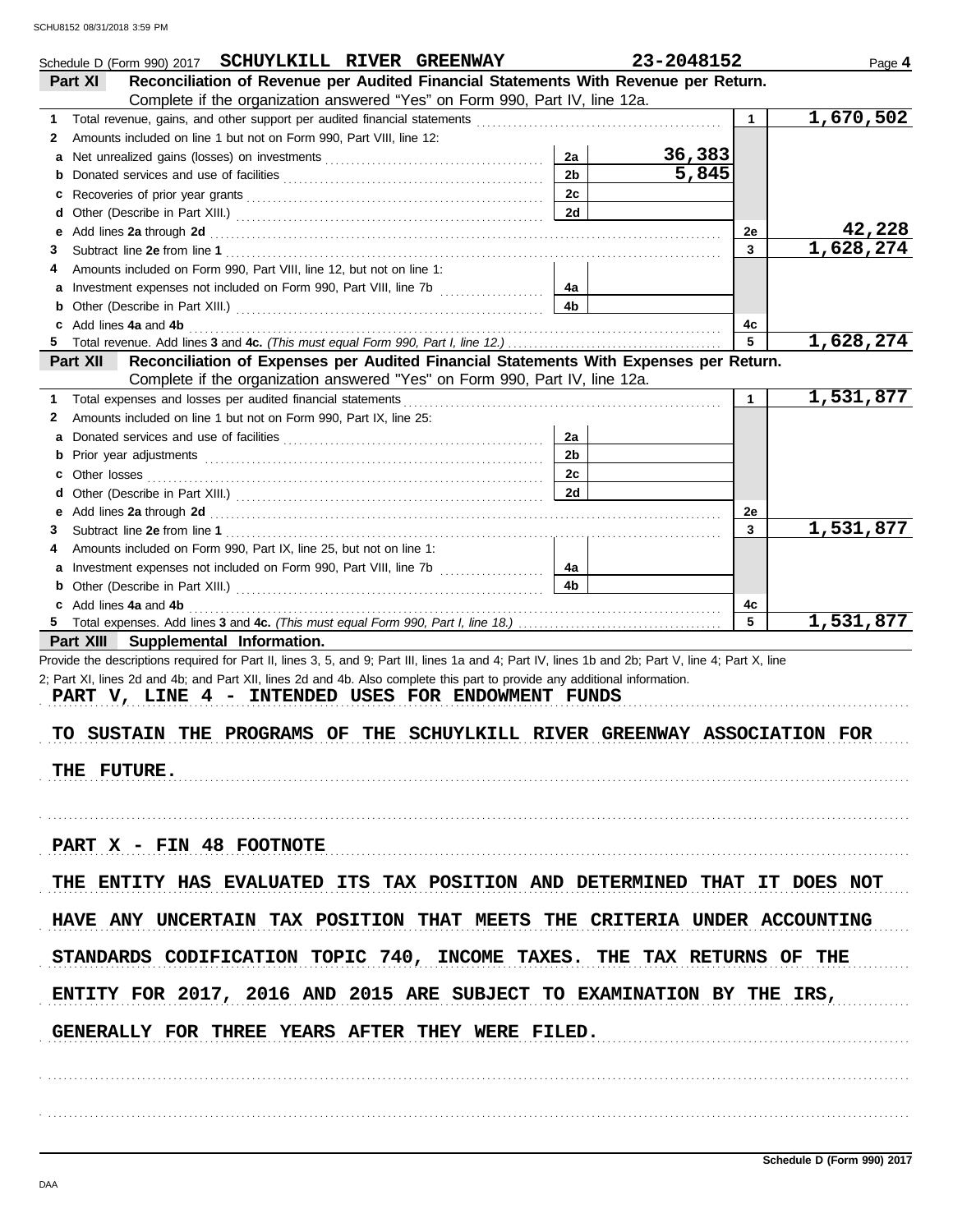Schedule D (Form 990) 2017 SCHUYLKILL RIVER GREENWAY

| <b>Part XIII Supplemental Information (continued)</b> |  |  |
|-------------------------------------------------------|--|--|
|                                                       |  |  |
|                                                       |  |  |
|                                                       |  |  |
|                                                       |  |  |
|                                                       |  |  |
|                                                       |  |  |
|                                                       |  |  |
|                                                       |  |  |
|                                                       |  |  |
|                                                       |  |  |
|                                                       |  |  |
|                                                       |  |  |
|                                                       |  |  |
|                                                       |  |  |
|                                                       |  |  |
|                                                       |  |  |
|                                                       |  |  |
|                                                       |  |  |
|                                                       |  |  |
|                                                       |  |  |
|                                                       |  |  |
|                                                       |  |  |
|                                                       |  |  |
|                                                       |  |  |
|                                                       |  |  |
|                                                       |  |  |
|                                                       |  |  |
|                                                       |  |  |
|                                                       |  |  |
|                                                       |  |  |
|                                                       |  |  |
|                                                       |  |  |
|                                                       |  |  |
|                                                       |  |  |
|                                                       |  |  |
|                                                       |  |  |

23-2048152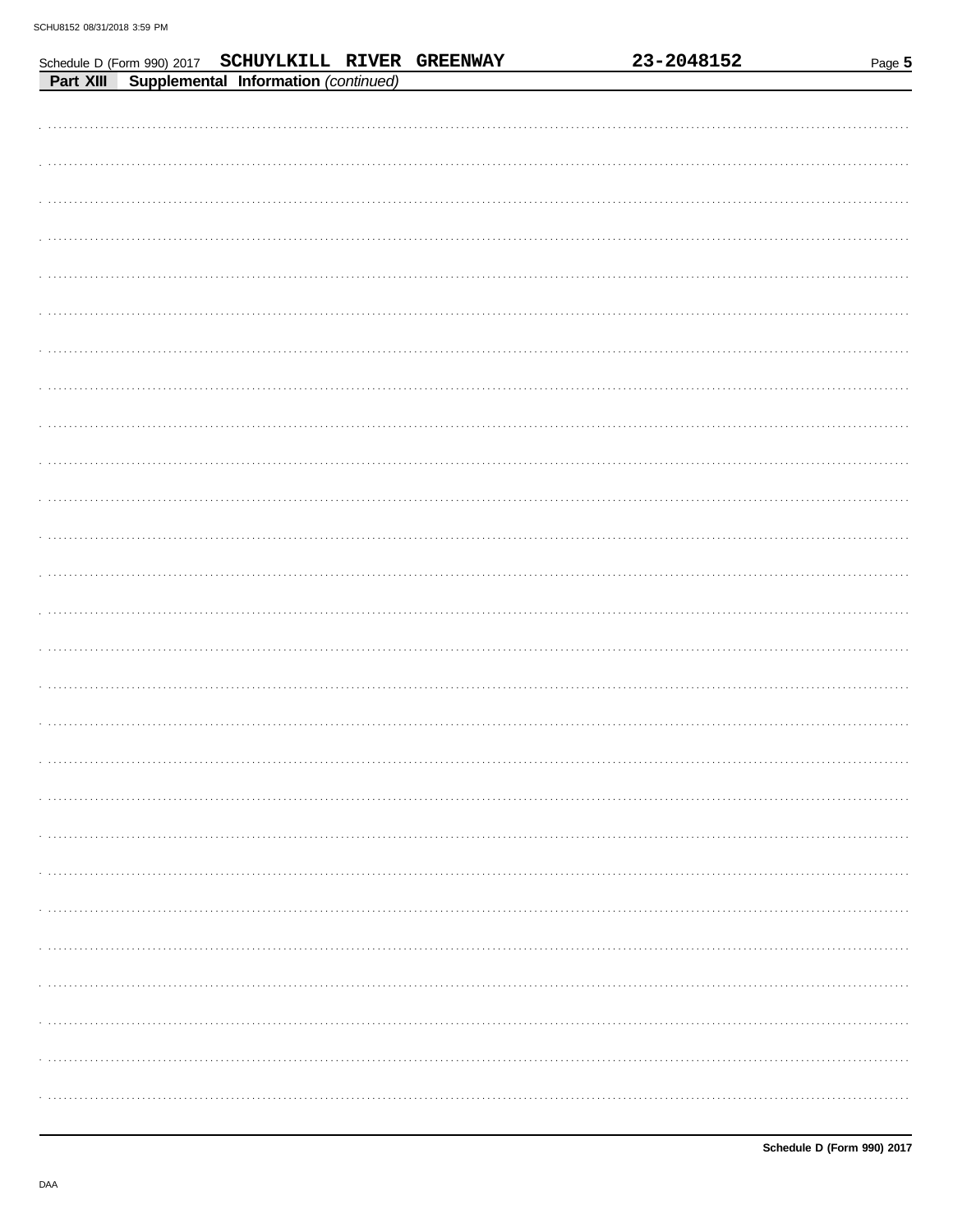| <b>SCHEDULE G</b>                                      | Supplemental Information Regarding Fundraising or Gaming Activities                                                                                                                        |                                                                                                          |                                                                                                                                                                     |                            |                              |                                              |                                       |                                              | OMB No. 1545-0047                       |  |  |
|--------------------------------------------------------|--------------------------------------------------------------------------------------------------------------------------------------------------------------------------------------------|----------------------------------------------------------------------------------------------------------|---------------------------------------------------------------------------------------------------------------------------------------------------------------------|----------------------------|------------------------------|----------------------------------------------|---------------------------------------|----------------------------------------------|-----------------------------------------|--|--|
| (Form 990 or 990-EZ)                                   |                                                                                                                                                                                            |                                                                                                          | Complete if the organization answered "Yes" on Form 990, Part IV, line 17, 18, or 19, or if the<br>organization entered more than \$15,000 on Form 990-EZ, line 6a. |                            |                              |                                              |                                       |                                              |                                         |  |  |
| Department of the Treasury<br>Internal Revenue Service |                                                                                                                                                                                            | LI Attach to Form 990 or Form 990-EZ.<br><b>U Go to www.irs.gov/Form990 for the latest instructions.</b> |                                                                                                                                                                     |                            |                              |                                              |                                       | <b>Open to Public</b><br>Inspection          |                                         |  |  |
| Name of the organization                               | SCHUYLKILL RIVER<br><b>ASSOCIATION</b>                                                                                                                                                     |                                                                                                          |                                                                                                                                                                     | <b>GREENWAY</b>            |                              |                                              |                                       | Employer identification number<br>23-2048152 |                                         |  |  |
| Part I                                                 | Fundraising Activities. Complete if the organization answered "Yes" on Form 990, Part IV, line 17.<br>Form 990-EZ filers are not required to complete this part.                           |                                                                                                          |                                                                                                                                                                     |                            |                              |                                              |                                       |                                              |                                         |  |  |
| 1                                                      | Indicate whether the organization raised funds through any of the following activities. Check all that apply.                                                                              |                                                                                                          |                                                                                                                                                                     |                            |                              |                                              |                                       |                                              |                                         |  |  |
| Mail solicitations<br>a                                |                                                                                                                                                                                            | e                                                                                                        |                                                                                                                                                                     |                            |                              |                                              | Solicitation of non-government grants |                                              |                                         |  |  |
| Internet and email solicitations<br>b                  |                                                                                                                                                                                            | f                                                                                                        |                                                                                                                                                                     |                            |                              |                                              | Solicitation of government grants     |                                              |                                         |  |  |
| Phone solicitations<br>C                               |                                                                                                                                                                                            | a                                                                                                        |                                                                                                                                                                     | Special fundraising events |                              |                                              |                                       |                                              |                                         |  |  |
| In-person solicitations<br>d                           |                                                                                                                                                                                            |                                                                                                          |                                                                                                                                                                     |                            |                              |                                              |                                       |                                              |                                         |  |  |
|                                                        | 2a Did the organization have a written or oral agreement with any individual (including officers, directors, trustees,                                                                     |                                                                                                          |                                                                                                                                                                     |                            |                              |                                              |                                       |                                              |                                         |  |  |
|                                                        | or key employees listed in Form 990, Part VII) or entity in connection with professional fundraising services?                                                                             |                                                                                                          |                                                                                                                                                                     |                            |                              |                                              |                                       |                                              | <b>No</b><br>Yes                        |  |  |
|                                                        | b If "Yes," list the 10 highest paid individuals or entities (fundraisers) pursuant to agreements under which the fundraiser is to be<br>compensated at least \$5,000 by the organization. |                                                                                                          |                                                                                                                                                                     |                            |                              |                                              |                                       |                                              |                                         |  |  |
|                                                        | (i) Name and address of individual                                                                                                                                                         |                                                                                                          |                                                                                                                                                                     | (ii) Activity              |                              | (iii) Did fund-<br>raiser have<br>custody or | (iv) Gross receipts<br>from activity  | (v) Amount paid to<br>(or retained by)       | (vi) Amount paid to<br>(or retained by) |  |  |
|                                                        | or entity (fundraiser)                                                                                                                                                                     |                                                                                                          |                                                                                                                                                                     |                            | control of<br>contributions? |                                              |                                       | fundraiser listed in<br>col. (i)             | organization                            |  |  |
| 1                                                      |                                                                                                                                                                                            |                                                                                                          |                                                                                                                                                                     |                            | Yes <sub>1</sub>             | No                                           |                                       |                                              |                                         |  |  |
|                                                        |                                                                                                                                                                                            |                                                                                                          |                                                                                                                                                                     |                            |                              |                                              |                                       |                                              |                                         |  |  |
| $\overline{2}$                                         |                                                                                                                                                                                            |                                                                                                          |                                                                                                                                                                     |                            |                              |                                              |                                       |                                              |                                         |  |  |
| 3                                                      |                                                                                                                                                                                            |                                                                                                          |                                                                                                                                                                     |                            |                              |                                              |                                       |                                              |                                         |  |  |
|                                                        |                                                                                                                                                                                            |                                                                                                          |                                                                                                                                                                     |                            |                              |                                              |                                       |                                              |                                         |  |  |
| 4                                                      |                                                                                                                                                                                            |                                                                                                          |                                                                                                                                                                     |                            |                              |                                              |                                       |                                              |                                         |  |  |
| 5                                                      |                                                                                                                                                                                            |                                                                                                          |                                                                                                                                                                     |                            |                              |                                              |                                       |                                              |                                         |  |  |
|                                                        |                                                                                                                                                                                            |                                                                                                          |                                                                                                                                                                     |                            |                              |                                              |                                       |                                              |                                         |  |  |
|                                                        |                                                                                                                                                                                            |                                                                                                          |                                                                                                                                                                     |                            |                              |                                              |                                       |                                              |                                         |  |  |
|                                                        |                                                                                                                                                                                            |                                                                                                          |                                                                                                                                                                     |                            |                              |                                              |                                       |                                              |                                         |  |  |
| 7                                                      |                                                                                                                                                                                            |                                                                                                          |                                                                                                                                                                     |                            |                              |                                              |                                       |                                              |                                         |  |  |
| 8                                                      |                                                                                                                                                                                            |                                                                                                          |                                                                                                                                                                     |                            |                              |                                              |                                       |                                              |                                         |  |  |
|                                                        |                                                                                                                                                                                            |                                                                                                          |                                                                                                                                                                     |                            |                              |                                              |                                       |                                              |                                         |  |  |
| 9                                                      |                                                                                                                                                                                            |                                                                                                          |                                                                                                                                                                     |                            |                              |                                              |                                       |                                              |                                         |  |  |
|                                                        |                                                                                                                                                                                            |                                                                                                          |                                                                                                                                                                     |                            |                              |                                              |                                       |                                              |                                         |  |  |
| 10                                                     |                                                                                                                                                                                            |                                                                                                          |                                                                                                                                                                     |                            |                              |                                              |                                       |                                              |                                         |  |  |
| Total                                                  |                                                                                                                                                                                            |                                                                                                          |                                                                                                                                                                     |                            |                              |                                              |                                       |                                              |                                         |  |  |
| 3<br>registration or licensing.                        | List all states in which the organization is registered or licensed to solicit contributions or has been notified it is exempt from                                                        |                                                                                                          |                                                                                                                                                                     |                            |                              |                                              |                                       |                                              |                                         |  |  |
|                                                        |                                                                                                                                                                                            |                                                                                                          |                                                                                                                                                                     |                            |                              |                                              |                                       |                                              |                                         |  |  |
|                                                        |                                                                                                                                                                                            |                                                                                                          |                                                                                                                                                                     |                            |                              |                                              |                                       |                                              |                                         |  |  |
|                                                        |                                                                                                                                                                                            |                                                                                                          |                                                                                                                                                                     |                            |                              |                                              |                                       |                                              |                                         |  |  |
|                                                        |                                                                                                                                                                                            |                                                                                                          |                                                                                                                                                                     |                            |                              |                                              |                                       |                                              |                                         |  |  |
|                                                        |                                                                                                                                                                                            |                                                                                                          |                                                                                                                                                                     |                            |                              |                                              |                                       |                                              |                                         |  |  |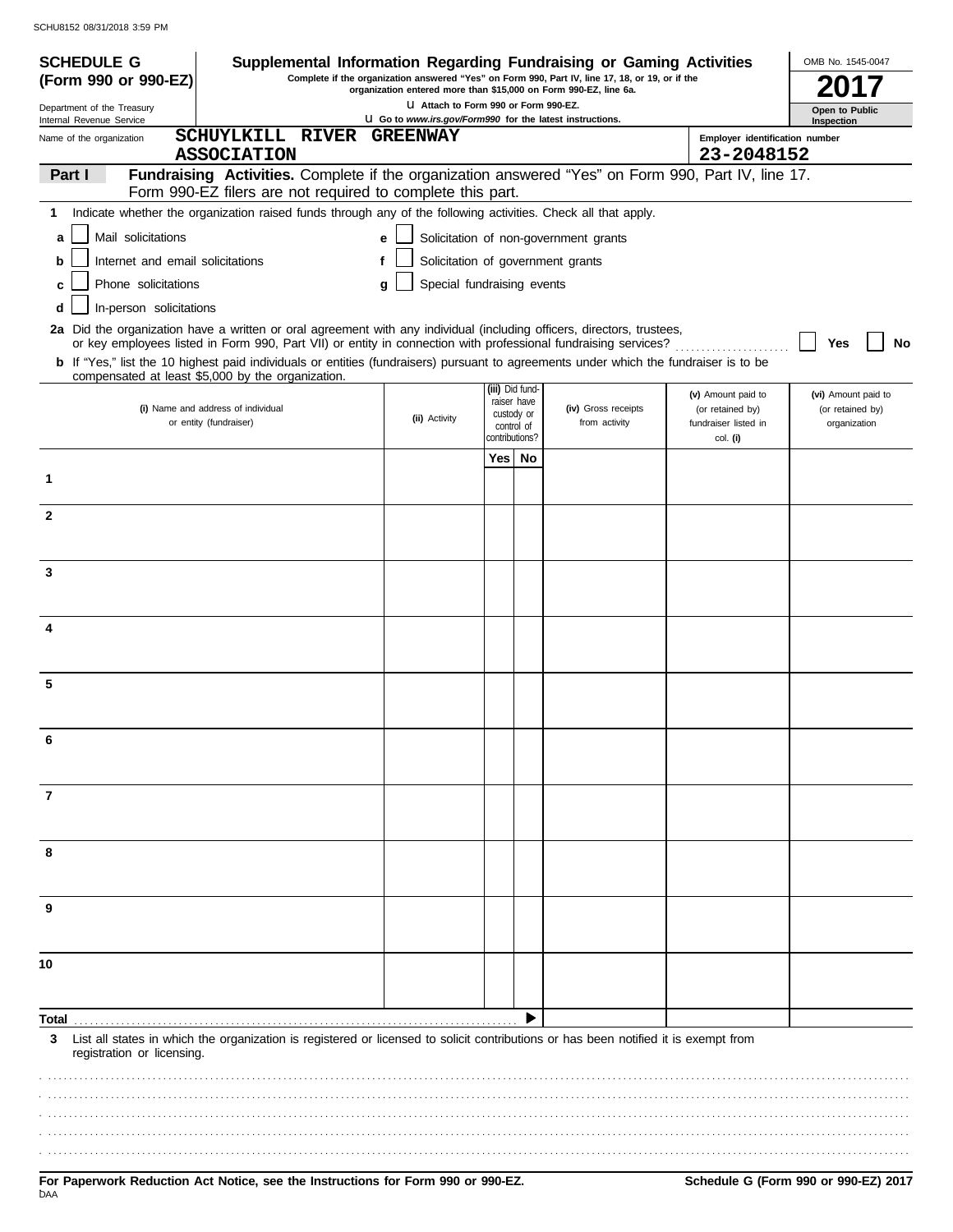#### Schedule G (Form 990 or 990-EZ) 2017 SCHUYLKILL RIVER GREENWAY 23-2048152 Page 2

**Part II Fundraising Events.** Complete if the organization answered "Yes" on Form 990, Part IV, line 18, or reported more gross receipts greater than \$5,000. than \$15,000 of fundraising event contributions and gross income on Form 990-EZ, lines 1 and 6b. List events with

|                 |                                                                                                                          |                                                                                           | (a) Event $#1$                                                                                                                                | (b) Event $#2$                | (c) Other events  |                                           |  |  |
|-----------------|--------------------------------------------------------------------------------------------------------------------------|-------------------------------------------------------------------------------------------|-----------------------------------------------------------------------------------------------------------------------------------------------|-------------------------------|-------------------|-------------------------------------------|--|--|
|                 |                                                                                                                          |                                                                                           | RIVER SOJOURN                                                                                                                                 | <b>SOJOURN</b><br><b>BIKE</b> | $\mathbf{2}$      | (d) Total events<br>(add col. (a) through |  |  |
|                 |                                                                                                                          |                                                                                           | (event type)                                                                                                                                  | (event type)                  | (total number)    | $col.$ (c))                               |  |  |
| Revenue         |                                                                                                                          | 1 Gross receipts                                                                          | 73,122                                                                                                                                        | 39,038                        | 20,387            | 132,547                                   |  |  |
|                 |                                                                                                                          | 2 Less: Contributions                                                                     | 13,313                                                                                                                                        | 7,675                         | 3,935             | 24,923                                    |  |  |
|                 |                                                                                                                          | 3 Gross income (line 1 minus<br>line 2) . $\dots$ . $\dots$ . $\dots$ . $\dots$ . $\dots$ | 59,809                                                                                                                                        | 31,363                        | 16,452            | 107,624                                   |  |  |
|                 |                                                                                                                          | 4 Cash prizes                                                                             |                                                                                                                                               |                               | 850               | 850                                       |  |  |
|                 |                                                                                                                          | 5 Noncash prizes                                                                          |                                                                                                                                               |                               |                   |                                           |  |  |
|                 |                                                                                                                          | 6 Rent/facility costs                                                                     |                                                                                                                                               |                               |                   |                                           |  |  |
| Direct Expenses |                                                                                                                          | 7 Food and beverages                                                                      | 28,411                                                                                                                                        | 1,825                         | 8,024             | 38,260                                    |  |  |
|                 |                                                                                                                          | 8 Entertainment                                                                           |                                                                                                                                               |                               | 600               | 600                                       |  |  |
|                 |                                                                                                                          | 9 Other direct expenses                                                                   | 36,718                                                                                                                                        | 7,345                         | 7,479             | 51,542                                    |  |  |
|                 |                                                                                                                          |                                                                                           |                                                                                                                                               |                               |                   | $\frac{91,252}{16,372}$                   |  |  |
|                 |                                                                                                                          |                                                                                           |                                                                                                                                               |                               |                   |                                           |  |  |
|                 | Part III                                                                                                                 |                                                                                           | Gaming. Complete if the organization answered "Yes" on Form 990, Part IV, line 19, or reported more<br>than \$15,000 on Form 990-EZ, line 6a. |                               |                   |                                           |  |  |
|                 |                                                                                                                          |                                                                                           |                                                                                                                                               | (b) Pull tabs/instant         |                   | (d) Total gaming (add                     |  |  |
| Revenue         |                                                                                                                          |                                                                                           | (a) Bingo                                                                                                                                     | bingo/progressive bingo       | (c) Other gaming  | col. (a) through col. (c))                |  |  |
|                 |                                                                                                                          | 1 Gross revenue                                                                           |                                                                                                                                               |                               |                   |                                           |  |  |
|                 |                                                                                                                          |                                                                                           |                                                                                                                                               |                               |                   |                                           |  |  |
| Expenses        |                                                                                                                          | 2 Cash prizes                                                                             |                                                                                                                                               |                               |                   |                                           |  |  |
|                 |                                                                                                                          | 3 Noncash prizes                                                                          |                                                                                                                                               |                               |                   |                                           |  |  |
| Direct          |                                                                                                                          | 4 Rent/facility costs                                                                     |                                                                                                                                               |                               |                   |                                           |  |  |
|                 |                                                                                                                          | 5 Other direct expenses                                                                   |                                                                                                                                               |                               |                   |                                           |  |  |
|                 |                                                                                                                          | 6 Volunteer labor                                                                         | Yes<br>$\%$<br>.<br>No                                                                                                                        | Yes<br>$\%$<br>.<br>No        | Yes<br>$\%$<br>No |                                           |  |  |
|                 |                                                                                                                          |                                                                                           | 7 Direct expense summary. Add lines 2 through 5 in column (d)                                                                                 |                               |                   |                                           |  |  |
|                 |                                                                                                                          |                                                                                           |                                                                                                                                               |                               |                   |                                           |  |  |
| 9               |                                                                                                                          |                                                                                           | Enter the state(s) in which the organization conducts gaming activities:                                                                      |                               |                   |                                           |  |  |
|                 | Yes<br>a Is the organization licensed to conduct gaming activities in each of these states?<br>No<br>b If "No," explain: |                                                                                           |                                                                                                                                               |                               |                   |                                           |  |  |
|                 |                                                                                                                          |                                                                                           |                                                                                                                                               |                               |                   | Yes                                       |  |  |
|                 |                                                                                                                          | <b>b</b> If "Yes," explain:                                                               | 10a Were any of the organization's gaming licenses revoked, suspended, or terminated during the tax year?                                     |                               |                   | No                                        |  |  |
|                 |                                                                                                                          |                                                                                           |                                                                                                                                               |                               |                   |                                           |  |  |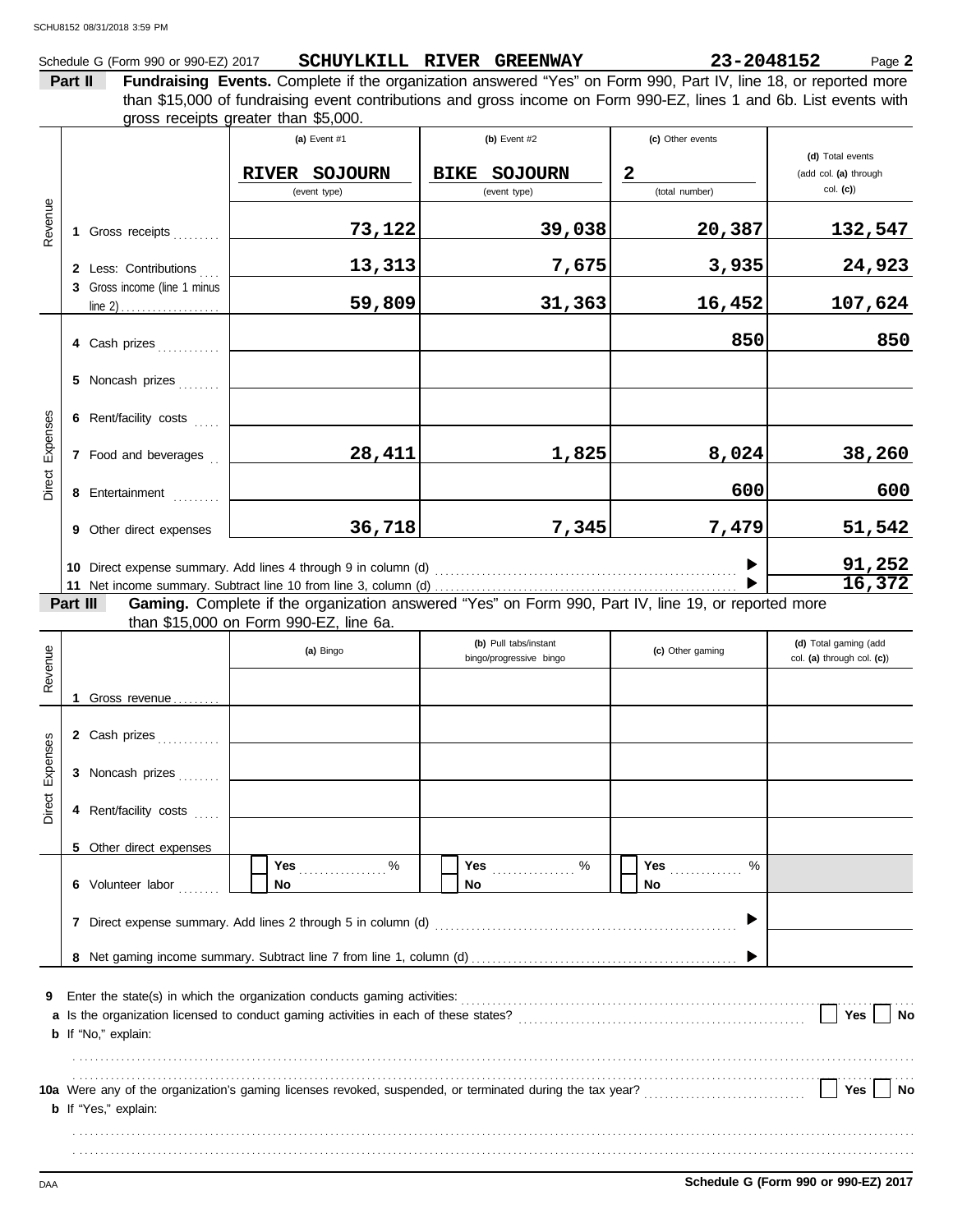|     | Schedule G (Form 990 or 990-EZ) 2017                                                                                                                                                                                                 | SCHUYLKILL RIVER GREENWAY |                        | 23-2048152                                                                                                 |     | Page 3 |
|-----|--------------------------------------------------------------------------------------------------------------------------------------------------------------------------------------------------------------------------------------|---------------------------|------------------------|------------------------------------------------------------------------------------------------------------|-----|--------|
| 11  |                                                                                                                                                                                                                                      |                           |                        |                                                                                                            | Yes | No     |
| 12  | Is the organization a grantor, beneficiary or trustee of a trust, or a member of a partnership or other entity                                                                                                                       |                           |                        |                                                                                                            | Yes | No     |
| 13  | Indicate the percentage of gaming activity conducted in:                                                                                                                                                                             |                           |                        |                                                                                                            |     |        |
| a   | The organization's facility with a series and contact the organization's facility with the contact of the contact of the contact of the contact of the contact of the contact of the contact of the contact of the contact of        |                           |                        | 13a                                                                                                        |     | %      |
| b   | An outside facility <b>contained a set of the contract of the contract of the contract of the contract of the contract of the contract of the contract of the contract of the contract of the contract of the contract of the co</b> |                           |                        | 13 <sub>b</sub>                                                                                            |     | $\%$   |
| 14  | Enter the name and address of the person who prepares the organization's gaming/special events books and<br>records:                                                                                                                 |                           |                        |                                                                                                            |     |        |
|     |                                                                                                                                                                                                                                      |                           |                        |                                                                                                            |     |        |
|     | Address <b>u</b>                                                                                                                                                                                                                     |                           |                        |                                                                                                            |     |        |
| 15а | Does the organization have a contract with a third party from whom the organization receives gaming<br>revenue?                                                                                                                      |                           |                        |                                                                                                            | Yes | No     |
| b   |                                                                                                                                                                                                                                      |                           |                        |                                                                                                            |     |        |
|     |                                                                                                                                                                                                                                      |                           |                        |                                                                                                            |     |        |
| c   | If "Yes," enter name and address of the third party:                                                                                                                                                                                 |                           |                        |                                                                                                            |     |        |
|     |                                                                                                                                                                                                                                      |                           |                        |                                                                                                            |     |        |
|     |                                                                                                                                                                                                                                      |                           |                        |                                                                                                            |     |        |
|     | Address <b>u</b>                                                                                                                                                                                                                     |                           |                        |                                                                                                            |     |        |
| 16  | Gaming manager information:                                                                                                                                                                                                          |                           |                        |                                                                                                            |     |        |
|     |                                                                                                                                                                                                                                      |                           |                        |                                                                                                            |     |        |
|     |                                                                                                                                                                                                                                      |                           |                        |                                                                                                            |     |        |
|     | Description of services provided <b>u</b> electron contract the contract of the contract of the contract of the contract of the contract of the contract of the contract of the contract of the contract of the contract of the con  |                           |                        |                                                                                                            |     |        |
|     | Director/officer                                                                                                                                                                                                                     | Employee                  | Independent contractor |                                                                                                            |     |        |
| 17  | Mandatory distributions:                                                                                                                                                                                                             |                           |                        |                                                                                                            |     |        |
| a   | Is the organization required under state law to make charitable distributions from the gaming proceeds to                                                                                                                            |                           |                        |                                                                                                            |     |        |
|     |                                                                                                                                                                                                                                      |                           |                        |                                                                                                            | Yes | No     |
| b   | Enter the amount of distributions required under state law to be distributed to other exempt organizations or                                                                                                                        |                           |                        |                                                                                                            |     |        |
|     | spent in the organization's own exempt activities during the tax year $\mathbf{u}$ \$                                                                                                                                                |                           |                        |                                                                                                            |     |        |
|     | Part IV                                                                                                                                                                                                                              |                           |                        | Supplemental Information. Provide the explanations required by Part I, line 2b, columns (iii) and (v); and |     |        |
|     | See instructions.                                                                                                                                                                                                                    |                           |                        | Part III, lines 9, 9b, 10b, 15b, 15c, 16, and 17b, as applicable. Also provide any additional information. |     |        |
|     |                                                                                                                                                                                                                                      |                           |                        |                                                                                                            |     |        |
|     |                                                                                                                                                                                                                                      |                           |                        |                                                                                                            |     |        |
|     |                                                                                                                                                                                                                                      |                           |                        |                                                                                                            |     |        |
|     |                                                                                                                                                                                                                                      |                           |                        |                                                                                                            |     |        |
|     |                                                                                                                                                                                                                                      |                           |                        |                                                                                                            |     |        |
|     |                                                                                                                                                                                                                                      |                           |                        |                                                                                                            |     |        |
|     |                                                                                                                                                                                                                                      |                           |                        |                                                                                                            |     |        |
|     |                                                                                                                                                                                                                                      |                           |                        |                                                                                                            |     |        |
|     |                                                                                                                                                                                                                                      |                           |                        |                                                                                                            |     |        |
|     |                                                                                                                                                                                                                                      |                           |                        |                                                                                                            |     |        |
|     |                                                                                                                                                                                                                                      |                           |                        |                                                                                                            |     |        |
|     |                                                                                                                                                                                                                                      |                           |                        |                                                                                                            |     |        |

Schedule G (Form 990 or 990-EZ) 2017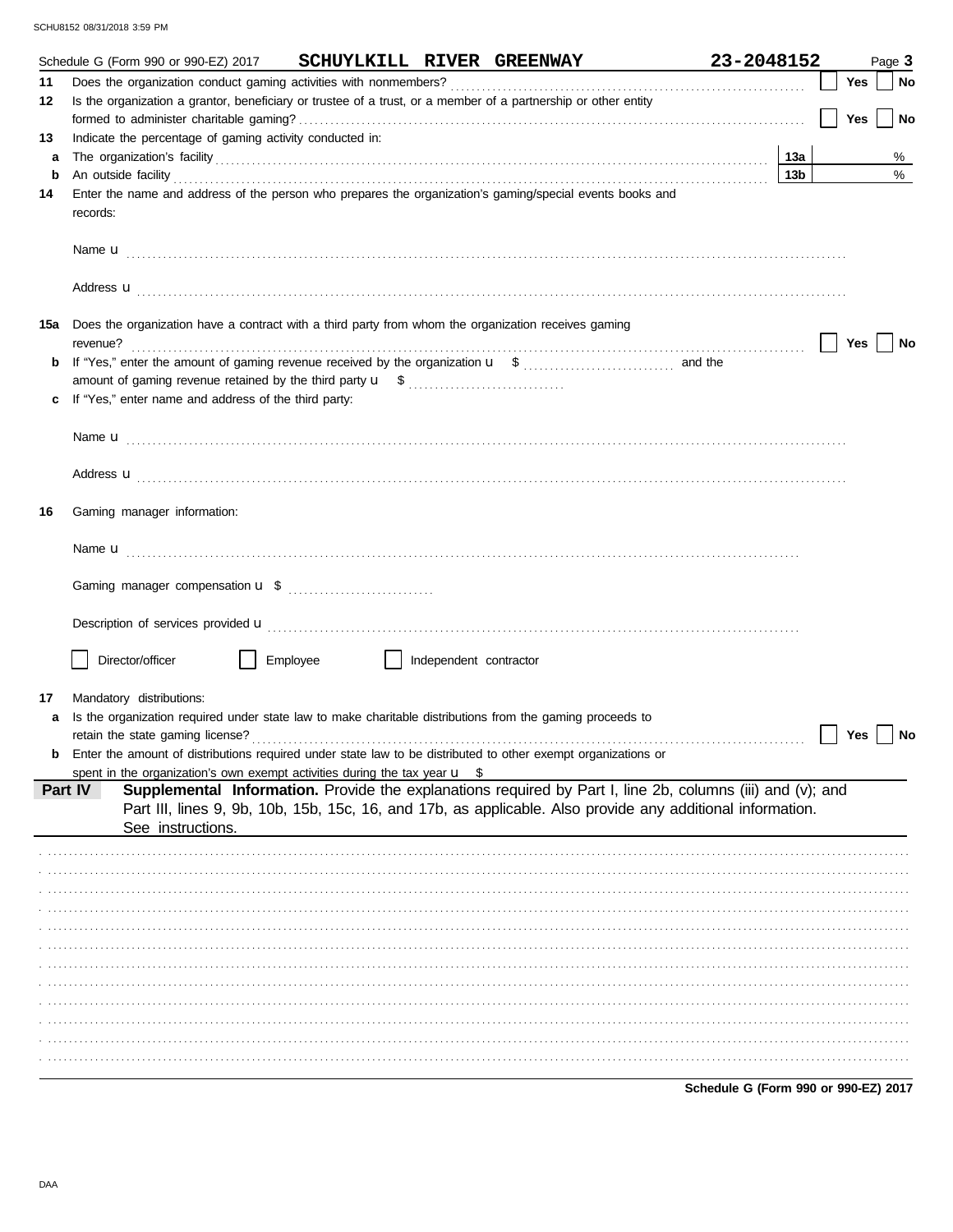| <b>SCHEDULE O</b><br>(Form 990 or 990-EZ)<br>Department of the Treasury<br>Internal Revenue Service                                           | Supplemental Information to Form 990 or 990-EZ<br>Complete to provide information for responses to specific questions on<br>Form 990 or 990-EZ or to provide any additional information.<br>La Attach to Form 990 or 990-EZ.<br>u Go to www.irs.gov/Form990 for the latest information.                                                             |                                                                       |                   |  |
|-----------------------------------------------------------------------------------------------------------------------------------------------|-----------------------------------------------------------------------------------------------------------------------------------------------------------------------------------------------------------------------------------------------------------------------------------------------------------------------------------------------------|-----------------------------------------------------------------------|-------------------|--|
| Name of the organization                                                                                                                      | SCHUYLKILL RIVER GREENWAY<br><b>ASSOCIATION</b>                                                                                                                                                                                                                                                                                                     | Employer identification number<br>23-2048152                          | <b>Inspection</b> |  |
| FORM 990<br>$\overline{\phantom{m}}$<br><b>MANAGE</b><br>THE<br>TO<br><b>RIVER WATERSHED</b><br>COUNTIES.<br>IT<br>CITIZENS<br>OF<br>CULTURAL | <b>ORGANIZATION'S</b><br>MISSION OR MOST SIGNIFICANT ACTIVITIES<br>SCHUYLKILL RIVER HERITAGE AREA THAT COVERS<br>SCHUYLKILL, BERKS, CHESTER,<br>IN<br>IS<br><b>DEDICATED</b><br>TO ASSISTING COMMUNITIES, ORGANIZATIONS AND<br>SCHUYLKILL RIVER REGION TO PRESERVE AND<br>THE<br><b>HERITAGE AND NATURAL</b><br>ENVIRONMENT FOR FUTURE GENERATIONS. | <b>THE SCHUYLKILL</b><br>MONTGOMERY AND PHILADELPHIA<br>SUSTAIN THEIR |                   |  |
| FORM 990<br>TO<br><b>MANAGE</b><br><b>RIVER WATERSHED</b><br>COUNTIES.<br>TT.<br>CITIZENS<br>OF                                               | - ORGANIZATION'S MISSION<br>THE SCHUYLKILL RIVER HERITAGE AREA THAT COVERS THE SCHUYLKILL<br>SCHUYLKILL, BERKS, CHESTER,<br>IN<br>IS<br><b>DEDICATED</b><br>TO ASSISTING COMMUNITIES, ORGANIZATIONS AND<br>SCHUYLKILL RIVER REGION TO PRESERVE AND<br>THE<br>CULTURAL HERITAGE AND NATURAL ENVIRONMENT FOR FUTURE GENERATIONS.                      | MONTGOMERY AND PHILADELPHIA<br>SUSTAIN THEIR                          |                   |  |
|                                                                                                                                               | FORM 990, PART VI, LINE 11B - ORGANIZATION'S PROCESS TO REVIEW FORM 990                                                                                                                                                                                                                                                                             |                                                                       |                   |  |
| INTERNAL REVENUE SERVICE.                                                                                                                     | THE EXECUTIVE DIRECTOR, FINANCE MANAGER AND EXECUTIVE COMMITTEE OF THE<br>SCHUYLKILL RIVER HERITAGE AREA REVIEWED FORM 990 BEFORE SENDING IT TO THE                                                                                                                                                                                                 |                                                                       |                   |  |
|                                                                                                                                               | FORM 990, PART VI, LINE 12C - ENFORCEMENT OF CONFLICTS POLICY<br>THE ORGANIZATION'S ADMINISTRATIVE ASSISTANT KEEPS A FILE OF THE CONFLICT OF<br>INTEREST POLICY DISCLOSURE FORMS THAT ARE REQUIRED TO BE SIGNED ANNUALLY.<br>FORMS NOT COMPLETED ARE THEN FOLLOWED UP BY THE ADMINISTRATIVE ASSISTANT.                                              |                                                                       |                   |  |
|                                                                                                                                               | FORM 990, PART VI, LINE 18 - NO PUBLIC DISCLOSURE EXPLANATION                                                                                                                                                                                                                                                                                       |                                                                       |                   |  |